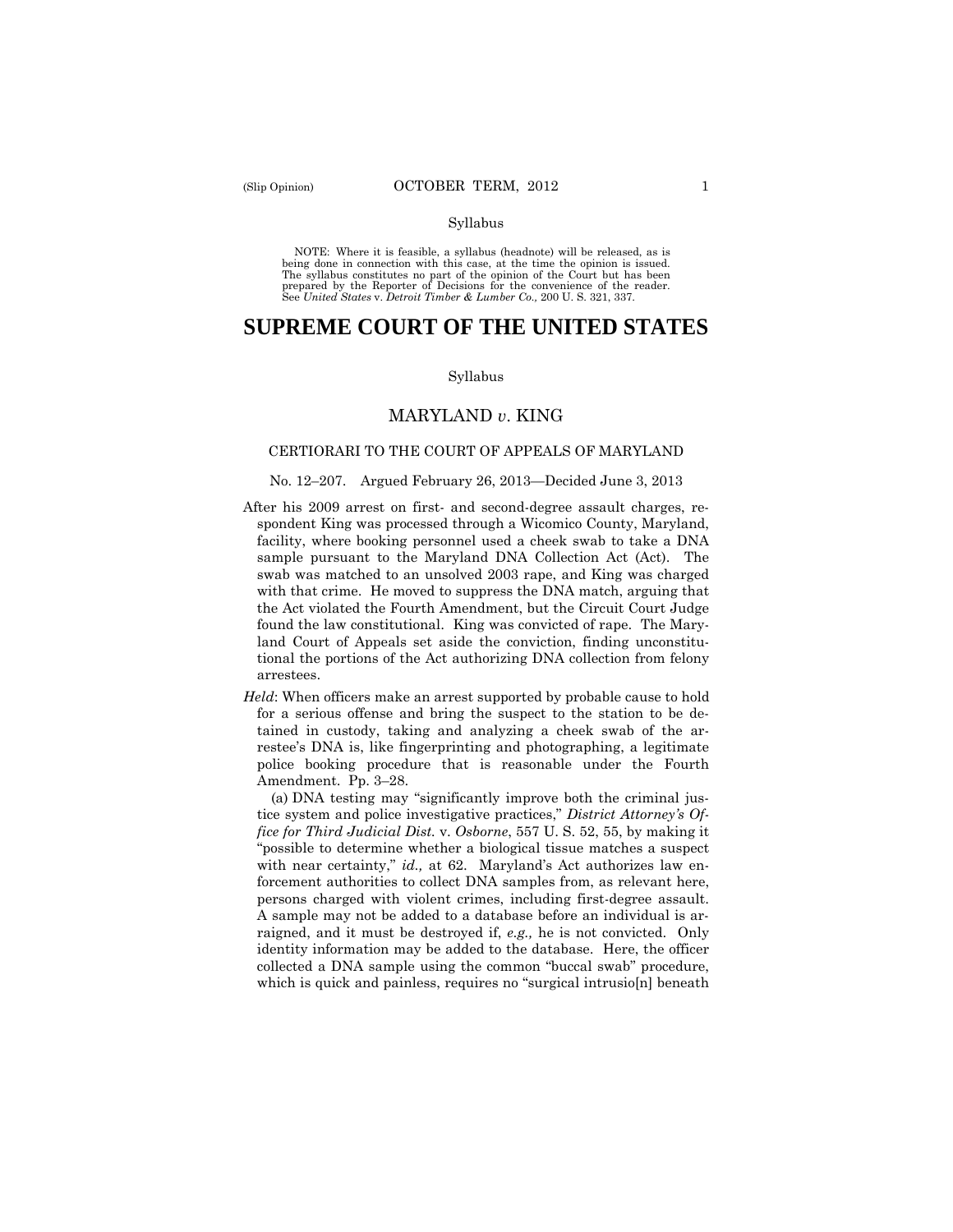the skin," *Winston* v. *Lee*, 470 U. S. 753, 760, and poses no threat to the arrestee's "health or safety," *id.,* at 763. Respondent's identification as the rapist resulted in part through the operation of the Combined DNA Index System (CODIS), which connects DNA laboratories at the local, state, and national level, and which standardizes the points of comparison, *i.e.,* loci, used in DNA analysis. Pp. 3–7.

(b) The framework for deciding the issue presented is well established. Using a buccal swab inside a person's cheek to obtain a DNA sample is a search under the Fourth Amendment. And the fact that the intrusion is negligible is of central relevance to determining whether the search is reasonable, "the ultimate measure of the constitutionality of a governmental search," *Vernonia School Dist. 47J* v. *Acton*, 515 U. S. 646, 652. Because the need for a warrant is greatly diminished here, where the arrestee was already in valid police custody for a serious offense supported by probable cause, the search is analyzed by reference to "reasonableness, not individualized suspicion," *Samson* v. *California*, 547 U. S. 843, 855, n. 4, and reasonableness is determined by weighing "the promotion of legitimate governmental interests" against "the degree to which [the search] intrudes upon an individual's privacy," *Wyoming* v. *Houghton*, 526 U. S. 295, 300. Pp. 7–10.

(c) In this balance of reasonableness, great weight is given to both the significant government interest at stake in the identification of arrestees and DNA identification's unmatched potential to serve that interest. Pp. 10–23.

(1) The Act serves a well-established, legitimate government interest: the need of law enforcement officers in a safe and accurate way to process and identify persons and possessions taken into custody. "[P]robable cause provides legal justification for arresting a [suspect], and for a brief period of detention to take the administrative steps incident to arrest," *Gerstein* v. *Pugh*, 420 U. S. 103, 113– 114; and the "validity of the search of a person incident to a lawful arrest" is settled, *United States* v. *Robinson*, 414 U. S. 218, 224. Individual suspicion is not necessary. The "routine administrative procedure[s] at a police station house incident to booking and jailing the suspect" have different origins and different constitutional justifications than, say, the search of a place not incident to arrest, *Illinois* v. *Lafayette*, 462 U. S. 640, 643, which depends on the "fair probability that contraband or evidence of a crime will be found in a particular place," *Illinois* v. *Gates*, 462 U. S. 213, 238. And when probable cause exists to remove an individual from the normal channels of society and hold him in legal custody, DNA identification plays a critical role in serving those interests. First, the government has an interest in properly identifying "who has been arrested and who is being tried."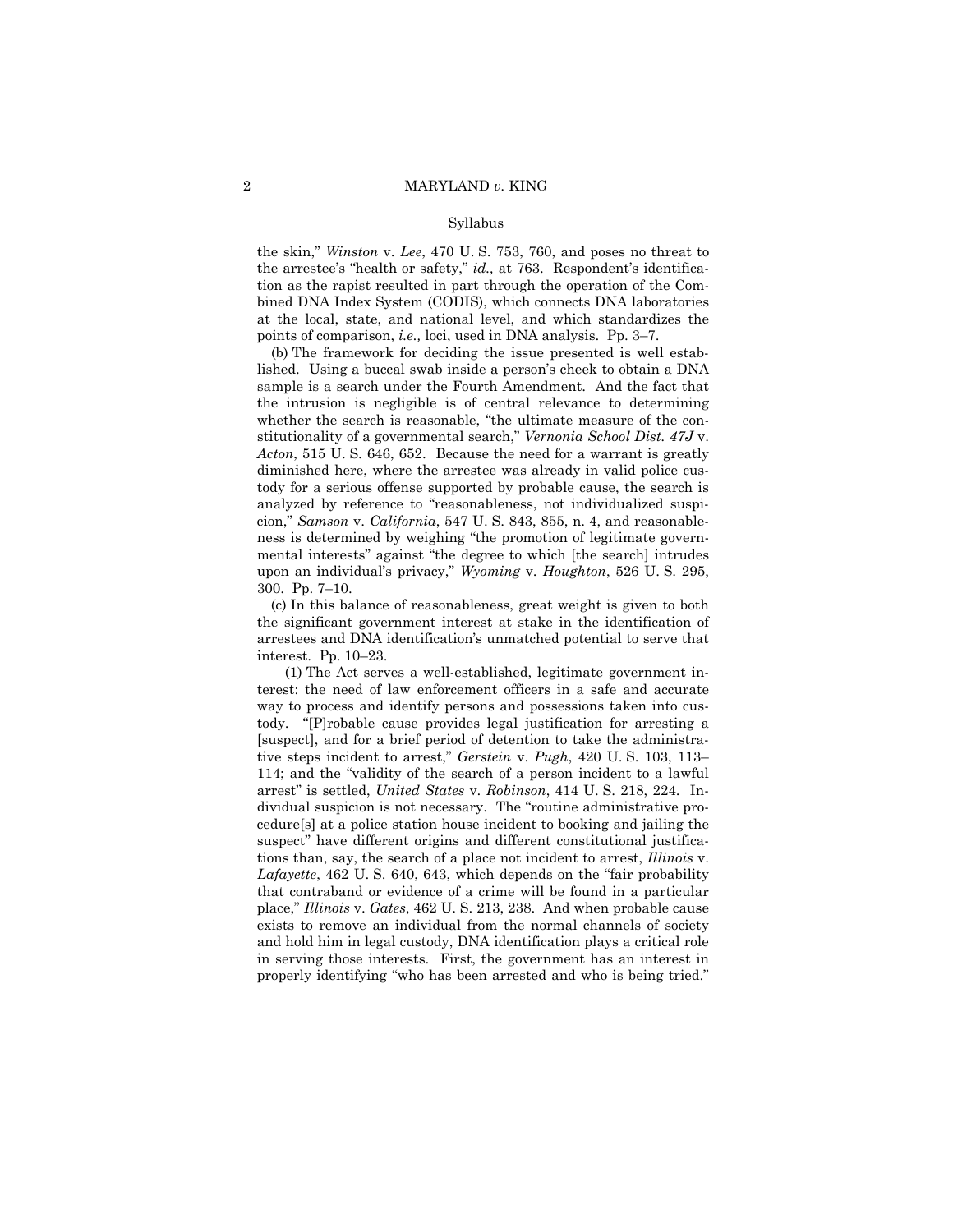*Hiibel* v. *Sixth Judicial Dist. Court of Nev., Humboldt Cty*., 542 U. S. 177, 191. Criminal history is critical to officers who are processing a suspect for detention. They already seek identity information through routine and accepted means: comparing booking photographs to sketch artists' depictions, showing mugshots to potential witnesses, and comparing fingerprints against electronic databases of known criminals and unsolved crimes. The only difference between DNA analysis and fingerprint databases is the unparalleled accuracy DNA provides. DNA is another metric of identification used to connect the arrestee with his or her public persona, as reflected in records of his or her actions that are available to the police. Second, officers must ensure that the custody of an arrestee does not create inordinate "risks for facility staff, for the existing detainee population, and for a new detainee." *Florence* v. *Board of Chosen Freeholders of County of Burlington*, 566 U. S. \_\_\_, \_\_\_. DNA allows officers to know the type of person being detained. Third, "the Government has a substantial interest in ensuring that persons accused of crimes are available for trials." *Bell* v. *Wolfish*, 441 U. S. 520, 534. An arrestee may be more inclined to flee if he thinks that continued contact with the criminal justice system may expose another serious offense. Fourth, an arrestee's past conduct is essential to assessing the danger he poses to the public, which will inform a court's bail determination. Knowing that the defendant is wanted for a previous violent crime based on DNA identification may be especially probative in this regard. Finally, in the interests of justice, identifying an arrestee as the perpetrator of some heinous crime may have the salutary effect of freeing a person wrongfully imprisoned. Pp. 10–18.

 arrest." *County of Riverside* v. *McLaughlin*, 500 U. S. 44, 58. How-(2) DNA identification is an important advance in the techniques long used by law enforcement to serve legitimate police concerns. Police routinely have used scientific advancements as standard procedures for identifying arrestees. Fingerprinting, perhaps the most direct historical analogue to DNA technology, has, from its advent, been viewed as a natural part of "the administrative steps incident to ever, DNA identification is far superior. The additional intrusion upon the arrestee's privacy beyond that associated with fingerprinting is not significant, and DNA identification is markedly more accurate. It may not be as fast as fingerprinting, but rapid fingerprint analysis is itself of recent vintage, and the question of how long it takes to process identifying information goes to the efficacy of the search for its purpose of prompt identification, not the constitutionality of the search. Rapid technical advances are also reducing DNA processing times. Pp. 18–23.

(d) The government interest is not outweighed by respondent's pri-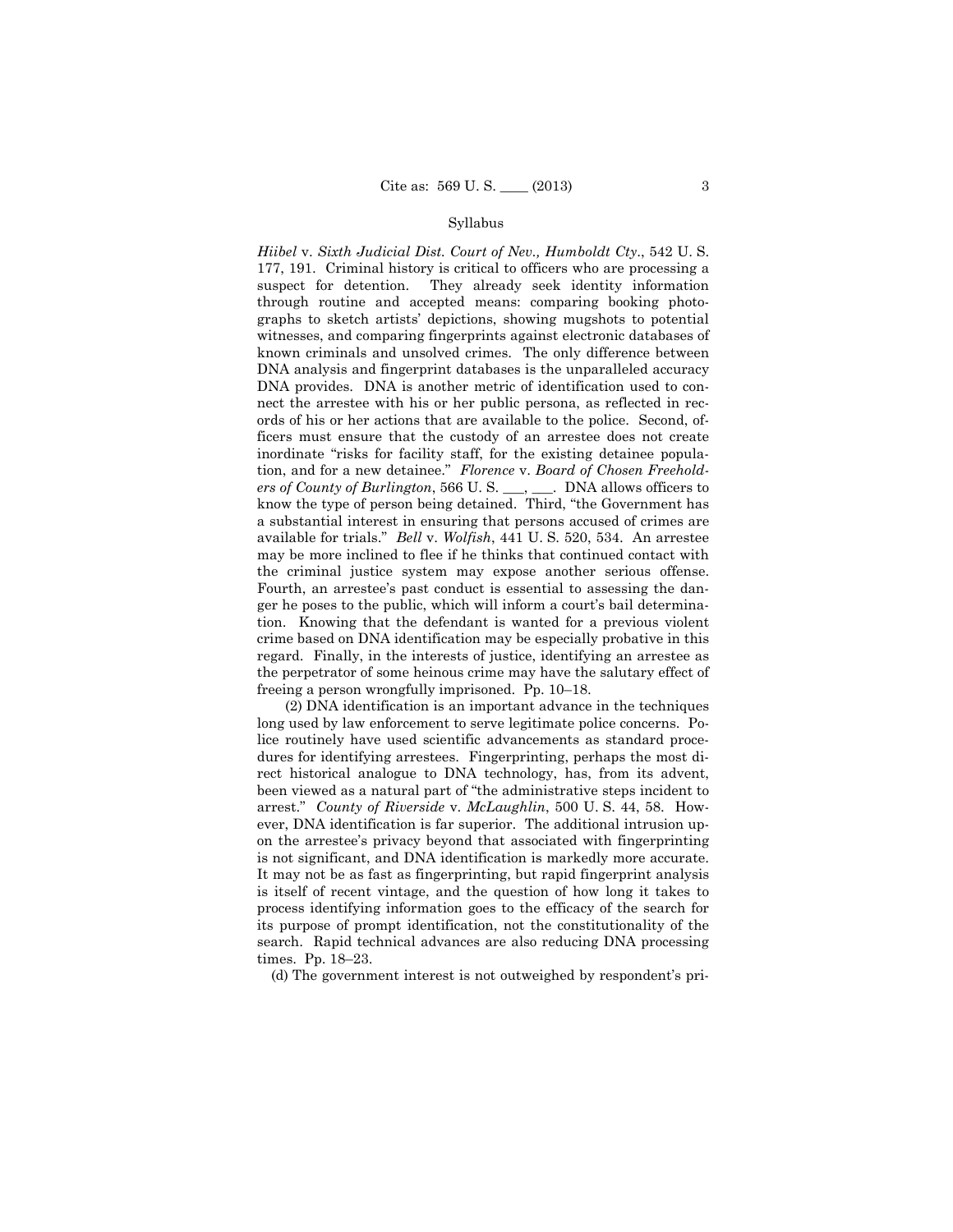vacy interests. Pp. 23–28.

(1) By comparison to the substantial government interest and the unique effectiveness of DNA identification, the intrusion of a cheek swab to obtain a DNA sample is minimal. Reasonableness must be considered in the context of an individual's legitimate privacy expectations, which necessarily diminish when he is taken into police custody. *Bell, supra,* at 557. Such searches thus differ from the socalled special needs searches of, *e.g.,* otherwise law-abiding motorists at checkpoints. See *Indianapolis* v. *Edmond*, 531 U. S. 32. The reasonableness inquiry considers two other circumstances in which particularized suspicion is not categorically required: "diminished expectations of privacy [and a] minimal intrusion." *Illinois* v. *McArthur*, 531 U. S. 326, 330. An invasive surgery may raise privacy concerns weighty enough for the search to require a warrant, notwithstanding the arrestee's diminished privacy expectations, but a buccal swab, which involves a brief and minimal intrusion with "virtually no risk, trauma, or pain," *Schmerber* v. *California*, 384 U. S. 757, 771, does not increase the indignity already attendant to normal incidents of arrest. Pp. 23–26.

(2) The processing of respondent's DNA sample's CODIS loci also did not intrude on his privacy in a way that would make his DNA identification unconstitutional. Those loci came from noncoding DNA parts that do not reveal an arrestee's genetic traits and are unlikely to reveal any private medical information. Even if they could provide such information, they are not in fact tested for that end. Finally, the Act provides statutory protections to guard against such invasions of privacy. Pp. 26–28.

425 Md. 550, 42 A. 3d 549, reversed.

KENNEDY, J., delivered the opinion of the Court, in which ROBERTS, C. J., and THOMAS, BREYER, and ALITO, JJ., joined. SCALIA, J., filed a dissenting opinion, in which GINSBURG, SOTOMAYOR, and KAGAN, JJ., joined.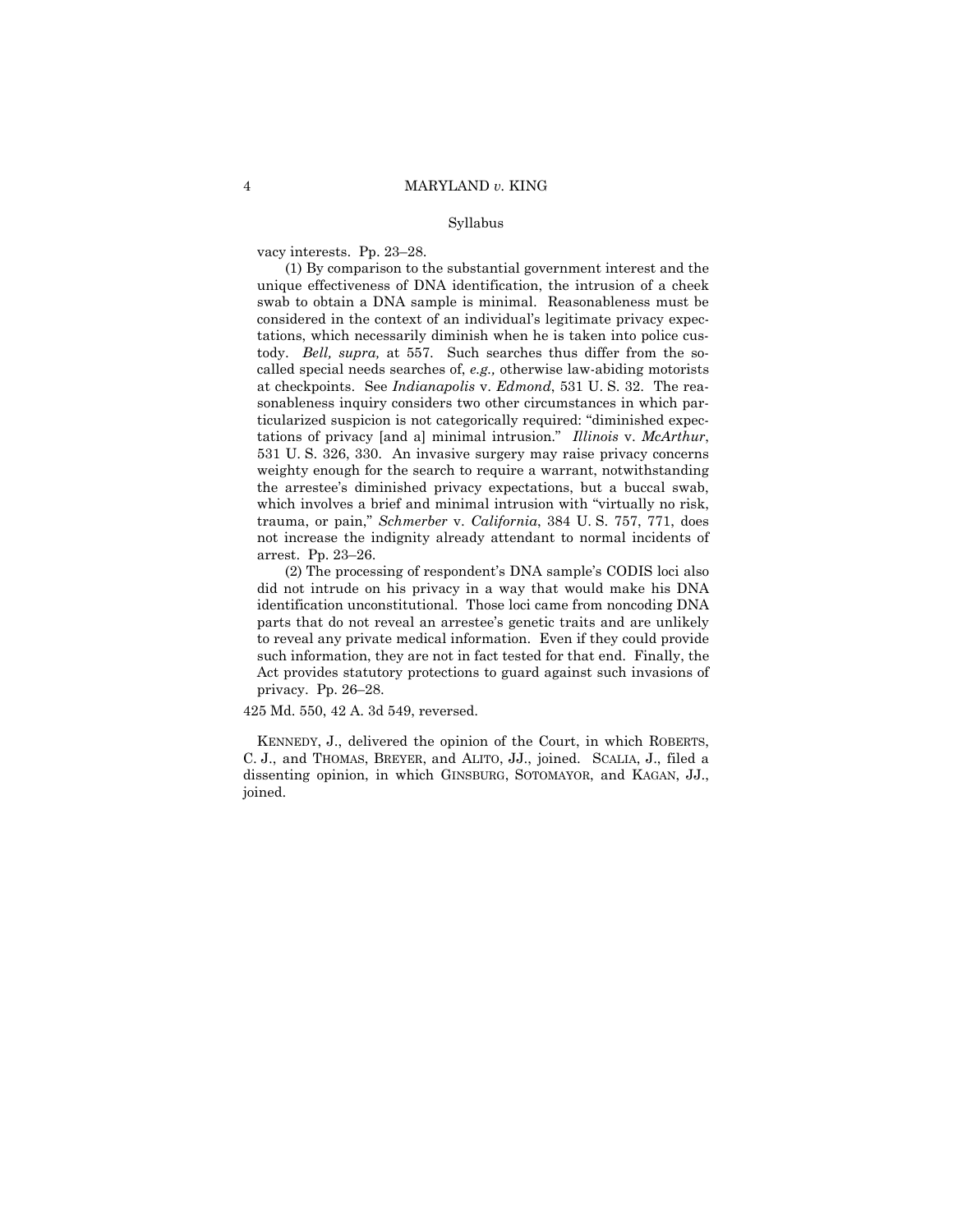preliminary print of the United States Reports. Readers are requested to notify the Reporter of Decisions, Supreme Court of the United States, Wash- ington, D. C. 20543, of any typographical or other formal errors, in order that corrections may be made before the preliminary print goes to press. NOTICE: This opinion is subject to formal revision before publication in the

## $\frac{1}{2}$  ,  $\frac{1}{2}$  ,  $\frac{1}{2}$  ,  $\frac{1}{2}$  ,  $\frac{1}{2}$  ,  $\frac{1}{2}$  ,  $\frac{1}{2}$ **SUPREME COURT OF THE UNITED STATES**

### $\frac{1}{2}$  ,  $\frac{1}{2}$  ,  $\frac{1}{2}$  ,  $\frac{1}{2}$  ,  $\frac{1}{2}$  ,  $\frac{1}{2}$ No. 12–207

# MARYLAND, PETITIONER *v.* ALONZO JAY KING, JR.

## ON WRIT OF CERTIORARI TO THE COURT OF APPEALS OF MARYLAND

### [June 3, 2013]

# JUSTICE KENNEDY delivered the opinion of the Court.

In 2003 a man concealing his face and armed with a gun broke into a woman's home in Salisbury, Maryland. He raped her. The police were unable to identify or apprehend the assailant based on any detailed description or other evidence they then had, but they did obtain from the victim a sample of the perpetrator's DNA.

In 2009 Alonzo King was arrested in Wicomico County, Maryland, and charged with first- and second-degree assault for menacing a group of people with a shotgun. As part of a routine booking procedure for serious offenses, his DNA sample was taken by applying a cotton swab or filter paper—known as a buccal swab—to the inside of his cheeks. The DNA was found to match the DNA taken from the Salisbury rape victim. King was tried and convicted for the rape. Additional DNA samples were taken from him and used in the rape trial, but there seems to be no doubt that it was the DNA from the cheek sample taken at the time he was booked in 2009 that led to his first having been linked to the rape and charged with its commission.

The Court of Appeals of Maryland, on review of King's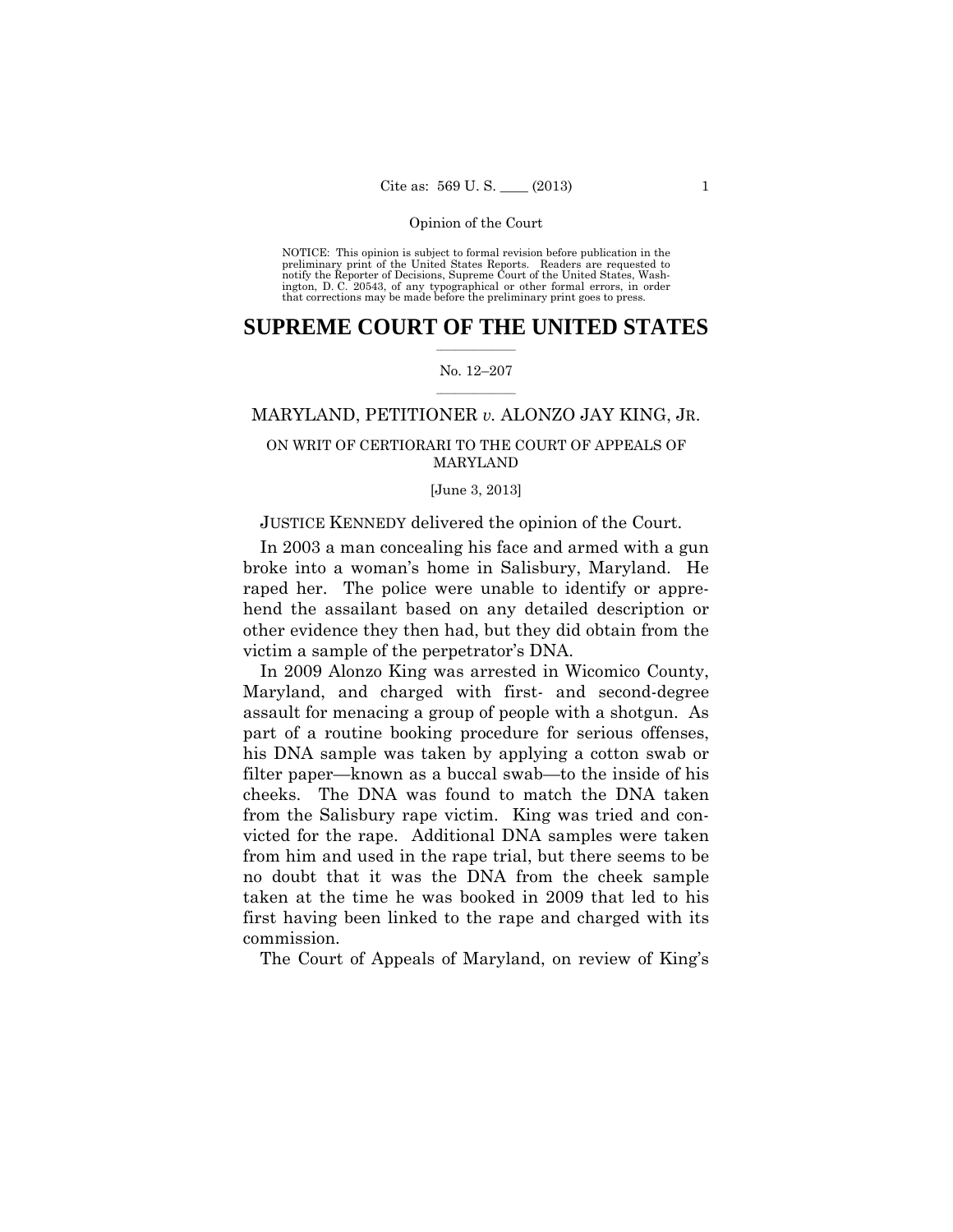#### Opinion of the Court

rape conviction, ruled that the DNA taken when King was booked for the 2009 charge was an unlawful seizure because obtaining and using the cheek swab was an unreasonable search of the person. It set the rape conviction aside. This Court granted certiorari and now reverses the judgment of the Maryland court.

I

When King was arrested on April 10, 2009, for menacing a group of people with a shotgun and charged in state court with both first- and second-degree assault, he was processed for detention in custody at the Wicomico County Central Booking facility. Booking personnel used a cheek swab to take the DNA sample from him pursuant to provisions of the Maryland DNA Collection Act (or Act).

On July 13, 2009, King's DNA record was uploaded to the Maryland DNA database, and three weeks later, on August 4, 2009, his DNA profile was matched to the DNA sample collected in the unsolved 2003 rape case. Once the DNA was matched to King, detectives presented the forensic evidence to a grand jury, which indicted him for the rape. Detectives obtained a search warrant and took a second sample of DNA from King, which again matched the evidence from the rape. He moved to suppress the DNA match on the grounds that Maryland's DNA collection law violated the Fourth Amendment. The Circuit Court Judge upheld the statute as constitutional. King pleaded not guilty to the rape charges but was convicted and sentenced to life in prison without the possibility of parole.

In a divided opinion, the Maryland Court of Appeals struck down the portions of the Act authorizing collection of DNA from felony arrestees as unconstitutional. The majority concluded that a DNA swab was an unreasonable search in violation of the Fourth Amendment because King's "expectation of privacy is greater than the State's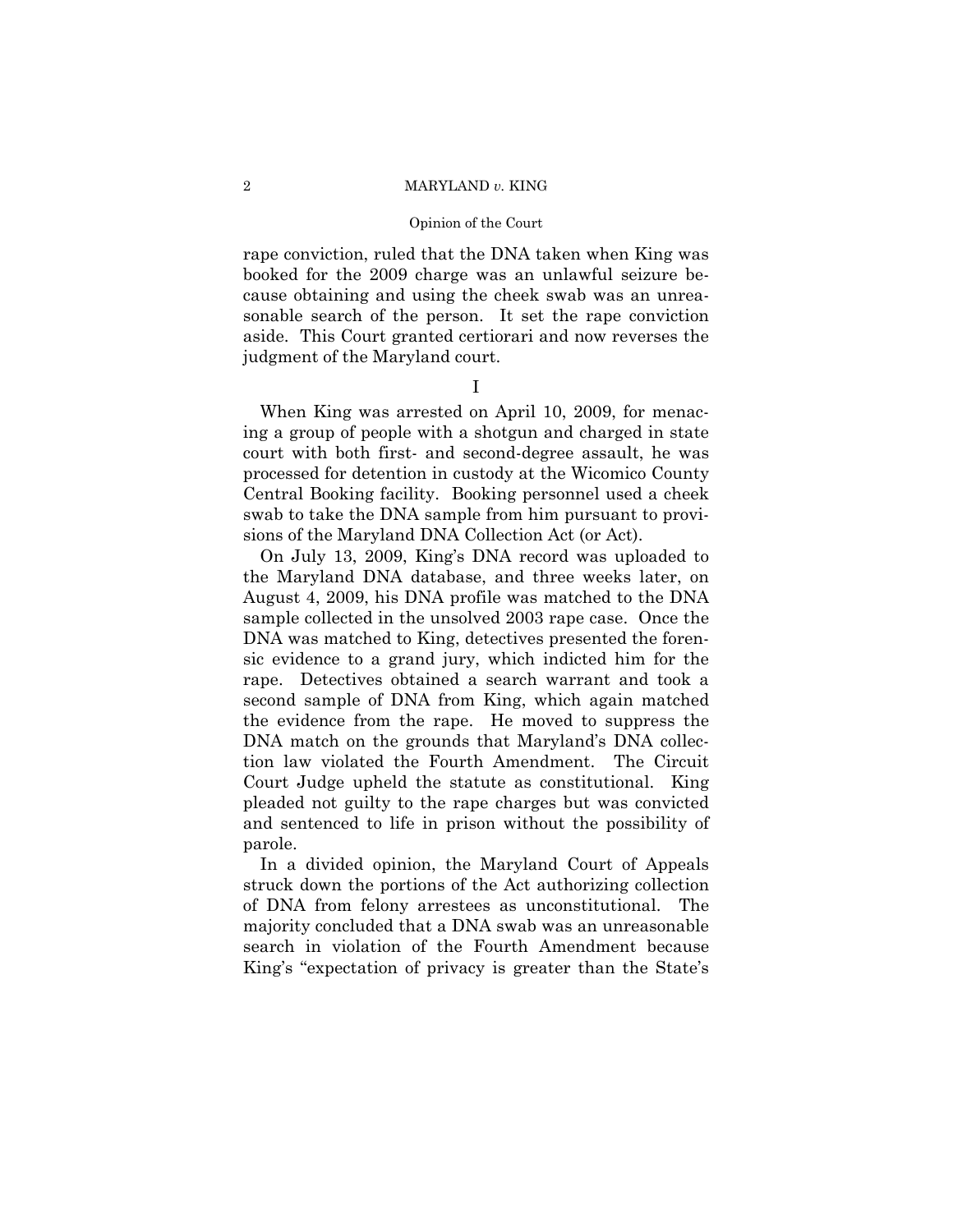425 Md. 550, 561, 42 A. 3d 549, 556 (2012). In reachpurported interest in using King's DNA to identify him." ing that conclusion the Maryland Court relied on the decisions of various other courts that have concluded that DNA identification of arrestees is impermissible. See, *e.g., People* v. *Buza*, 129 Cal. Rptr. 3d 753 (App. 2011) (officially depublished); *Mario W.* v. *Kaipio*, 228 Ariz. 207, 265 P. 3d 389 (App. 2011).

Both federal and state courts have reached differing conclusions as to whether the Fourth Amendment prohibits the collection and analysis of a DNA sample from persons arrested, but not yet convicted, on felony charges. This Court granted certiorari, 568 U. S. \_\_\_ (2012), to address the question. King is the respondent here.

## II

The advent of DNA technology is one of the most significant scientific advancements of our era. The full potential for use of genetic markers in medicine and science is still being explored, but the utility of DNA identification in the criminal justice system is already undisputed. Since the first use of forensic DNA analysis to catch a rapist and murderer in England in 1986, see J. Butler, Fundamentals of Forensic DNA Typing 5 (2009) (hereinafter Butler), law enforcement, the defense bar, and the courts have acknowledged DNA testing's "unparalleled ability both to exonerate the wrongly convicted and to identify the guilty. It has the potential to significantly improve both the criminal justice system and police investigative practices." *District Attorney's Office for Third Judicial Dist.* v. *Osborne*, 557 U. S. 52, 55 (2009).

## A

The current standard for forensic DNA testing relies on an analysis of the chromosomes located within the nucleus of all human cells. "The DNA material in chromosomes is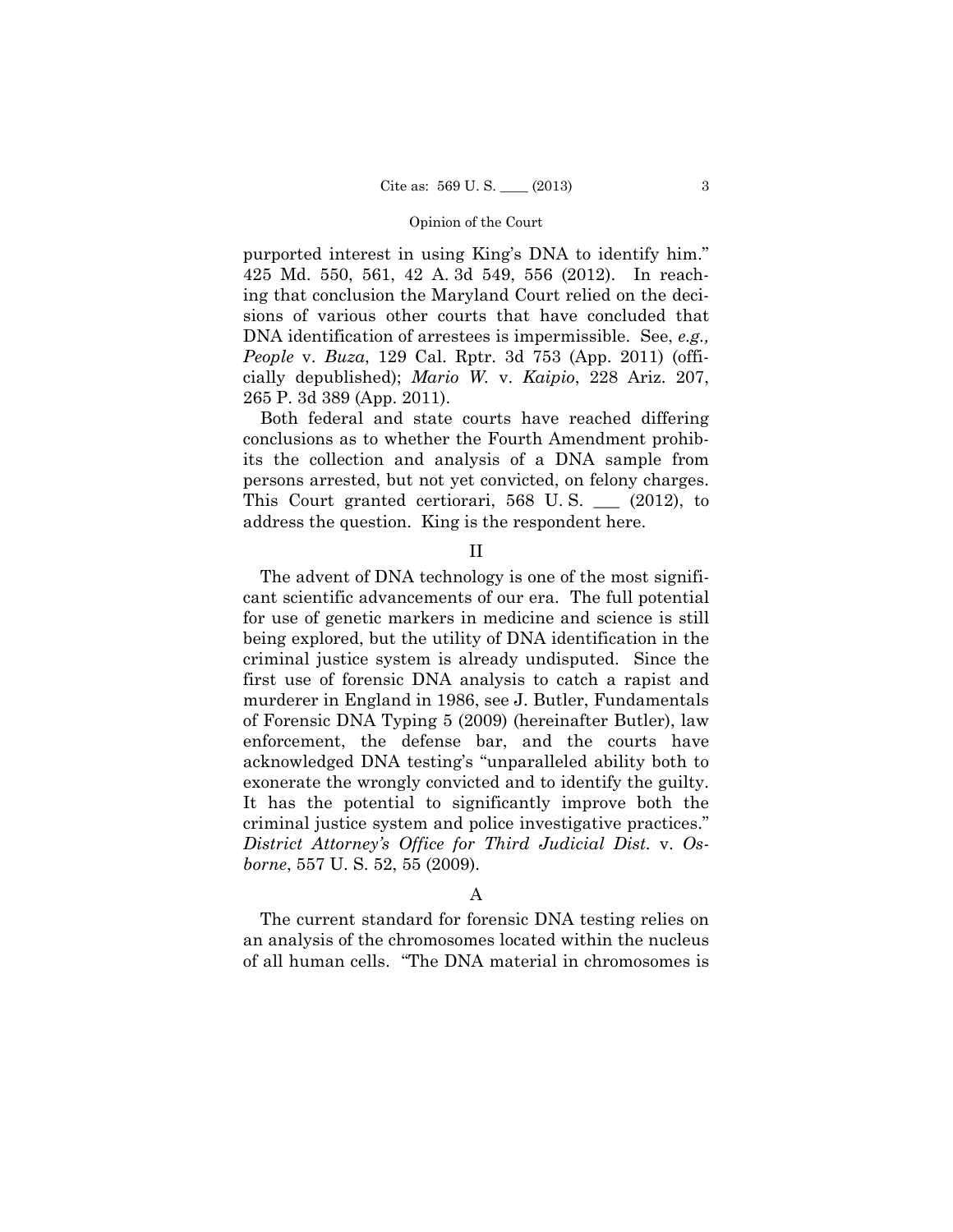### Opinion of the Court

composed of 'coding' and 'noncoding' regions. The coding regions are known as *genes* and contain the information necessary for a cell to make proteins. ... Non-proteincoding regions . . . are not related directly to making proteins, [and] have been referred to as 'junk' DNA." Butler 25. The adjective "junk" may mislead the layperson, for in fact this is the DNA region used with near certainty to identify a person. The term apparently is intended to indicate that this particular noncoding region, while useful and even dispositive for purposes like identity, does not show more far-reaching and complex characteristics like genetic traits.

Many of the patterns found in DNA are shared among all people, so forensic analysis focuses on "repeated DNA sequences scattered throughout the human genome," known as "short tandem repeats" (STRs). *Id.*, at 147–148. The alternative possibilities for the size and frequency of these STRs at any given point along a strand of DNA are known as "alleles," *id.*, at 25; and multiple alleles are analyzed in order to ensure that a DNA profile matches only one individual. Future refinements may improve present technology, but even now STR analysis makes it "possible to determine whether a biological tissue matches a suspect with near certainty." *Osborne*, *supra*, at 62.

The Act authorizes Maryland law enforcement authorities to collect DNA samples from "an individual who is charged with . . . a crime of violence or an attempt to commit a crime of violence; or . . . burglary or an attempt to commit burglary." Md. Pub. Saf. Code Ann. §2– 504(a)(3)(i) (Lexis 2011). Maryland law defines a crime of violence to include murder, rape, first-degree assault, kidnaping, arson, sexual assault, and a variety of other serious crimes. Md. Crim. Law Code Ann. §14–101 (Lexis 2012). Once taken, a DNA sample may not be processed or placed in a database before the individual is arraigned (unless the individual consents). Md. Pub. Saf. Code Ann.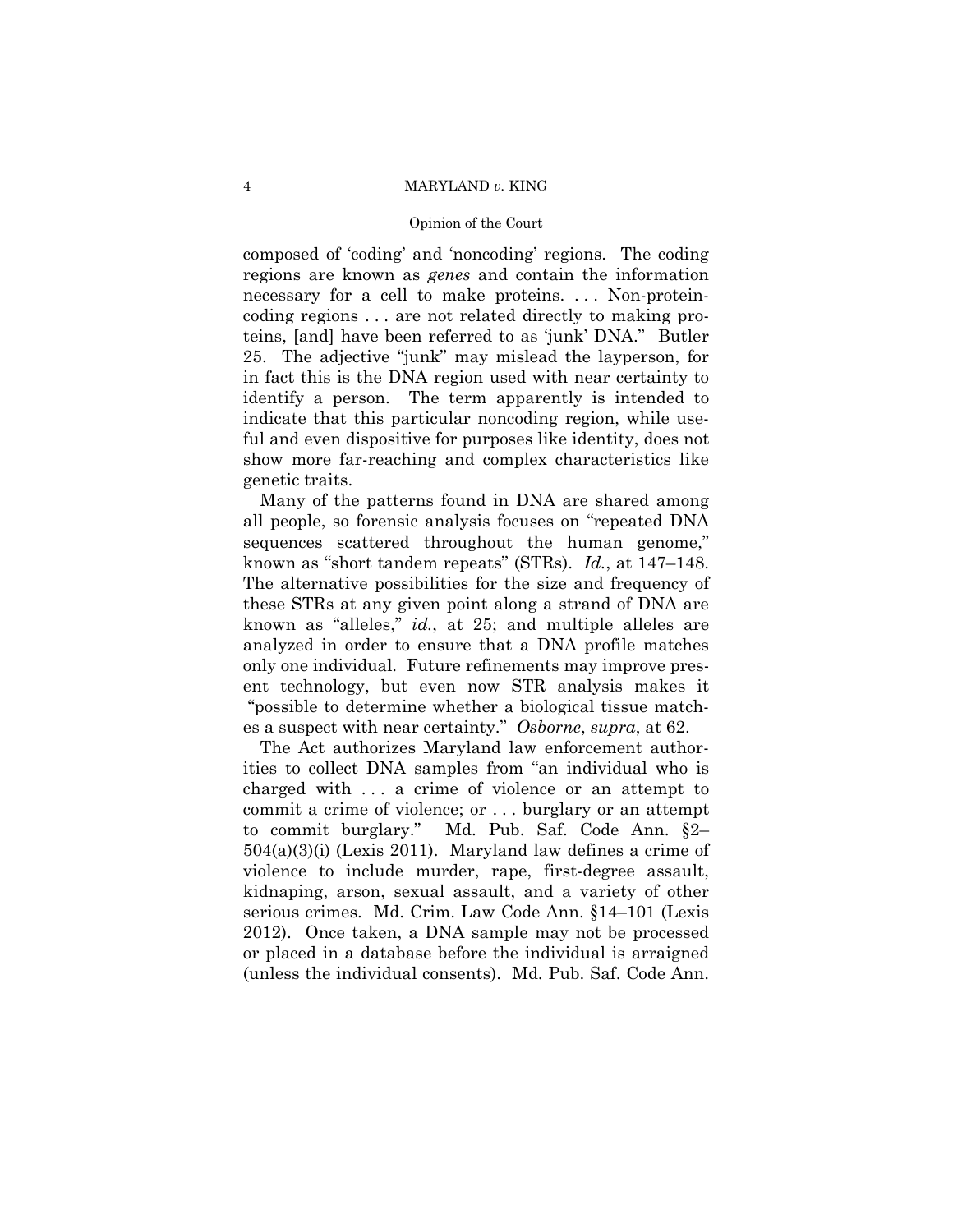$\S2-504(d)(1)$  (Lexis 2011). It is at this point that a judicial officer ensures that there is probable cause to detain the arrestee on a qualifying serious offense. If "all qualifying criminal charges are determined to be unsupported by probable cause . . . the DNA sample shall be immediately destroyed." §2–504(d)(2)(i). DNA samples are also destroyed if "a criminal action begun against the individual . . . does not result in a conviction," "the conviction is finally reversed or vacated and no new trial is permitted," or "the individual is granted an unconditional pardon."  $\frac{$2-511(a)(1)}{4}$ .

individuals shall be collected and stored."  $\S2-505(b)(1)$ . The Act also limits the information added to a DNA database and how it may be used. Specifically, "[o]nly DNA records that directly relate to the identification of No purpose other than identification is permissible: "A person may not willfully test a DNA sample for information that does not relate to the identification of individuals as specified in this subtitle." §2–512(c). Tests for familial matches are also prohibited. See §2–506(d) ("A person may not perform a search of the statewide DNA data base for the purpose of identification of an offender in connection with a crime for which the offender may be a biological relative of the individual from whom the DNA sample was acquired"). The officers involved in taking and analyzing respondent's DNA sample complied with the Act in all respects.

Respondent's DNA was collected in this case using a common procedure known as a "buccal swab." "Buccal cell collection involves wiping a small piece of filter paper or a cotton swab similar to a Q-tip against the inside cheek of an individual's mouth to collect some skin cells." Butler 86. The procedure is quick and painless. The swab touches inside an arrestee's mouth, but it requires no "surgical intrusio[n] beneath the skin," *Winston* v. *Lee*, 470 U. S. 753, 760 (1985), and it poses no "threa[t] to the health or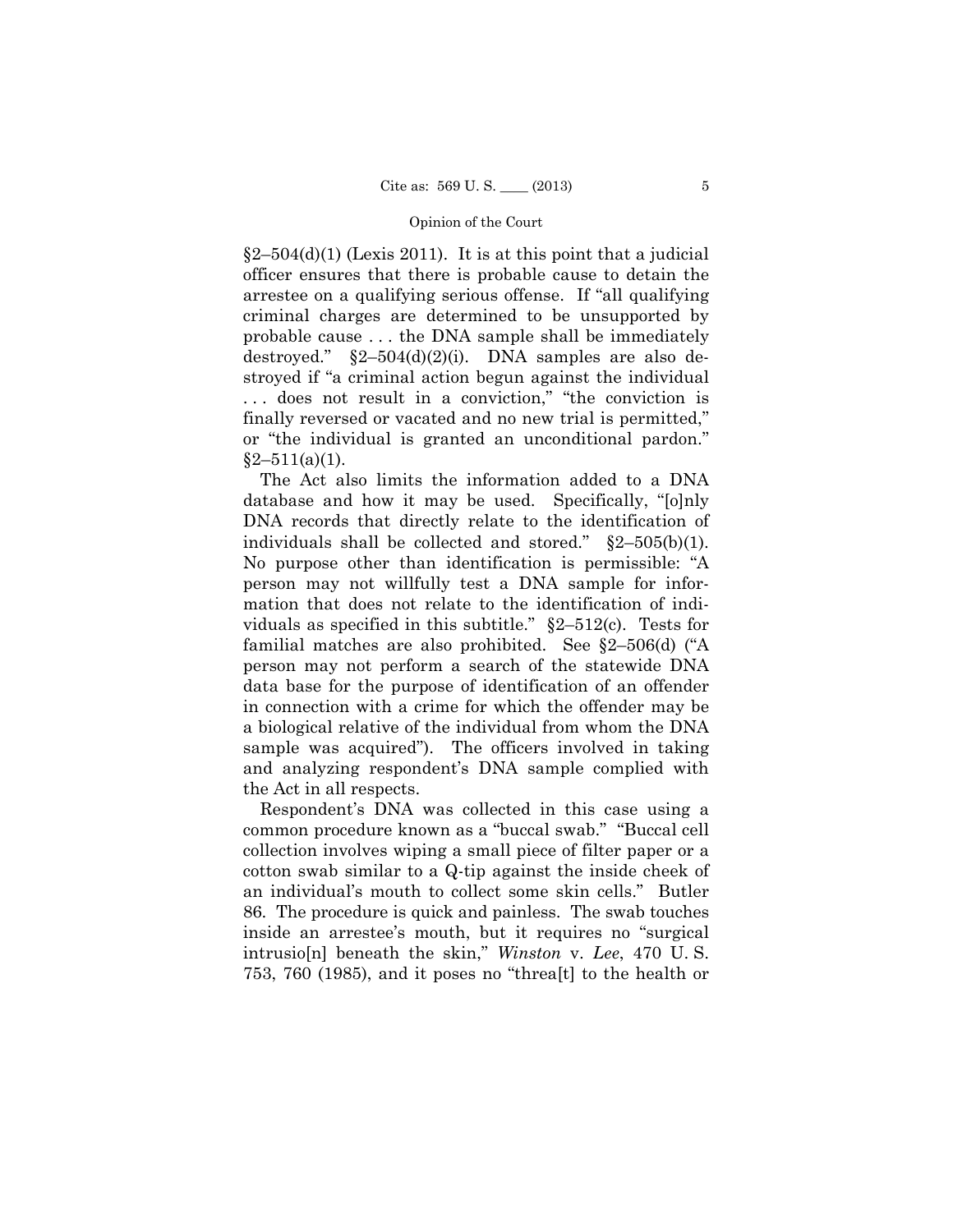safety" of arrestees, *id.,* at 763.

## B

Respondent's identification as the rapist resulted in part through the operation of a national project to standardize collection and storage of DNA profiles. Authorized by Congress and supervised by the Federal Bureau of Investigation, the Combined DNA Index System (CODIS) connects DNA laboratories at the local, state, and national level. Since its authorization in 1994, the CODIS system has grown to include all 50 States and a number of federal agencies. CODIS collects DNA profiles provided by local laboratories taken from arrestees, convicted offenders, and forensic evidence found at crime scenes. To participate in CODIS, a local laboratory must sign a memorandum of understanding agreeing to adhere to quality standards and submit to audits to evaluate compliance with the federal standards for scientifically rigorous DNA testing. Butler 270.

One of the most significant aspects of CODIS is the standardization of the points of comparison in DNA analysis. The CODIS database is based on 13 loci at which the STR alleles are noted and compared. These loci make possible extreme accuracy in matching individual samples, with a "random match probability of approximately 1 in 100 trillion (assuming unrelated individuals)." *Ibid*. The CODIS loci are from the non-protein coding junk regions of DNA, and "are not known to have any association with a genetic disease or any other genetic predisposition. Thus, the information in the database is only useful for human identity testing." *Id.,* at 279. STR information is recorded only as a "string of numbers"; and the DNA identification is accompanied only by information denoting the laboratory and the analyst responsible for the submission. *Id.,* at 270. In short, CODIS sets uniform national standards for DNA matching and then facilitates connec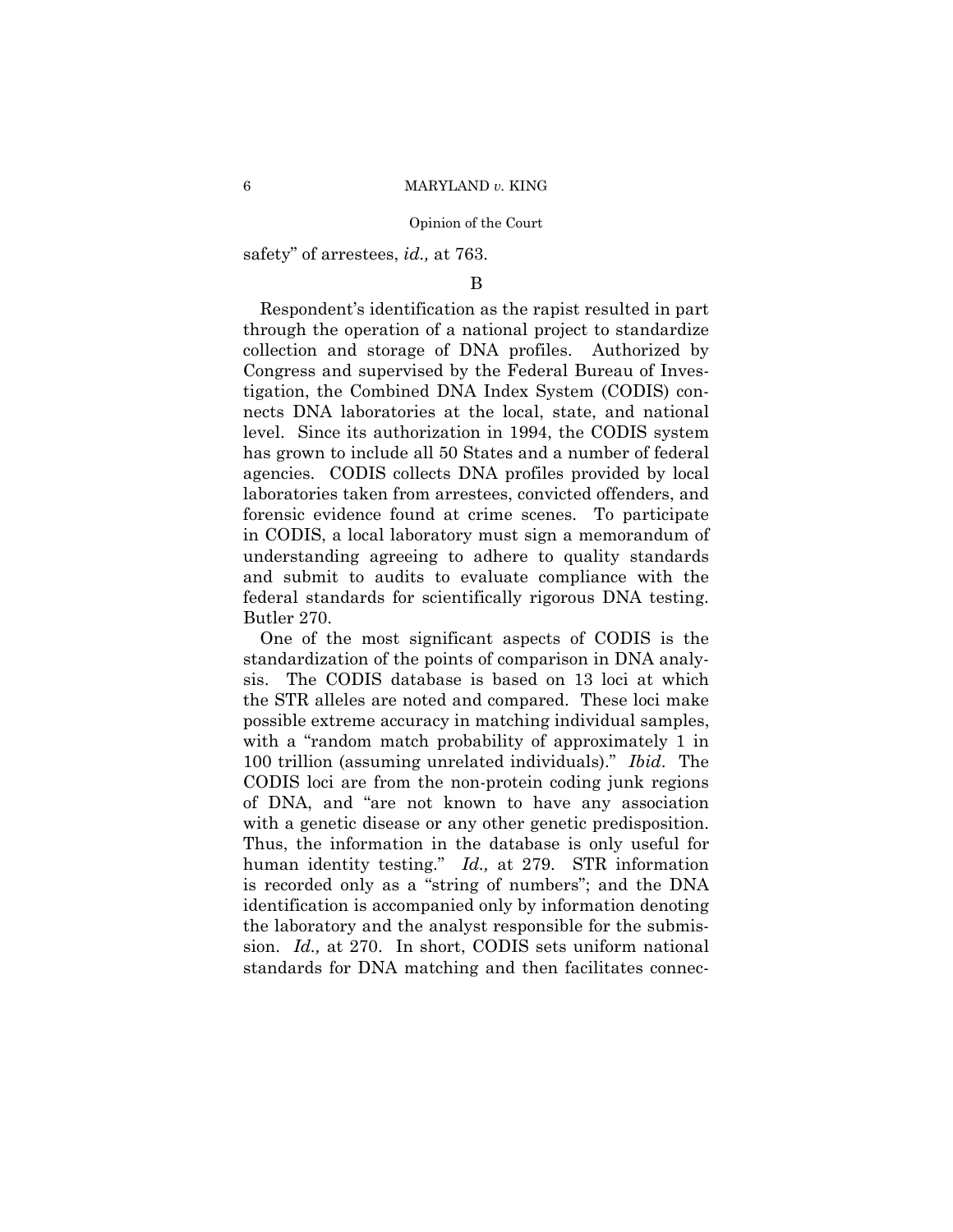tions between local law enforcement agencies who can share more specific information about matched STR profiles.

All 50 States require the collection of DNA from felony convicts, and respondent does not dispute the validity of that practice. See Brief for Respondent 48. Twenty-eight States and the Federal Government have adopted laws similar to the Maryland Act authorizing the collection of DNA from some or all arrestees. See Brief for State of California et al. as *Amici Curiae* 4, n. 1 (States Brief) (collecting state statutes). Although those statutes vary in their particulars, such as what charges require a DNA sample, their similarity means that this case implicates more than the specific Maryland law. At issue is a standard, expanding technology already in widespread use throughout the Nation.

# III

# A

 392 U. S. 1, 24–25 (1968)). The Court has applied the Although the DNA swab procedure used here presents a question the Court has not yet addressed, the framework for deciding the issue is well established. The Fourth Amendment, binding on the States by the Fourteenth Amendment, provides that "[t]he right of the people to be secure in their persons, houses, papers, and effects, against unreasonable searches and seizures, shall not be violated." It can be agreed that using a buccal swab on the inner tissues of a person's cheek in order to obtain DNA samples is a search. Virtually any "intrusio[n] into the human body," *Schmerber* v. *California*, 384 U. S. 757, 770 (1966), will work an invasion of "'cherished personal security' that is subject to constitutional scrutiny," *Cupp* v. *Murphy*, 412 U. S. 291, 295 (1973) (quoting *Terry* v. *Ohio*, Fourth Amendment to police efforts to draw blood, see *Schmerber*, *supra*; *Missouri* v. *McNeely*, 569 U. S. \_\_\_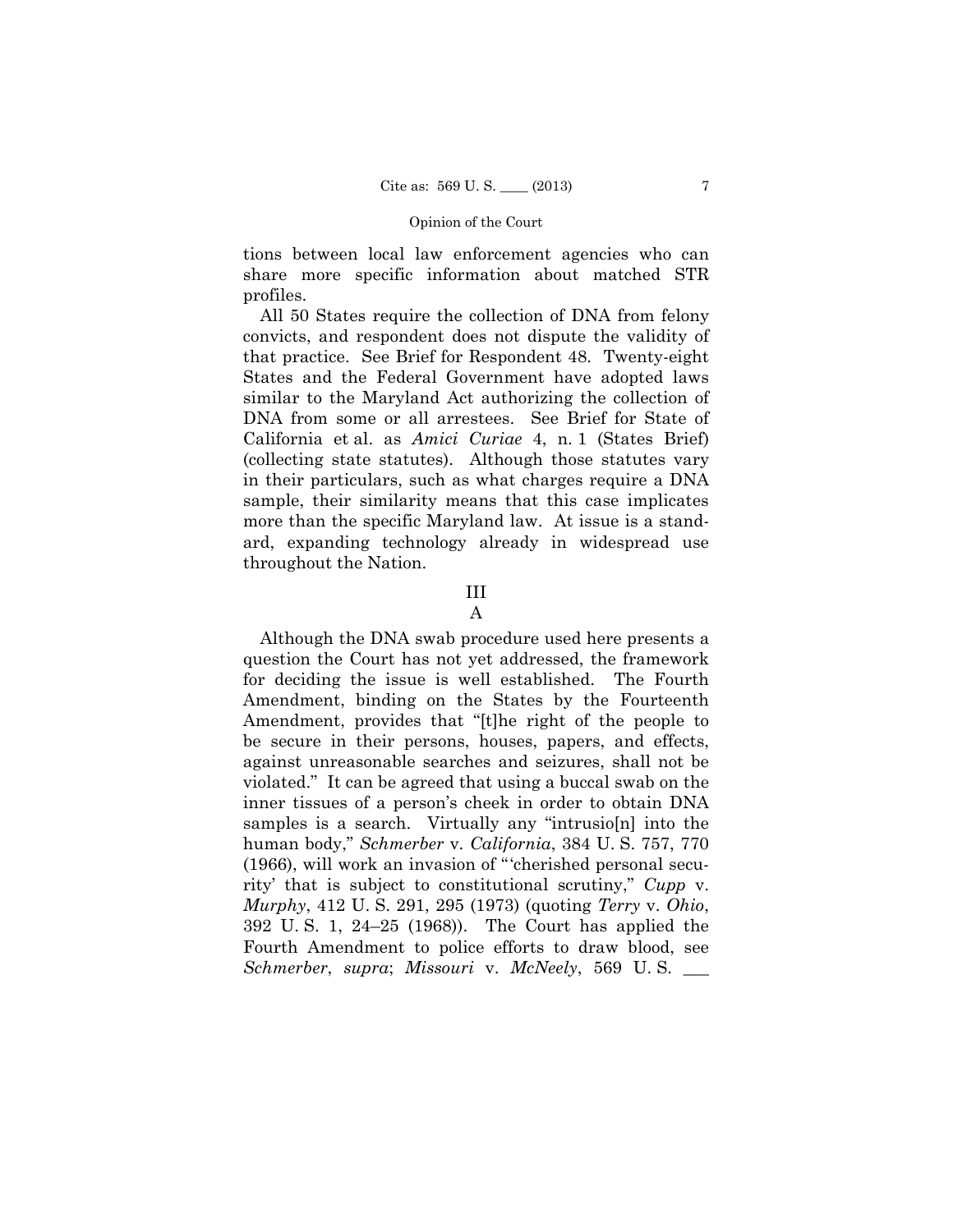#### Opinion of the Court

(2013), scraping an arrestee's fingernails to obtain trace evidence, see *Cupp*, *supra*, and even to "a breathalyzer test, which generally requires the production of alveolar or 'deep lung' breath for chemical analysis," *Skinner* v. *Railway Labor Executives' Assn.*, 489 U. S. 602, 616 (1989).

A buccal swab is a far more gentle process than a venipuncture to draw blood. It involves but a light touch on the inside of the cheek; and although it can be deemed a search within the body of the arrestee, it requires no "surgical intrusions beneath the skin." *Winston*, 470 U. S., at 760. The fact than an intrusion is negligible is of central relevance to determining reasonableness, although it is still a search as the law defines that term.

B

To say that the Fourth Amendment applies here is the beginning point, not the end of the analysis. "[T]he Fourth Amendment's proper function is to constrain, not against all intrusions as such, but against intrusions which are not justified in the circumstances, or which are made in an improper manner." *Schmerber*, *supra*, at 768. "As the text of the Fourth Amendment indicates, the ultimate measure of the constitutionality of a governmental search is 'reasonableness.'" *Vernonia School Dist. 47J* v. *Acton*, 515 U. S. 646, 652 (1995). In giving content to the inquiry whether an intrusion is reasonable, the Court has preferred "some quantum of individualized suspicion . . . [as] a prerequisite to a constitutional search or seizure. But the Fourth Amendment imposes no irreducible requirement of such suspicion." *United States* v. *Martinez-Fuerte*, 428 U. S. 543, 560–561 (1976) (citation and footnote omitted).

In some circumstances, such as "[w]hen faced with special law enforcement needs, diminished expectations of privacy, minimal intrusions, or the like, the Court has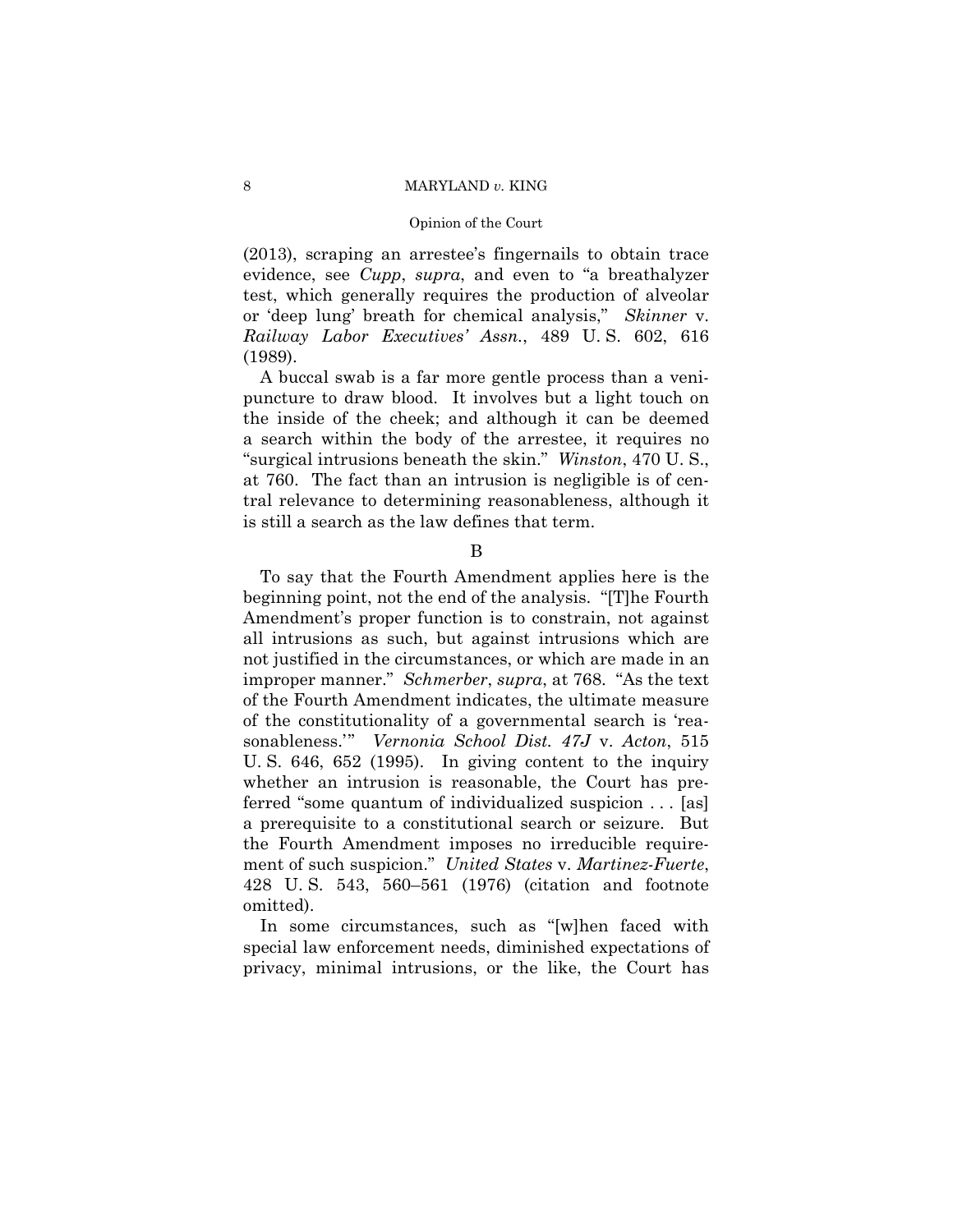found that certain general, or individual, circumstances may render a warrantless search or seizure reasonable." *Illinois* v. *McArthur*, 531 U. S. 326, 330 (2001). Those circumstances diminish the need for a warrant, either because "the public interest is such that neither a warrant nor probable cause is required," *Maryland* v. *Buie*, 494 U. S. 325, 331 (1990), or because an individual is already on notice, for instance because of his employment, see *Skinner*, *supra*, or the conditions of his release from government custody, see *Samson* v. *California*, 547 U. S. 843 (2006), that some reasonable police intrusion on his privacy is to be expected. The need for a warrant is perhaps least when the search involves no discretion that could properly be limited by the "interpo[lation of] a neutral magistrate between the citizen and the law enforcement officer." *Treasury Employees* v. *Von Raab*, 489 U. S. 656, 667 (1989).

The instant case can be addressed with this background. The Maryland DNA Collection Act provides that, in order to obtain a DNA sample, all arrestees charged with serious crimes must furnish the sample on a buccal swab applied, as noted, to the inside of the cheeks. The arrestee is already in valid police custody for a serious offense supported by probable cause. The DNA collection is not subject to the judgment of officers whose perspective might be "colored by their primary involvement in 'the often competitive enterprise of ferreting out crime.'" *Terry*, *supra*, at 12 (quoting *Johnson* v. *United States*, 333 U. S. 10, 14 (1948)). As noted by this Court in a different but still instructive context involving blood testing, "[b]oth the circumstances justifying toxicological testing and the permissible limits of such intrusions are defined narrowly and specifically in the regulations that authorize them . . . . Indeed, in light of the standardized nature of the tests and the minimal discretion vested in those charged with administering the program, there are virtu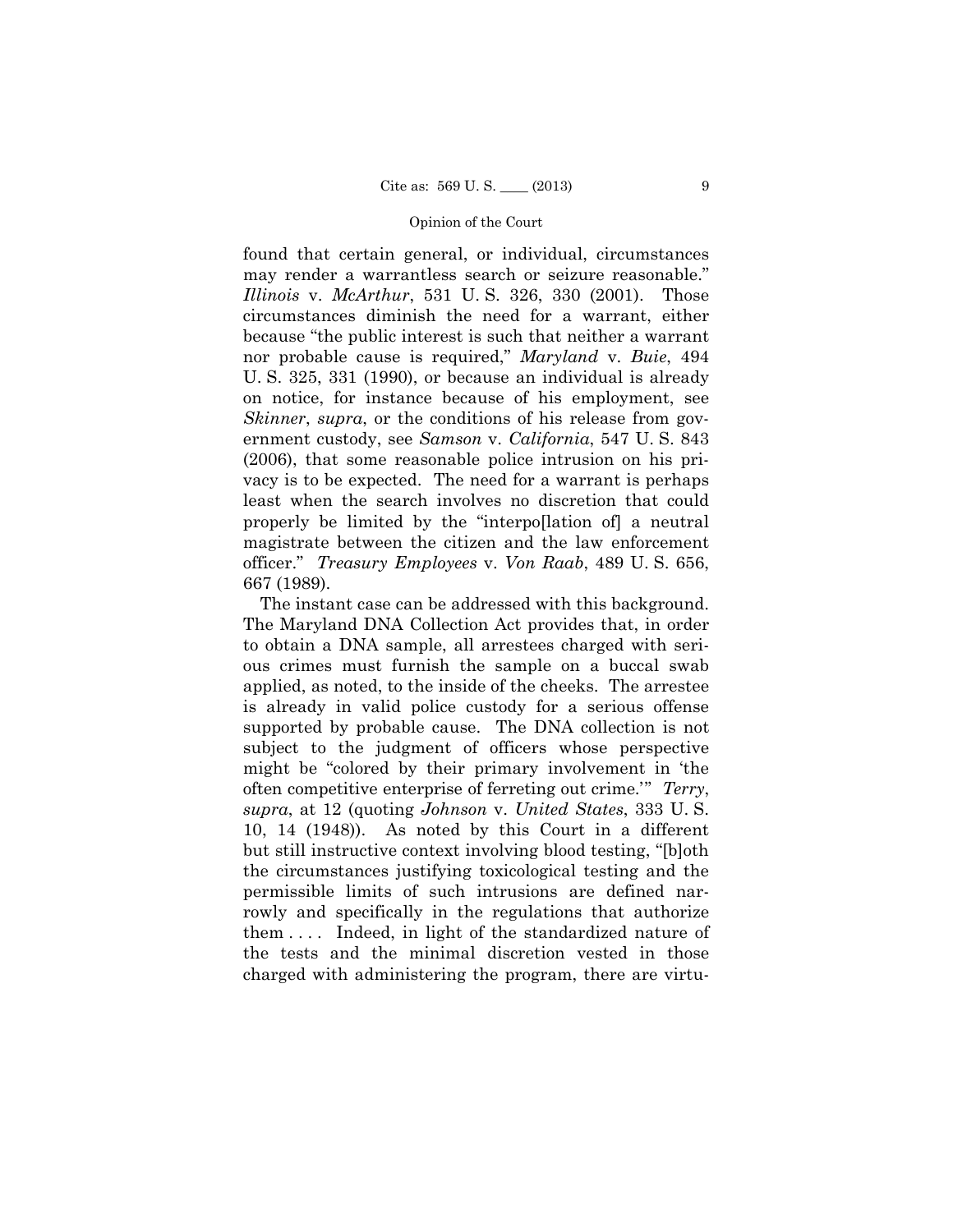#### Opinion of the Court

ally no facts for a neutral magistrate to evaluate." *Skinner*, *supra*, at 622. Here, the search effected by the buccal swab of respondent falls within the category of cases this Court has analyzed by reference to the proposition that the "touchstone of the Fourth Amendment is reasonableness, not individualized suspicion." *Samson*, *supra*, at 855, n. 4.

Even if a warrant is not required, a search is not beyond Fourth Amendment scrutiny; for it must be reasonable in its scope and manner of execution. Urgent government interests are not a license for indiscriminate police behavior. To say that no warrant is required is merely to acknowledge that "rather than employing a *per se* rule of unreasonableness, we balance the privacy-related and law enforcement-related concerns to determine if the intrusion was reasonable." *McArthur*, *supra*, at 331. This application of "traditional standards of reasonableness" requires a court to weigh "the promotion of legitimate governmental interests" against "the degree to which [the search] intrudes upon an individual's privacy." *Wyoming* v. *Houghton*, 526 U. S. 295, 300 (1999). An assessment of reasonableness to determine the lawfulness of requiring this class of arrestees to provide a DNA sample is central to the instant case.

# IV

A

The legitimate government interest served by the Maryland DNA Collection Act is one that is well established: the need for law enforcement officers in a safe and accurate way to process and identify the persons and possessions they must take into custody. It is beyond dispute that "probable cause provides legal justification for arresting a person suspected of crime, and for a brief period of detention to take the administrative steps incident to arrest." *Gerstein* v. *Pugh*, 420 U. S. 103, 113–114 (1975).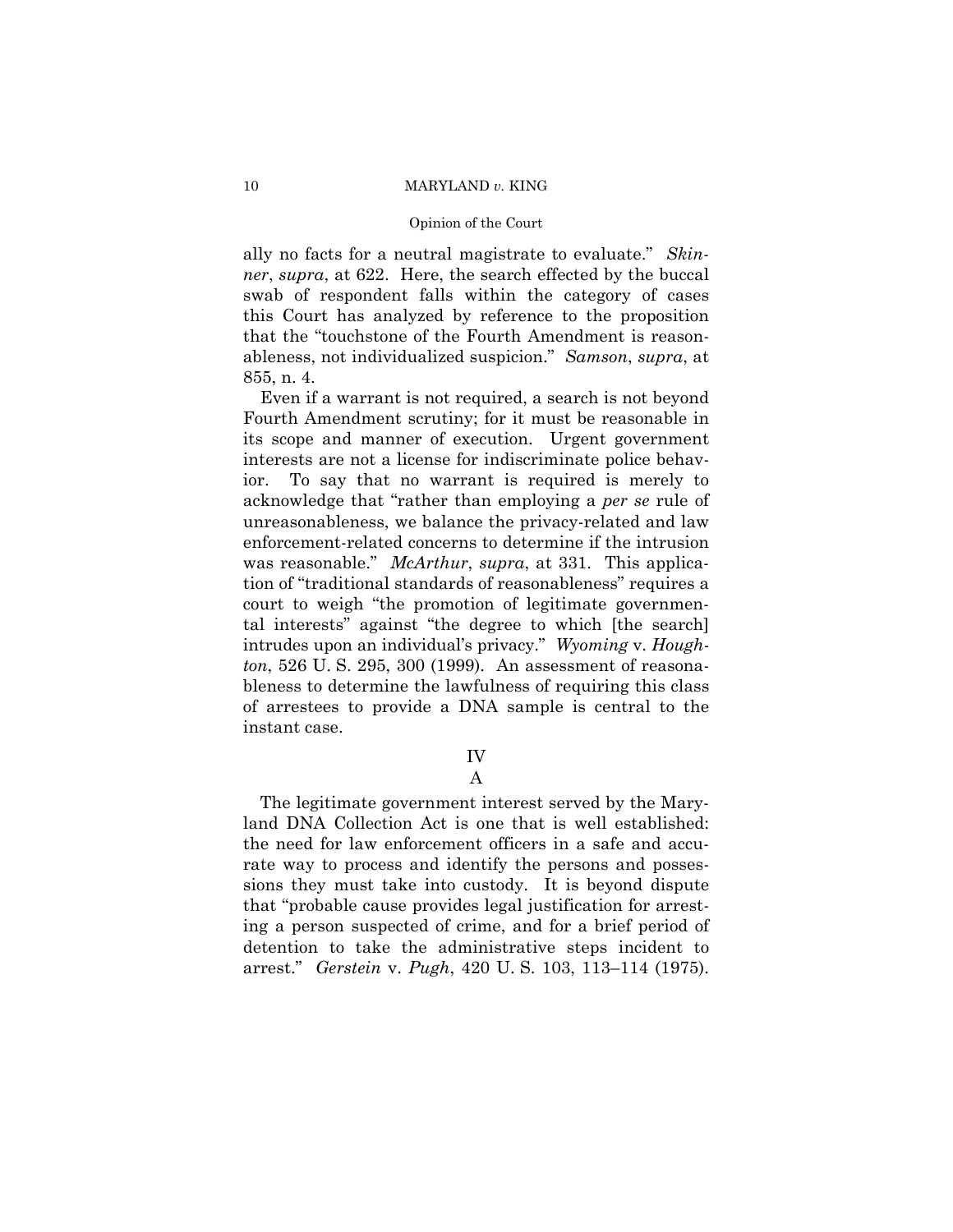Also uncontested is the "right on the part of the Government, always recognized under English and American law, to search the person of the accused when legally arrested." *Weeks* v. *United States*, 232 U. S. 383, 392 (1914), overruled on other grounds, *Mapp* v. *Ohio*, 367 U. S. 643 (1961). "The validity of the search of a person incident to a lawful arrest has been regarded as settled from its first enunciation, and has remained virtually unchallenged." *United States* v. *Robinson*, 414 U. S. 218, 224 (1973). Even in that context, the Court has been clear that individual suspicion is not necessary, because "[t]he constitutionality of a search incident to an arrest does not depend on whether there is any indication that the person arrested possesses weapons or evidence. The fact of a lawful arrest, standing alone, authorizes a search." *Michigan* v. *DeFillippo*, 443 U. S. 31, 35 (1979).

The "routine administrative procedure[s] at a police station house incident to booking and jailing the suspect" derive from different origins and have different constitutional justifications than, say, the search of a place, *Illinois* v. *Lafayette*, 462 U. S. 640, 643 (1983); for the search of a place not incident to an arrest depends on the "fair probability that contraband or evidence of a crime will be found in a particular place," *Illinois* v. *Gates*, 462 U. S. 213, 238 (1983). The interests are further different when an individual is formally processed into police custody. Then "the law is in the act of subjecting the body of the accused to its physical dominion." *People* v. *Chiagles*, 237 N. Y. 193, 197, 142 N. E. 583, 584 (1923) (Cardozo, J.). When probable cause exists to remove an individual from the normal channels of society and hold him in legal custody, DNA identification plays a critical role in serving those interests.

First, "[i]n every criminal case, it is known and must be known who has been arrested and who is being tried." *Hiibel* v. *Sixth Judicial Dist. Court of Nev., Humboldt*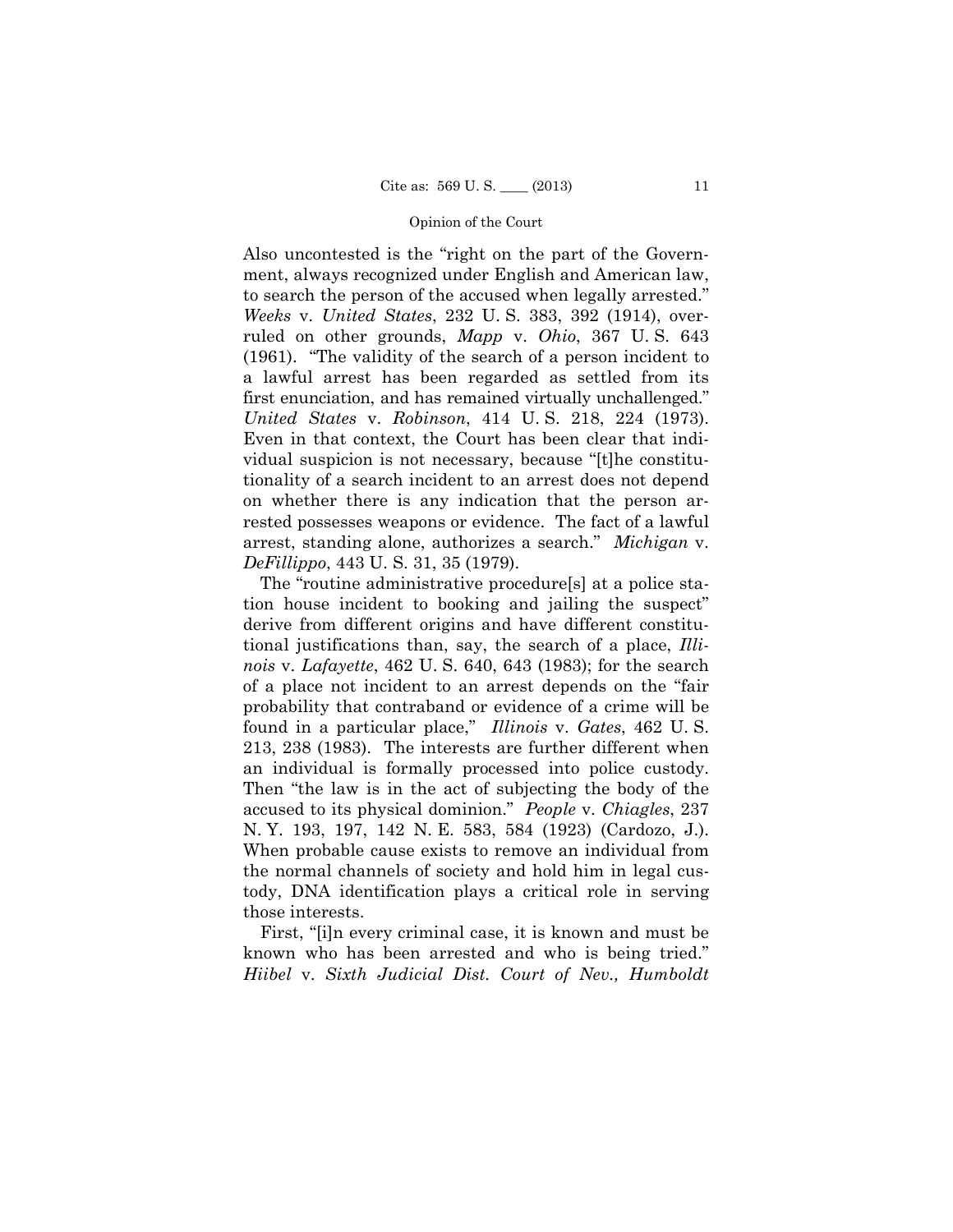#### Opinion of the Court

 incomplete." *Florence* v. *Board of Chosen Freeholders of Cty*., 542 U. S. 177, 191 (2004). An individual's identity is more than just his name or Social Security number, and the government's interest in identification goes beyond ensuring that the proper name is typed on the indictment. Identity has never been considered limited to the name on the arrestee's birth certificate. In fact, a name is of little value compared to the real interest in identification at stake when an individual is brought into custody. "It is a well recognized aspect of criminal conduct that the perpetrator will take unusual steps to conceal not only his conduct, but also his identity. Disguises used while committing a crime may be supplemented or replaced by changed names, and even changed physical features." *Jones* v. *Murray*, 962 F. 2d 302, 307 (CA4 1992). An "arrestee may be carrying a false ID or lie about his identity," and "criminal history records . . . can be inaccurate or *County of Burlington*, 566 U.S. \_\_, \_\_ (2012) (slip op., at 16).

A suspect's criminal history is a critical part of his identity that officers should know when processing him for detention. It is a common occurrence that "[p]eople detained for minor offenses can turn out to be the most devious and dangerous criminals. Hours after the Oklahoma City bombing, Timothy McVeigh was stopped by a state trooper who noticed he was driving without a license plate. Police stopped serial killer Joel Rifkin for the same reason. One of the terrorists involved in the September 11 attacks was stopped and ticketed for speeding just two days before hijacking Flight 93." *Id.,* at \_\_\_ (slip op., at 14) (citations omitted). Police already seek this crucial identifying information. They use routine and accepted means as varied as comparing the suspect's booking photograph to sketch artists' depictions of persons of interest, showing his mugshot to potential witnesses, and of course making a computerized comparison of the arrestee's fin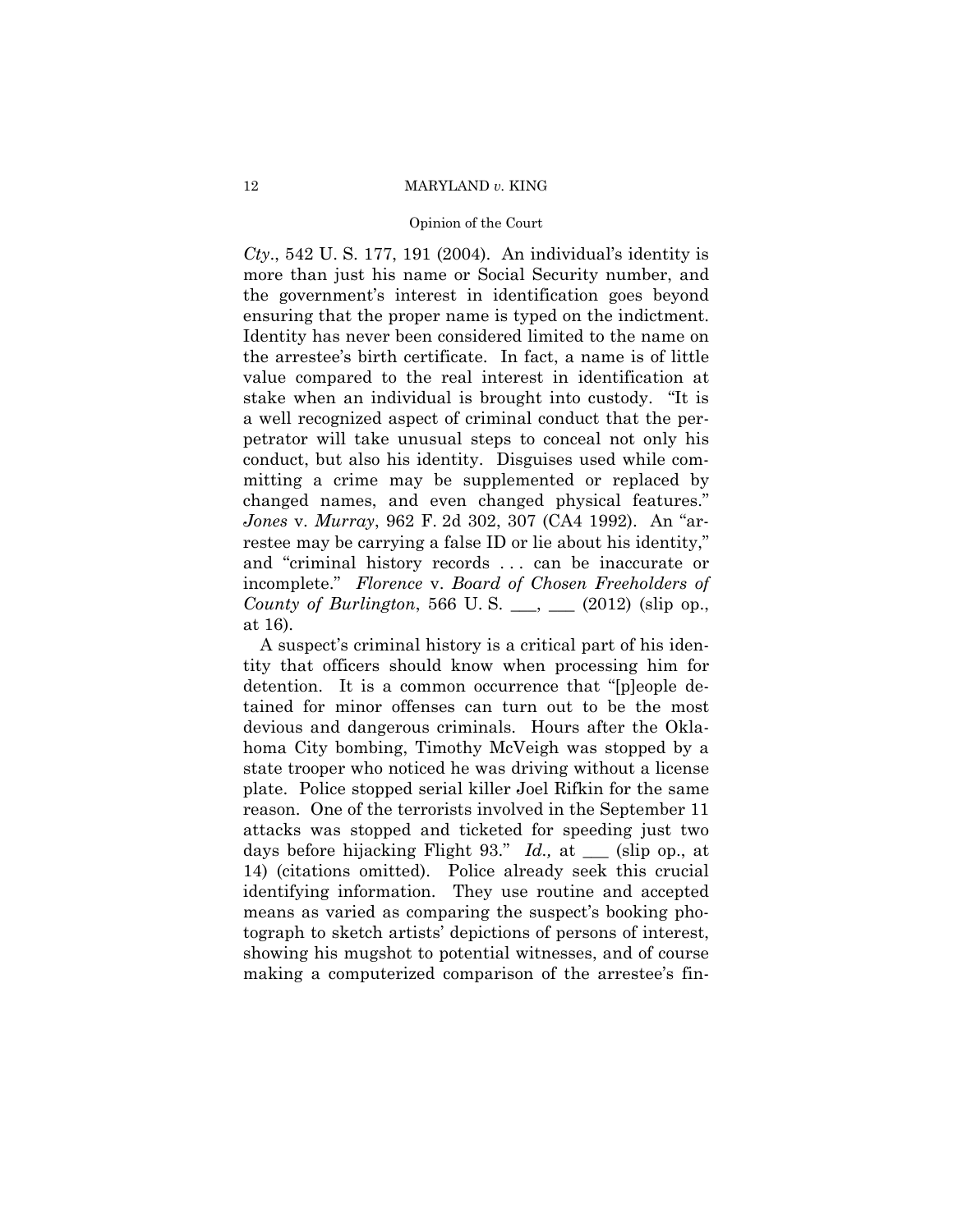gerprints against electronic databases of known criminals and unsolved crimes. In this respect the only difference between DNA analysis and the accepted use of fingerprint databases is the unparalleled accuracy DNA provides.

 Tr. of Oral Arg. 19. DNA is another metric of identifica-The task of identification necessarily entails searching public and police records based on the identifying information provided by the arrestee to see what is already known about him. The DNA collected from arrestees is an irrefutable identification of the person from whom it was taken. Like a fingerprint, the 13 CODIS loci are not themselves evidence of any particular crime, in the way that a drug test can by itself be evidence of illegal narcotics use. A DNA profile is useful to the police because it gives them a form of identification to search the records already in their valid possession. In this respect the use of DNA for identification is no different than matching an arrestee's face to a wanted poster of a previously unidentified suspect; or matching tattoos to known gang symbols to reveal a criminal affiliation; or matching the arrestee's fingerprints to those recovered from a crime scene. See tion used to connect the arrestee with his or her public persona, as reflected in records of his or her actions that are available to the police. Those records may be linked to the arrestee by a variety of relevant forms of identification, including name, alias, date and time of previous convictions and the name then used, photograph, Social Security number, or CODIS profile. These data, found in official records, are checked as a routine matter to produce a more comprehensive record of the suspect's complete identity. Finding occurrences of the arrestee's CODIS profile in outstanding cases is consistent with this common practice. It uses a different form of identification than a name or fingerprint, but its function is the same.

Second, law enforcement officers bear a responsibility for ensuring that the custody of an arrestee does not cre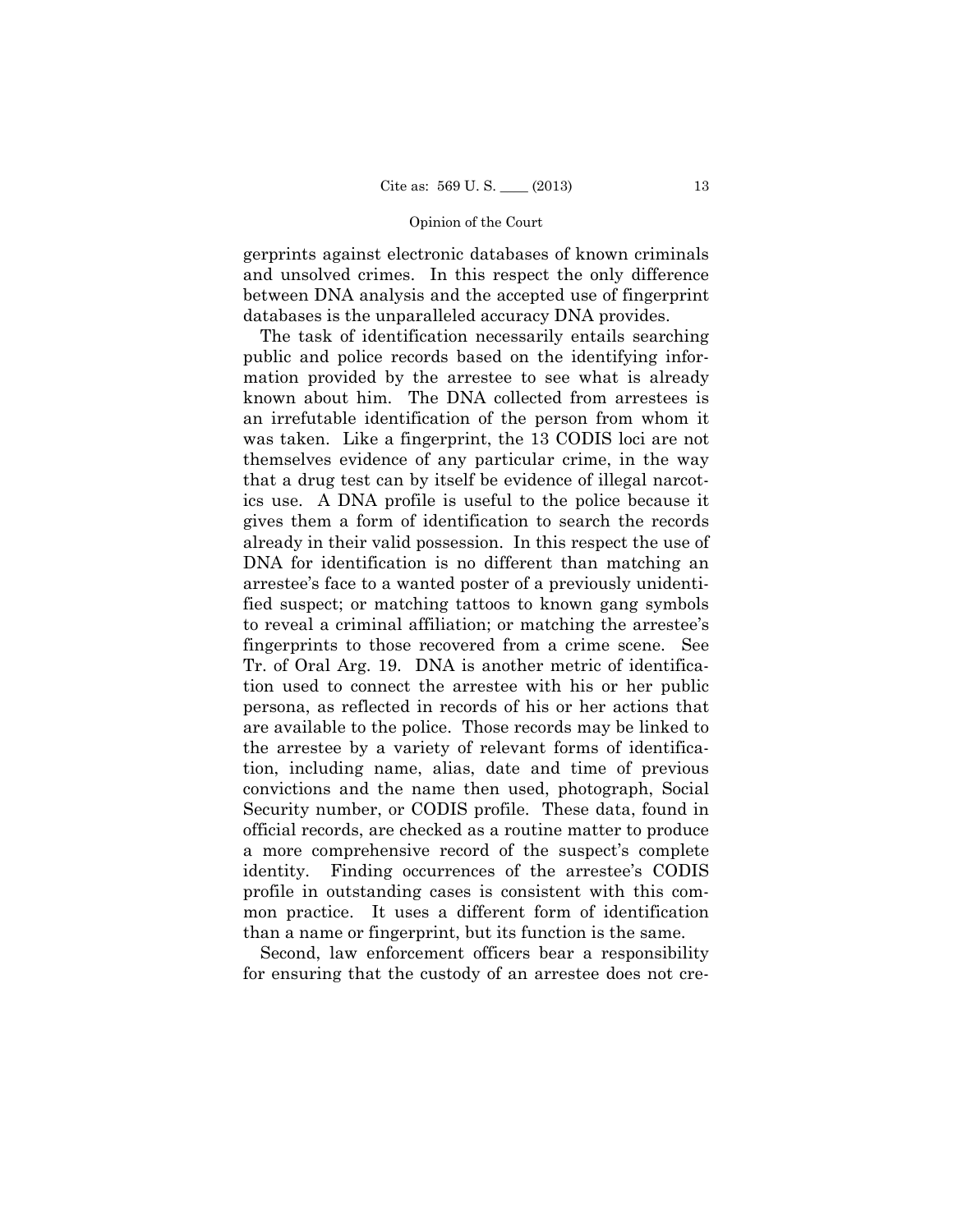#### Opinion of the Court

ate inordinate "risks for facility staff, for the existing detainee population, and for a new detainee." *Florence*, *supra*, at \_\_\_ (slip op., at 10). DNA identification can provide untainted information to those charged with detaining suspects and detaining the property of any felon. For these purposes officers must know the type of person whom they are detaining, and DNA allows them to make critical choices about how to proceed.

"Knowledge of identity may inform an officer that a suspect is wanted for another offense, or has a record of violence or mental disorder. On the other hand, knowing identity may help clear a suspect and allow the police to concentrate their efforts elsewhere. Identity may prove particularly important in [certain cases, such as] where the police are investigating what appears to be a domestic assault. Officers called to investigate domestic disputes need to know whom they are dealing with in order to assess the situation, the threat to their own safety, and possible danger to the potential victim." *Hiibel*, *supra*, at 186.

Recognizing that a name alone cannot address this interest in identity, the Court has approved, for example, "a visual inspection for certain tattoos and other signs of gang affiliation as part of the intake process," because "[t]he identification and isolation of gang members before they are admitted protects everyone." *Florence, supra,* at  $_{\_}$  (slip op., at 11).

Third, looking forward to future stages of criminal prosecution, "the Government has a substantial interest in ensuring that persons accused of crimes are available for trials." *Bell* v. *Wolfish*, 441 U. S. 520, 534 (1979). A person who is arrested for one offense but knows that he has yet to answer for some past crime may be more inclined to flee the instant charges, lest continued contact with the criminal justice system expose one or more other serious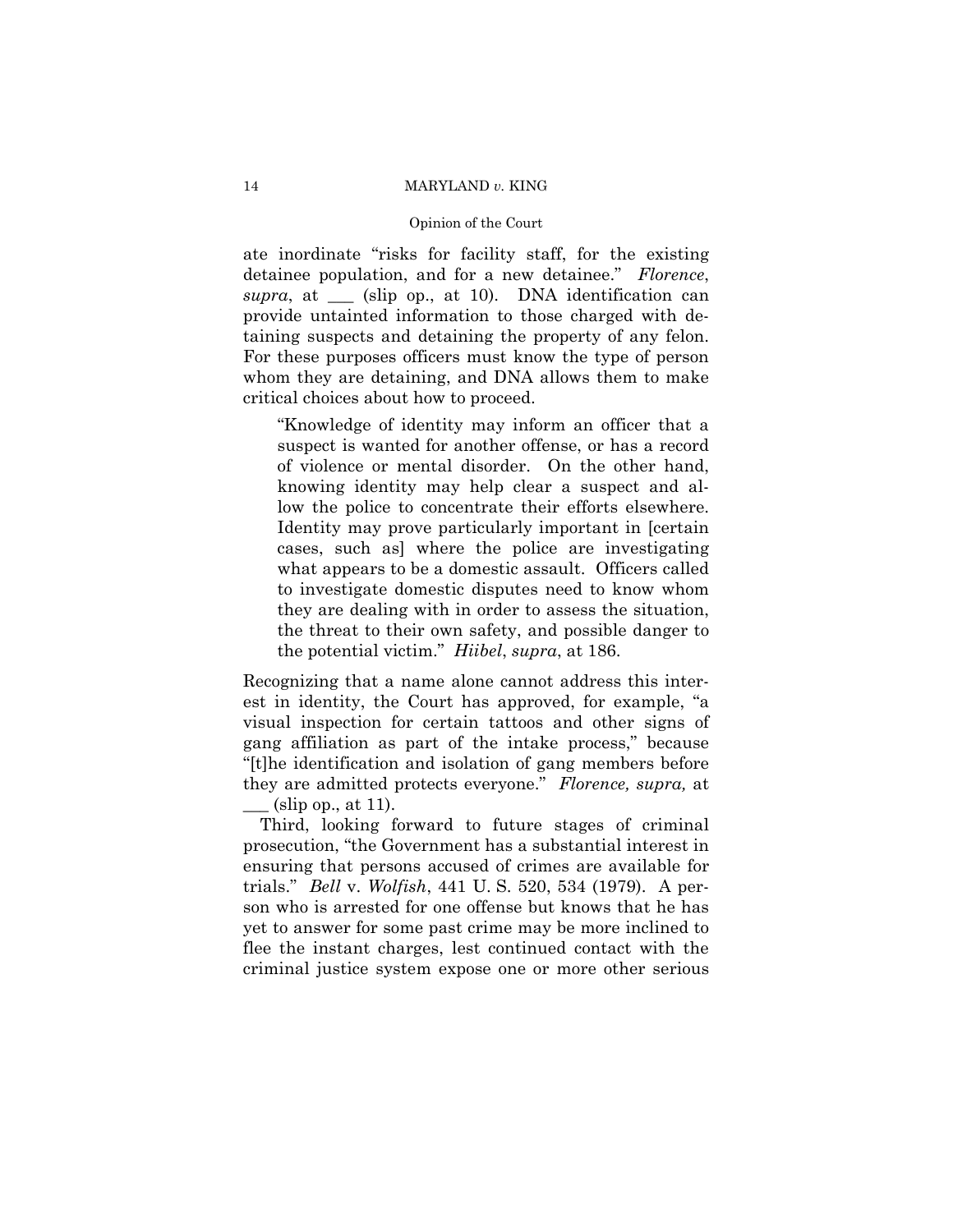offenses. For example, a defendant who had committed a prior sexual assault might be inclined to flee on a burglary charge, knowing that in every State a DNA sample would be taken from him after his conviction on the burglary charge that would tie him to the more serious charge of rape. In addition to subverting the administration of justice with respect to the crime of arrest, this ties back to the interest in safety; for a detainee who absconds from custody presents a risk to law enforcement officers, other detainees, victims of previous crimes, witnesses, and society at large.

Fourth, an arrestee's past conduct is essential to an assessment of the danger he poses to the public, and this will inform a court's determination whether the individual should be released on bail. "The government's interest in preventing crime by arrestees is both legitimate and compelling." *United States* v. *Salerno*, 481 U. S. 739, 749 (1987). DNA identification of a suspect in a violent crime provides critical information to the police and judicial officials in making a determination of the arrestee's future dangerousness. This inquiry always has entailed some scrutiny beyond the name on the defendant's driver's license. For example, Maryland law requires a judge to take into account not only "the nature and circumstances of the offense charged" but also "the defendant's family ties, employment status and history, financial resources, reputation, character and mental condition, length of residence in the community." 1 Md. Rules  $4-216(f)(1)(A)$ , (C) (2013). Knowing that the defendant is wanted for a previous violent crime based on DNA identification is especially probative of the court's consideration of "the danger of the defendant to the alleged victim, another person, or the community." Rule  $4{\text -}216(f)(1)(G)$ ; see also 18 U. S. C. §3142 (2006 ed. and Supp. V) (similar requirements).

This interest is not speculative. In considering laws to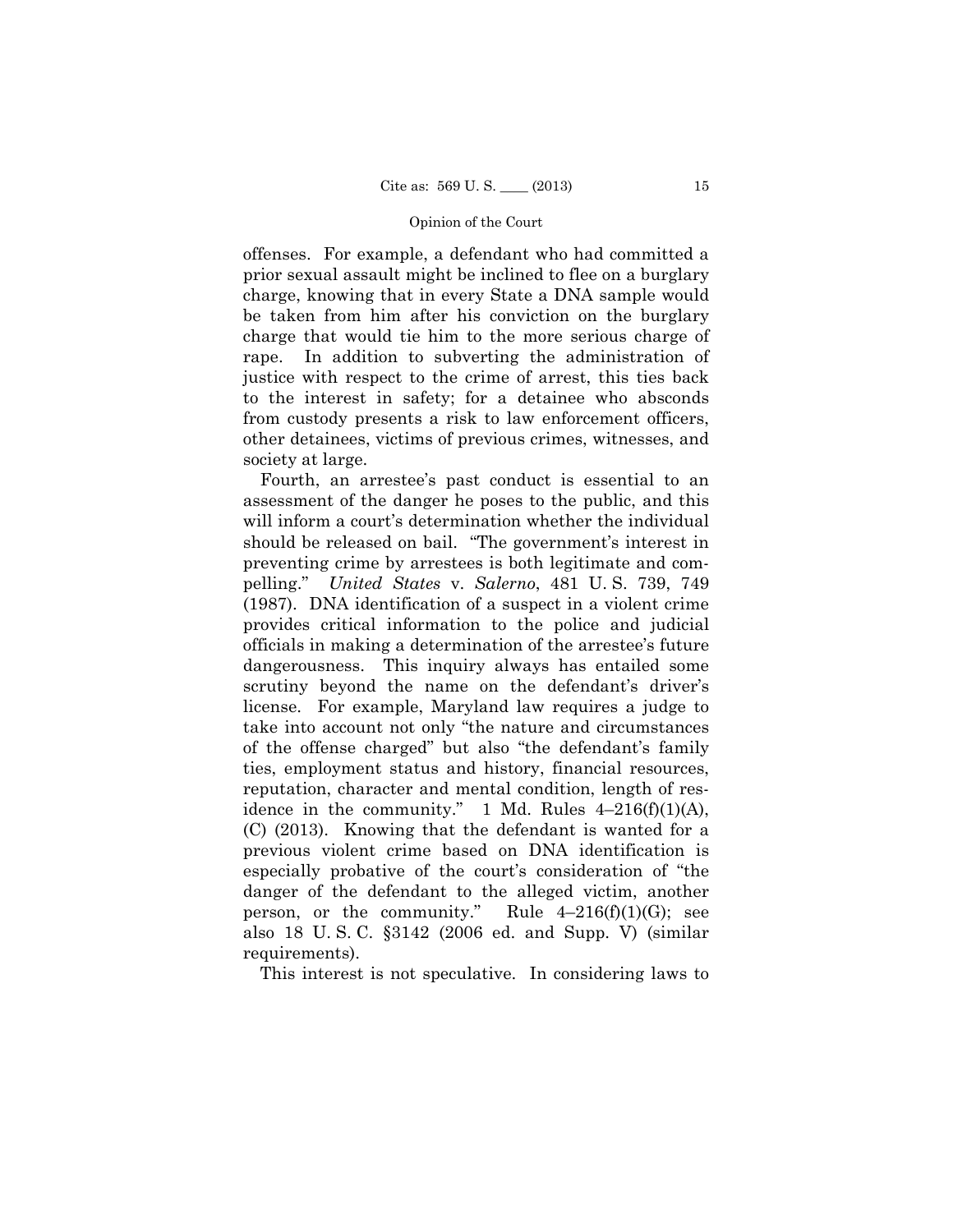#### Opinion of the Court

require collecting DNA from arrestees, government agencies around the Nation found evidence of numerous cases in which felony arrestees would have been identified as violent through DNA identification matching them to previous crimes but who later committed additional crimes because such identification was not used to detain them. See Denver's Study on Preventable Crimes (2009) (three examples), online at http://www.denverda.org/DNA\_ Documents / Denver%27s%20Preventable%20Crimes%20 Study.pdf (all Internet materials as visited May 31, 2013, and available in Clerk of Court's case file); Chicago's Study on Preventable Crimes (2005) (five examples), online at http://www.denverda.org/DNA\_Documents/ Arrestee\_Database/Chicago%20Preventable%20Crimes-Final.pdf; Maryland Study on Preventable Crimes (2008) (three examples), online at http://www.denverda.org/DNA\_ Documents/MarylandDNAarresteestudy.pdf.

Present capabilities make it possible to complete a DNA identification that provides information essential to determining whether a detained suspect can be released pending trial. See, *e.g.,* States Brief 18, n. 10 ("DNA identification database samples have been processed in as few as two days in California, although around 30 days has been average"). Regardless of when the initial bail decision is made, release is not appropriate until a further determination is made as to the person's identity in the sense not only of what his birth certificate states but also what other records and data disclose to give that identity more meaning in the whole context of who the person really is. And even when release is permitted, the background identity of the suspect is necessary for determining what conditions must be met before release is allowed. If release is authorized, it may take time for the conditions to be met, and so the time before actual release can be substantial. For example, in the federal system, defendants released conditionally are detained on average for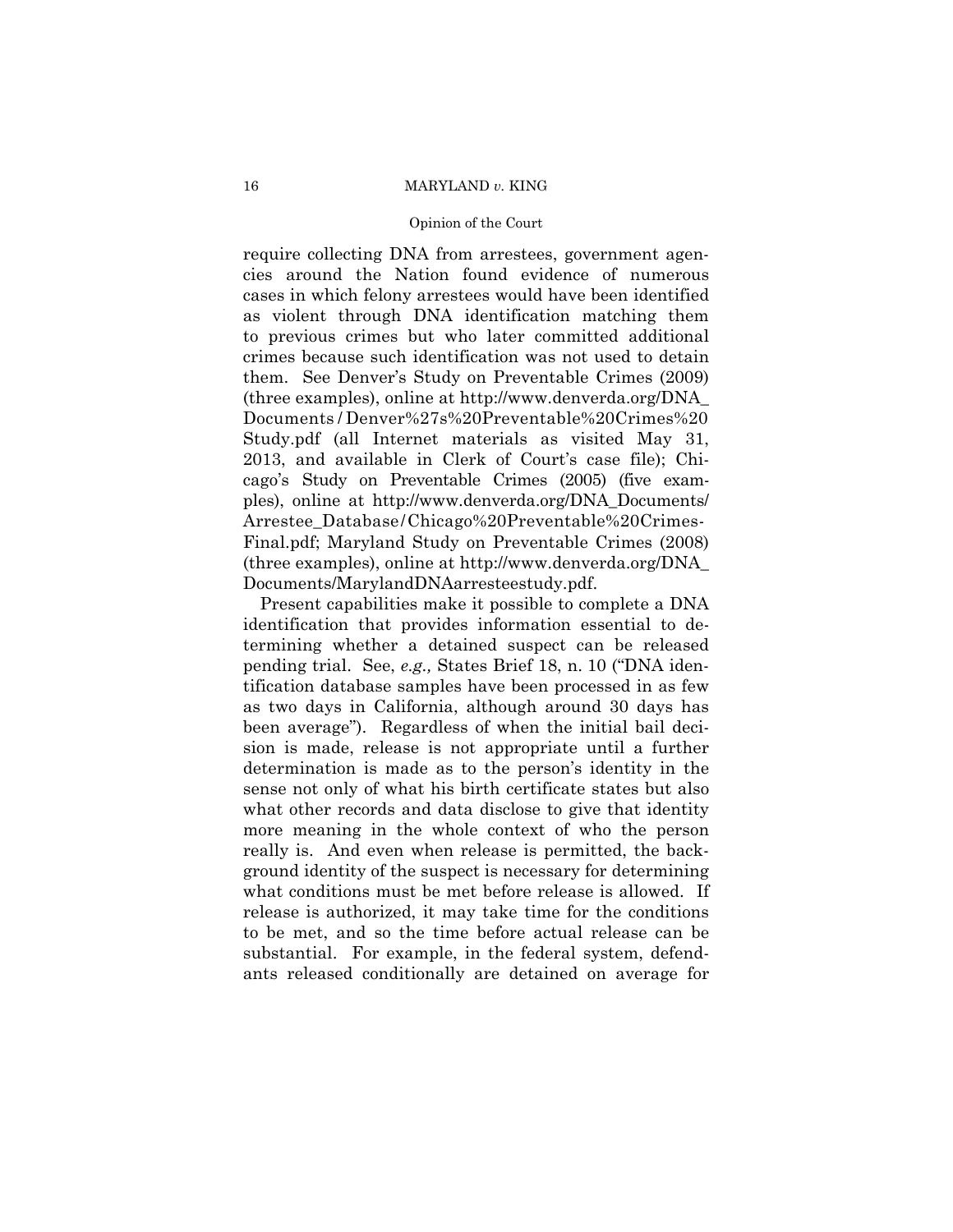112 days; those released on unsecured bond for 37 days; on personal recognizance for 36 days; and on other financial conditions for 27 days. See Dept. of Justice, Bureau of Justice Statistics, Compendium of Federal Justice Statistics 45 (NCJ–213476, Dec. 2006) online at http://bjs.gov/ content/pub/pdf/cfjs04.pdf. During this entire period, additional and supplemental data establishing more about the person's identity and background can provide critical information relevant to the conditions of release and whether to revisit an initial release determination. The facts of this case are illustrative. Though the record is not clear, if some thought were being given to releasing the respondent on bail on the gun charge, a release that would take weeks or months in any event, when the DNA report linked him to the prior rape, it would be relevant to the conditions of his release. The same would be true with a supplemental fingerprint report.

Even if an arrestee is released on bail, development of DNA identification revealing the defendant's unknown violent past can and should lead to the revocation of his conditional release. See 18 U. S. C. §3145(a) (providing for revocation of release); see also States Brief 11–12 (discussing examples where bail and diversion determinations were reversed after DNA identified the arrestee's violent history). Pretrial release of a person charged with a dangerous crime is a most serious responsibility. It is reasonable in all respects for the State to use an accepted database to determine if an arrestee is the object of suspicion in other serious crimes, suspicion that may provide a strong incentive for the arrestee to escape and flee.

Finally, in the interests of justice, the identification of an arrestee as the perpetrator of some heinous crime may have the salutary effect of freeing a person wrongfully imprisoned for the same offense. "[P]rompt [DNA] testing . . . would speed up apprehension of criminals before they commit additional crimes, and prevent the grotesque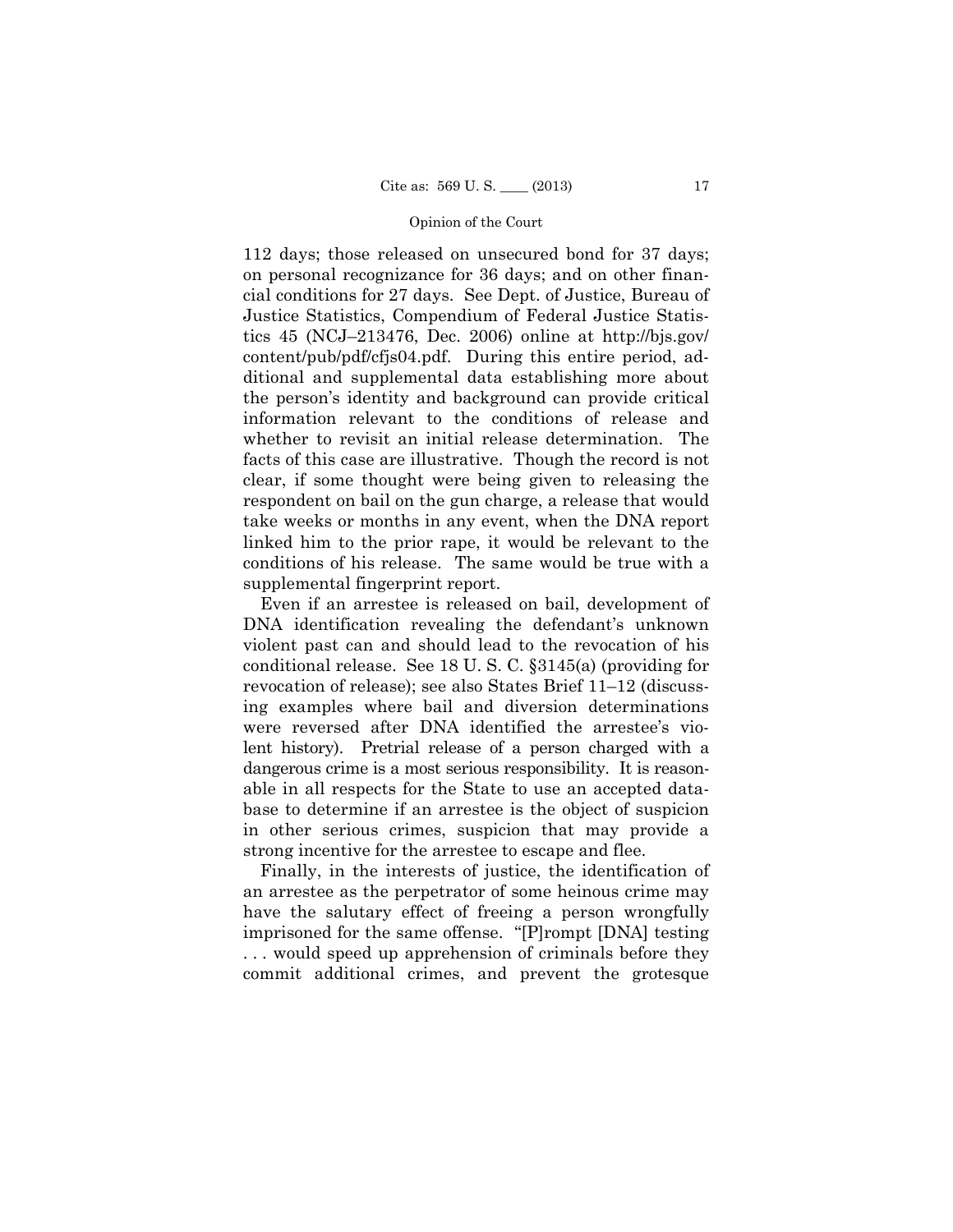detention of . . . innocent people." J. Dwyer, P. Neufeld, & B. Scheck, Actual Innocence 245 (2000).

 diately following arrest." *Lafayette*, 462 U. S., at 645. Thus, the Court has been reluctant to circumscribe the Because proper processing of arrestees is so important and has consequences for every stage of the criminal process, the Court has recognized that the "governmental interests underlying a station-house search of the arrestee's person and possessions may in some circumstances be even greater than those supporting a search immeauthority of the police to conduct reasonable booking searches. For example, "[t]he standards traditionally governing a search incident to lawful arrest are not . . . commuted to the stricter *Terry* standards." *Robinson*, 414 U. S., at 234. Nor are these interests in identification served only by a search of the arrestee himself. "[I]nspection of an arrestee's personal property may assist the police in ascertaining or verifying his identity." *Lafayette*, *supra*, at 646. And though the Fifth Amendment's protection against self-incrimination is not, as a general rule, governed by a reasonableness standard, the Court has held that "questions ... reasonably related to the police's administrative concerns . . . fall outside the protections of *Miranda* [v. *Arizona*, 384 U. S. 436 (1966)] and the answers thereto need not be suppressed." *Pennsylvania* v. *Muniz*, 496 U. S. 582, 601–602 (1990).

B

DNA identification represents an important advance in the techniques used by law enforcement to serve legitimate police concerns for as long as there have been arrests, concerns the courts have acknowledged and approved for more than a century. Law enforcement agencies routinely have used scientific advancements in their standard procedures for the identification of arrestees. "Police had been using photography to capture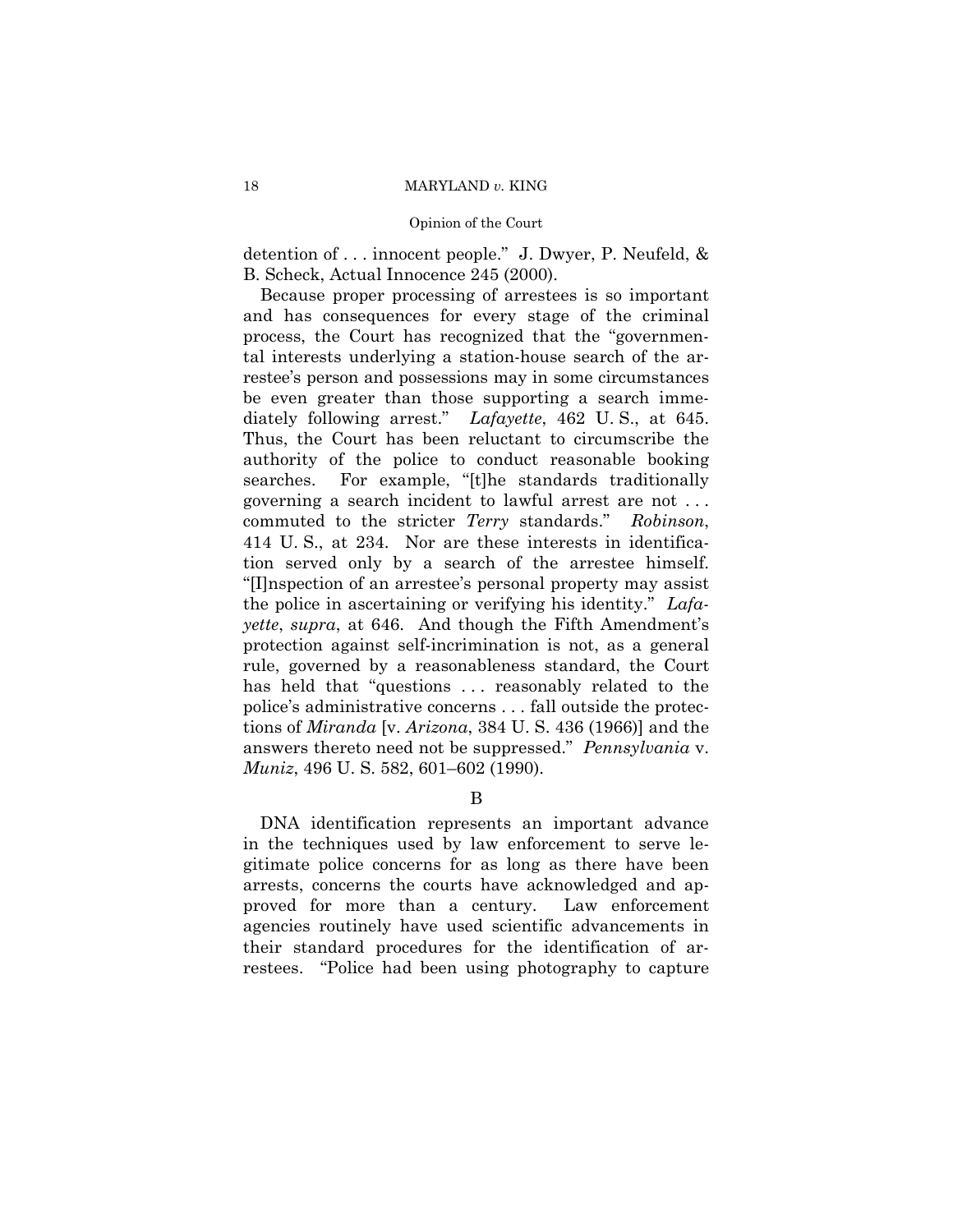the faces of criminals almost since its invention." S. Cole, Suspect Identities 20 (2001). Courts did not dispute that practice, concluding that a "sheriff in making an arrest for a felony on a warrant has the right to exercise a discretion . . . , [if] he should deem it necessary to the safe-keeping of a prisoner, and to prevent his escape, or to enable him the more readily to retake the prisoner if he should escape, to take his photograph." *State ex rel. Bruns* v. *Clausmier*, 154 Ind. 599, 601, 603, 57 N. E. 541, 542 (1900). By the time that it had become "the daily practice of the police officers and detectives of crime to use photographic pictures for the discovery and identification of criminals," the courts likewise had come to the conclusion that "it would be [a] matter of regret to have its use unduly restricted upon any fanciful theory or constitutional privilege." *Shaffer* v. *United States*, 24 App. D. C. 417, 426 (1904).

Beginning in 1887, some police adopted more exacting means to identify arrestees, using the system of precise physical measurements pioneered by the French anthropologist Alphonse Bertillon. Bertillon identification consisted of 10 measurements of the arrestee's body, along with a "scientific analysis of the features of the face and an exact anatomical localization of the various scars, marks, &c., of the body." Defense of the Bertillon System, N. Y. Times, Jan. 20, 1896, p. 3. "[W]hen a prisoner was brought in, his photograph was taken according to the Bertillon system, and his body measurements were then made. The measurements were made . . . and noted down on the back of a card or a blotter, and the photograph of the prisoner was expected to be placed on the card. This card, therefore, furnished both the likeness and description of the prisoner, and was placed in the rogues' gallery, and copies were sent to various cities where similar records were kept." *People ex rel. Jones* v. *Diehl*, 53 App. Div. 645, 646, 65 N. Y. S. 801, 802 (1900). As in the present case, the point of taking this information about each ar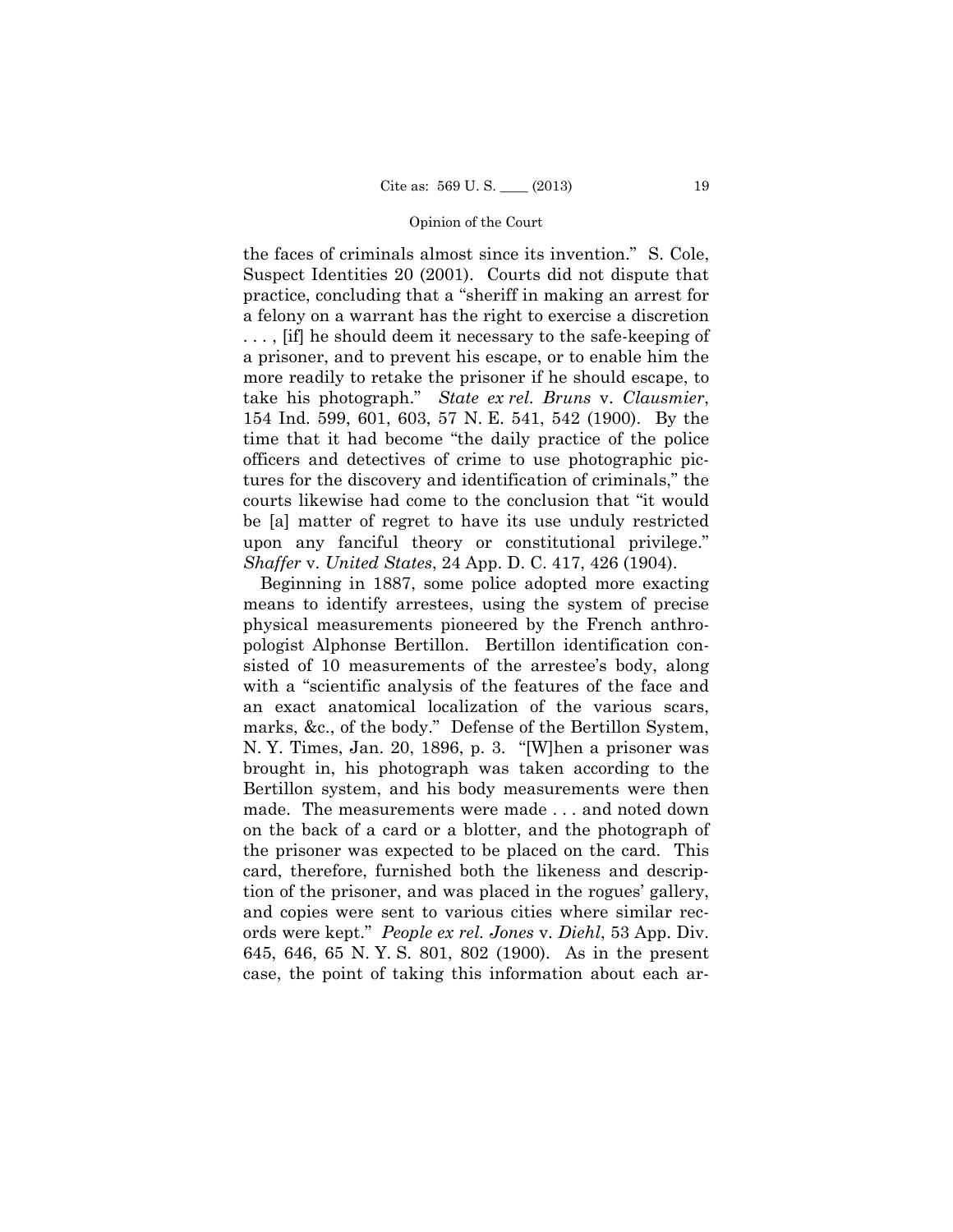### Opinion of the Court

restee was not limited to verifying that the proper name was on the indictment. These procedures were used to "facilitate the recapture of escaped prisoners," to aid "the investigation of their past records and personal history," and "to preserve the means of identification for . . . future supervision after discharge." *Hodgeman* v. *Olsen*, 86 Wash. 615, 619, 150 P. 1122, 1124 (1915); see also *McGovern* v. *Van Riper*, 137 N. J. Eq. 24, 33–34, 43 A. 2d 514, 519 (Ch. 1945) ("[C]riminal identification is said to have two main purposes: (1) The identification of the accused as the person who committed the crime for which he is being held; and, (2) the identification of the accused as the same person who has been previously charged with, or convicted of, other offenses against the criminal law").

 steps incident to arrest." *County of Riverside* v. *McLaugh-*Perhaps the most direct historical analogue to the DNA technology used to identify respondent is the familiar practice of fingerprinting arrestees. From the advent of this technique, courts had no trouble determining that fingerprinting was a natural part of "the administrative *lin*, 500 U. S. 44, 58 (1991). In the seminal case of *United States* v. *Kelly*, 55 F. 2d 67 (CA2 1932), Judge Augustus Hand wrote that routine fingerprinting did not violate the Fourth Amendment precisely because it fit within the accepted means of processing an arrestee into custody:

"Finger printing seems to be no more than an extension of methods of identification long used in dealing with persons under arrest for real or supposed violations of the criminal laws. It is known to be a very certain means devised by modern science to reach the desired end, and has become especially important in a time when increased population and vast aggregations of people in urban centers have rendered the notoriety of the individual in the community no longer a ready means of identification.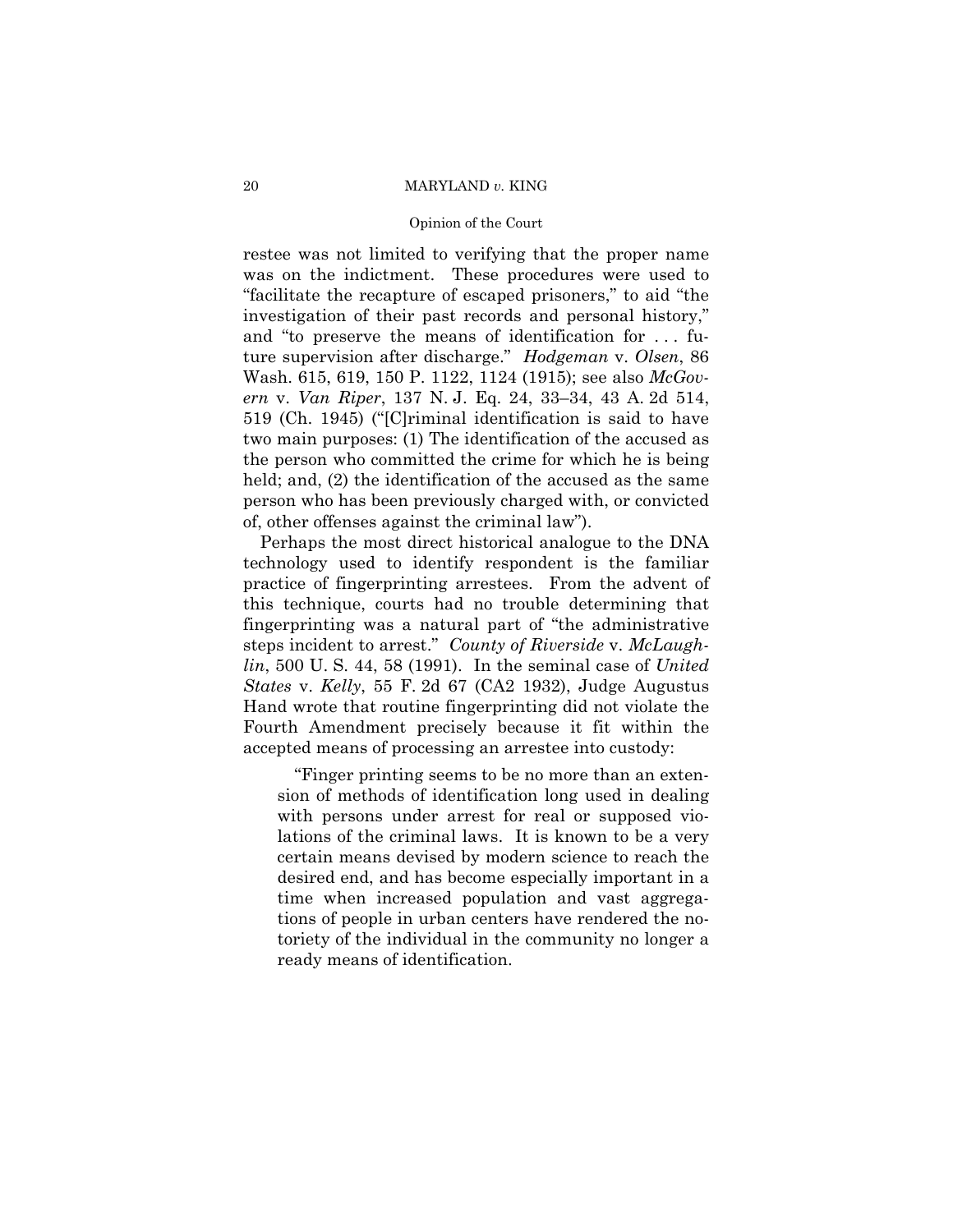"We find no ground in reason or authority for interfering with a method of identifying persons charged with crime which has now become widely known and frequently practiced." *Id.*, at 69–70.

. . . . .

By the middle of the 20th century, it was considered "elementary that a person in lawful custody may be required to submit to photographing and fingerprinting as part of routine identification processes." *Smith* v. *United States*, 324 F. 2d 879, 882 (CADC 1963) (Burger, J.) (citations omitted).

DNA identification is an advanced technique superior to fingerprinting in many ways, so much so that to insist on fingerprints as the norm would make little sense to either the forensic expert or a layperson. The additional intrusion upon the arrestee's privacy beyond that associated with fingerprinting is not significant, see Part V, *infra*, and DNA is a markedly more accurate form of identifying arrestees. A suspect who has changed his facial features to evade photographic identification or even one who has undertaken the more arduous task of altering his fingerprints cannot escape the revealing power of his DNA.

The respondent's primary objection to this analogy is that DNA identification is not as fast as fingerprinting, and so it should not be considered to be the 21st-century equivalent. See Tr. of Oral Arg. 53. But rapid analysis of fingerprints is itself of recent vintage. The FBI's vaunted Integrated Automated Fingerprint Identification System (IAFIS) was only "launched on July 28, 1999. Prior to this time, the processing of . . . fingerprint submissions was largely a manual, labor-intensive process, taking weeks or months to process a single submission." Federal Bureau of Investigation, Integrated Automated Fingerprint Identification System, online at http://www.fbi.gov/about-us/cjis/ fingerprints\_biometrics/iafis/iafis. It was not the advent of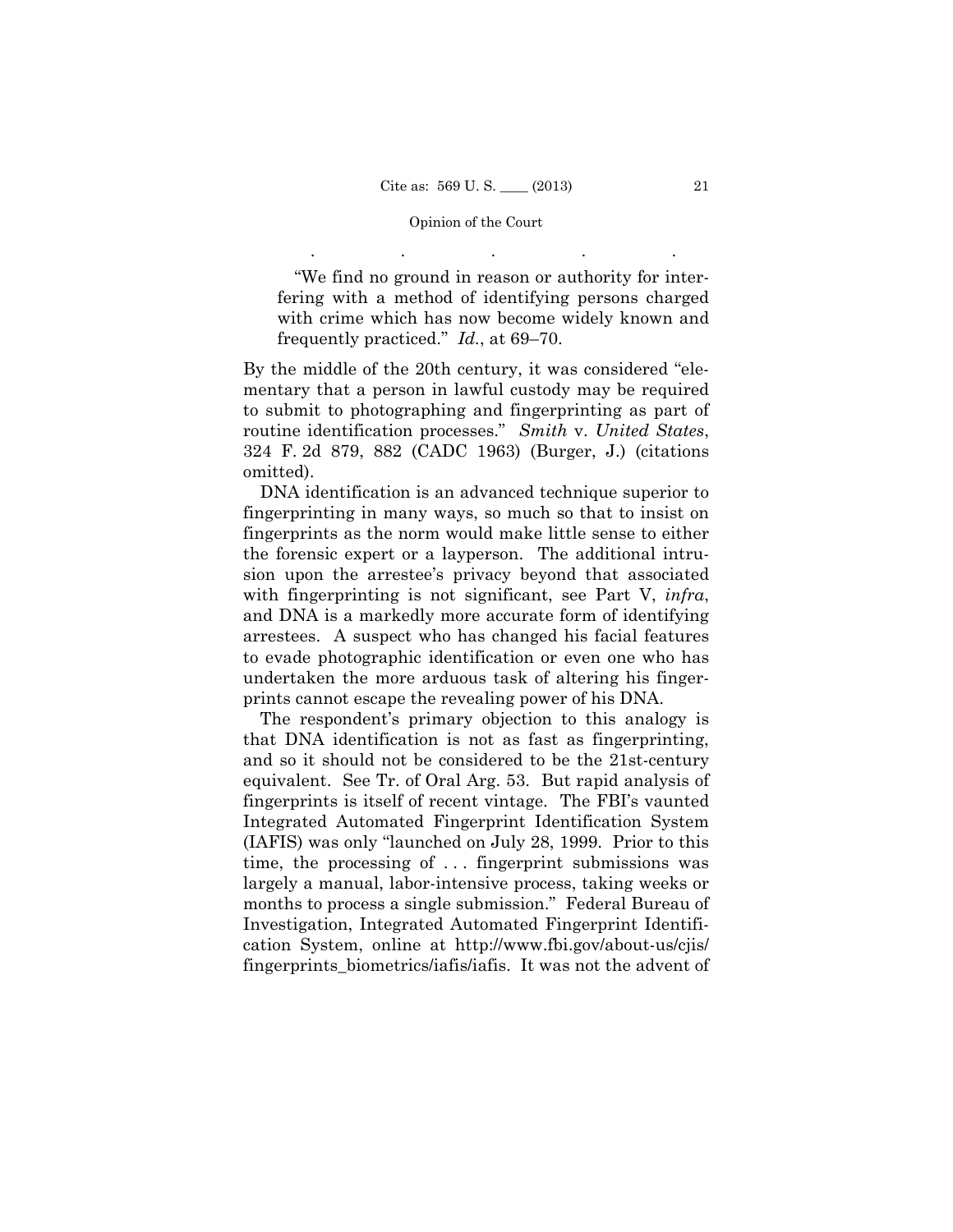#### Opinion of the Court

 reduced from 125 days in 2010 to 20 days in 2012), online at this technology that rendered fingerprint analysis constitutional in a single moment. The question of how long it takes to process identifying information obtained from a valid search goes only to the efficacy of the search for its purpose of prompt identification, not the constitutionality of the search. Cf. *Ontario* v. *Quon*, 560 U.S. (2010) (slip op., at 15). Given the importance of DNA in the identification of police records pertaining to arrestees and the need to refine and confirm that identity for its important bearing on the decision to continue release on bail or to impose of new conditions, DNA serves an essential purpose despite the existence of delays such as the one that occurred in this case. Even so, the delay in processing DNA from arrestees is being reduced to a substantial degree by rapid technical advances. See, *e.g.,* Attorney General DeWine Announces Significant Drop in DNA Turnaround Time (Jan. 4, 2013) (DNA processing time http://ohioattorneygeneral.gov/Media/News-Releases/January-2013/Attorney-General-DeWine-Announces-Significant-Drop; Gov. Jindal Announces Elimination of DNA Backlog, DNA Unit Now Operating in Real Time (Nov. 17, 2011) (average DNA report time reduced from a year or more in 2009 to 20 days in 2011), online at http:// www.gov.state.la.us/index.cfm?md=newsroom&tmp=detail &articleID=3102. And the FBI has already begun testing devices that will enable police to process the DNA of arrestees within 90 minutes. See Brief for National District Attorneys Association as *Amicus Curiae* 20–21; Tr. of Oral Arg. 17. An assessment and understanding of the reasonableness of this minimally invasive search of a person detained for a serious crime should take account of these technical advances. Just as fingerprinting was constitutional for generations prior to the introduction of IAFIS, DNA identification of arrestees is a permissible tool of law enforcement today. New technology will only further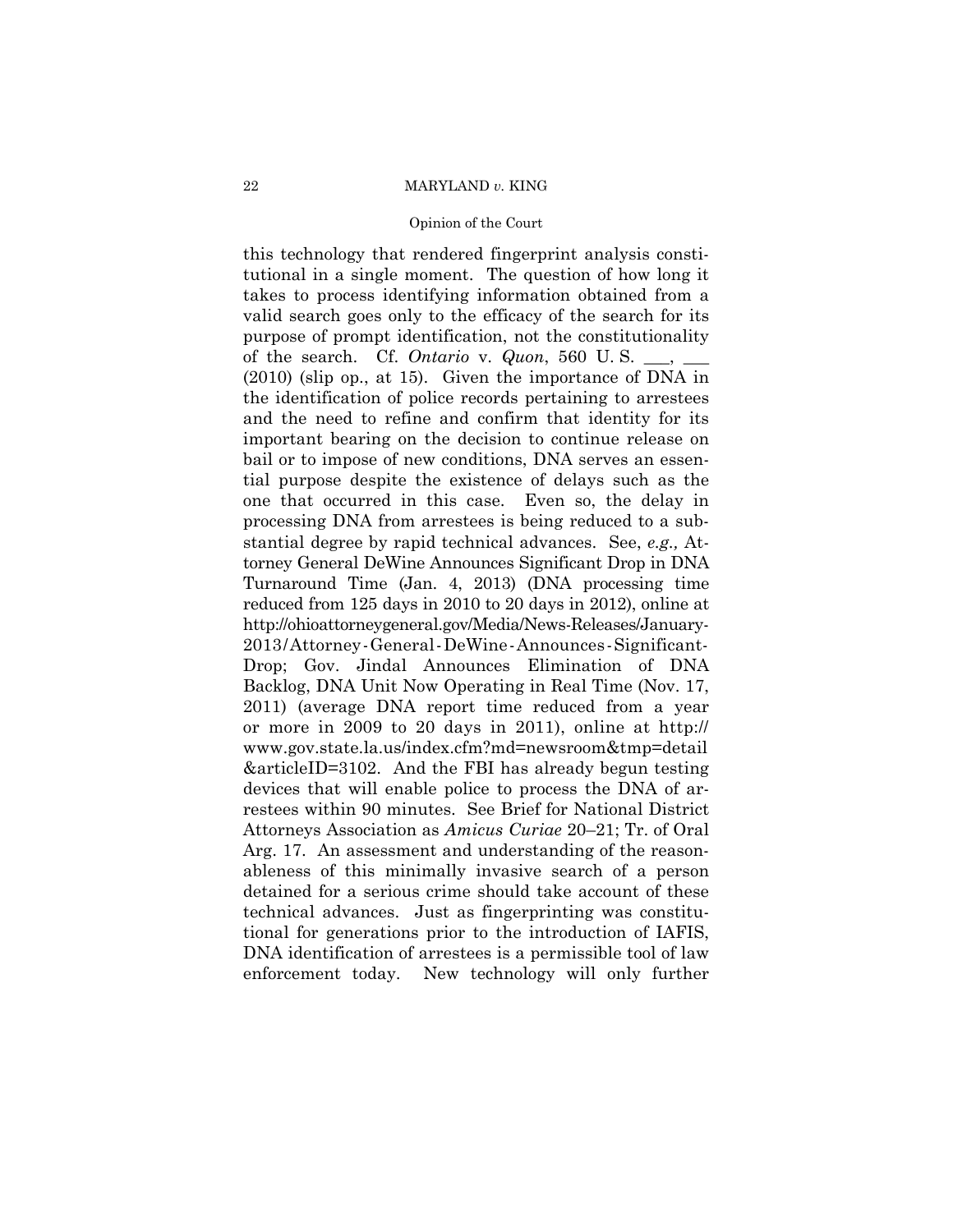improve its speed and therefore its effectiveness. And, as noted above, actual release of a serious offender as a routine matter takes weeks or months in any event. By identifying not only who the arrestee is but also what other available records disclose about his past to show who he is, the police can ensure that they have the proper person under arrest and that they have made the necessary arrangements for his custody; and, just as important, they can also prevent suspicion against or prosecution of the innocent.

F. 2d, at 69. In the balance of reasonableness required by In sum, there can be little reason to question "the legitimate interest of the government in knowing for an absolute certainty the identity of the person arrested, in knowing whether he is wanted elsewhere, and in ensuring his identification in the event he flees prosecution." 3 W. LaFave, Search and Seizure §5.3(c), p. 216 (5th ed. 2012). To that end, courts have confirmed that the Fourth Amendment allows police to take certain routine "administrative steps incident to arrest—*i.e., . . .* book[ing], photograph[ing], and fingerprint[ing]." *McLaughlin*, 500 U. S.*,* at 58. DNA identification of arrestees, of the type approved by the Maryland statute here at issue, is "no more than an extension of methods of identification long used in dealing with persons under arrest." *Kelly*, 55 the Fourth Amendment, therefore, the Court must give great weight both to the significant government interest at stake in the identification of arrestees and to the unmatched potential of DNA identification to serve that interest.

By comparison to this substantial government interest and the unique effectiveness of DNA identification, the intrusion of a cheek swab to obtain a DNA sample is a

V A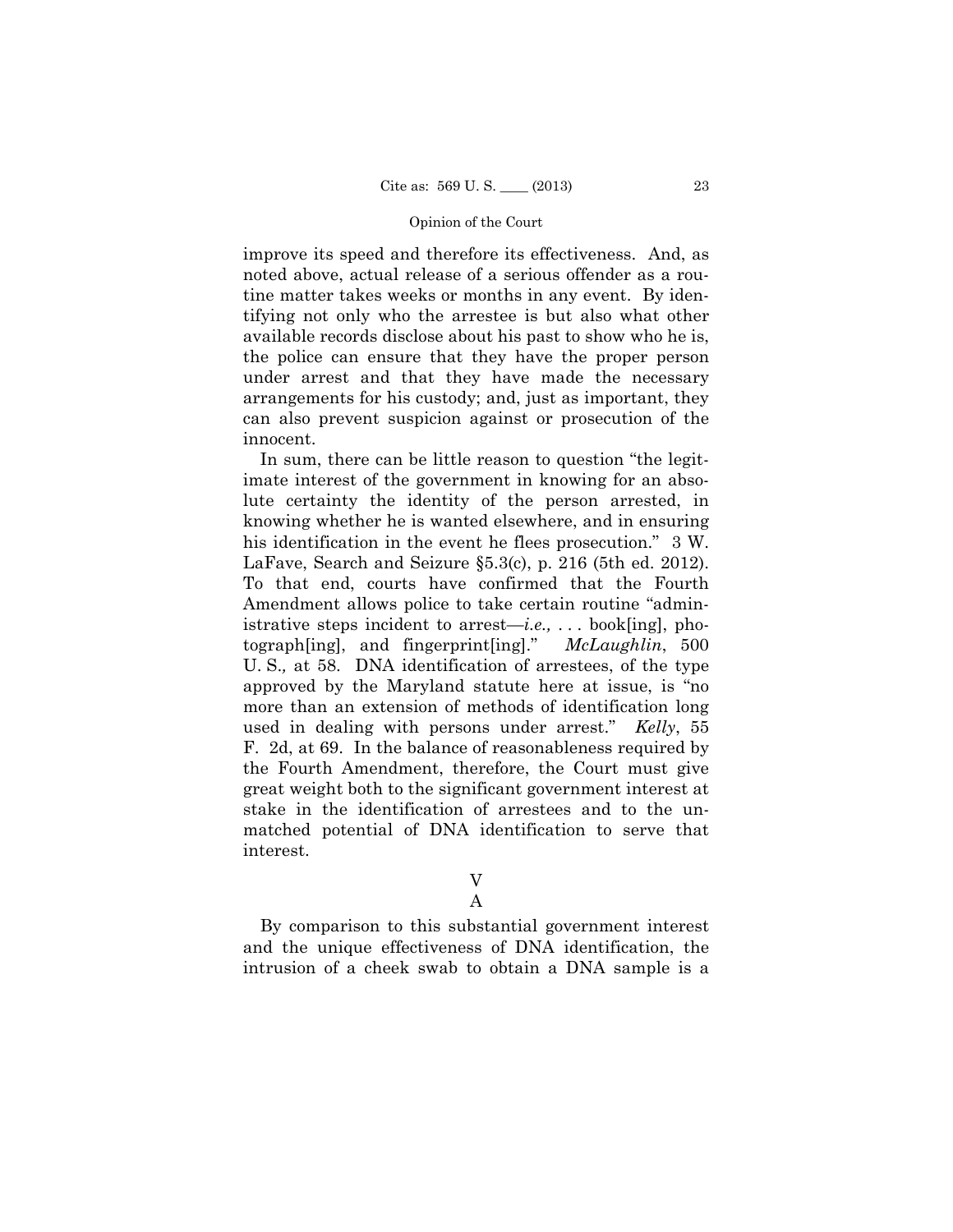#### Opinion of the Court

minimal one. True, a significant government interest does not alone suffice to justify a search. The government interest must outweigh the degree to which the search invades an individual's legitimate expectations of privacy. In considering those expectations in this case, however, the necessary predicate of a valid arrest for a serious offense is fundamental. "Although the underlying command of the Fourth Amendment is always that searches and seizures be reasonable, what is reasonable depends on the context within which a search takes place." *New Jersey* v. *T. L. O.*, 469 U. S. 325, 337 (1985). "[T]he legitimacy of certain privacy expectations vis-à-vis the State may depend upon the individual's legal relationship with the State." *Vernonia School Dist. 47J*, 515 U. S., at 654.

The reasonableness of any search must be considered in the context of the person's legitimate expectations of privacy. For example, when weighing the invasiveness of urinalysis of high school athletes, the Court noted that "[l]egitimate privacy expectations are even less with regard to student athletes. . . . Public school locker rooms, the usual sites for these activities, are not notable for the privacy they afford." *Id.*, at 657. Likewise, the Court has used a context-specific benchmark inapplicable to the public at large when "the expectations of privacy of covered employees are diminished by reason of their participation in an industry that is regulated pervasively," *Skinner*, 489 U. S., at 627, or when "the 'operational realities of the workplace' may render entirely reasonable certain work-related intrusions by supervisors and co-workers that might be viewed as unreasonable in other contexts," *Von Raab*, 489 U. S., at 671.

 *Bell,* 441 U. S., at 557. "[B]oth the person and the property The expectations of privacy of an individual taken into police custody "necessarily [are] of a diminished scope." in his immediate possession may be searched at the station house." *United States* v. *Edwards*, 415 U. S. 800,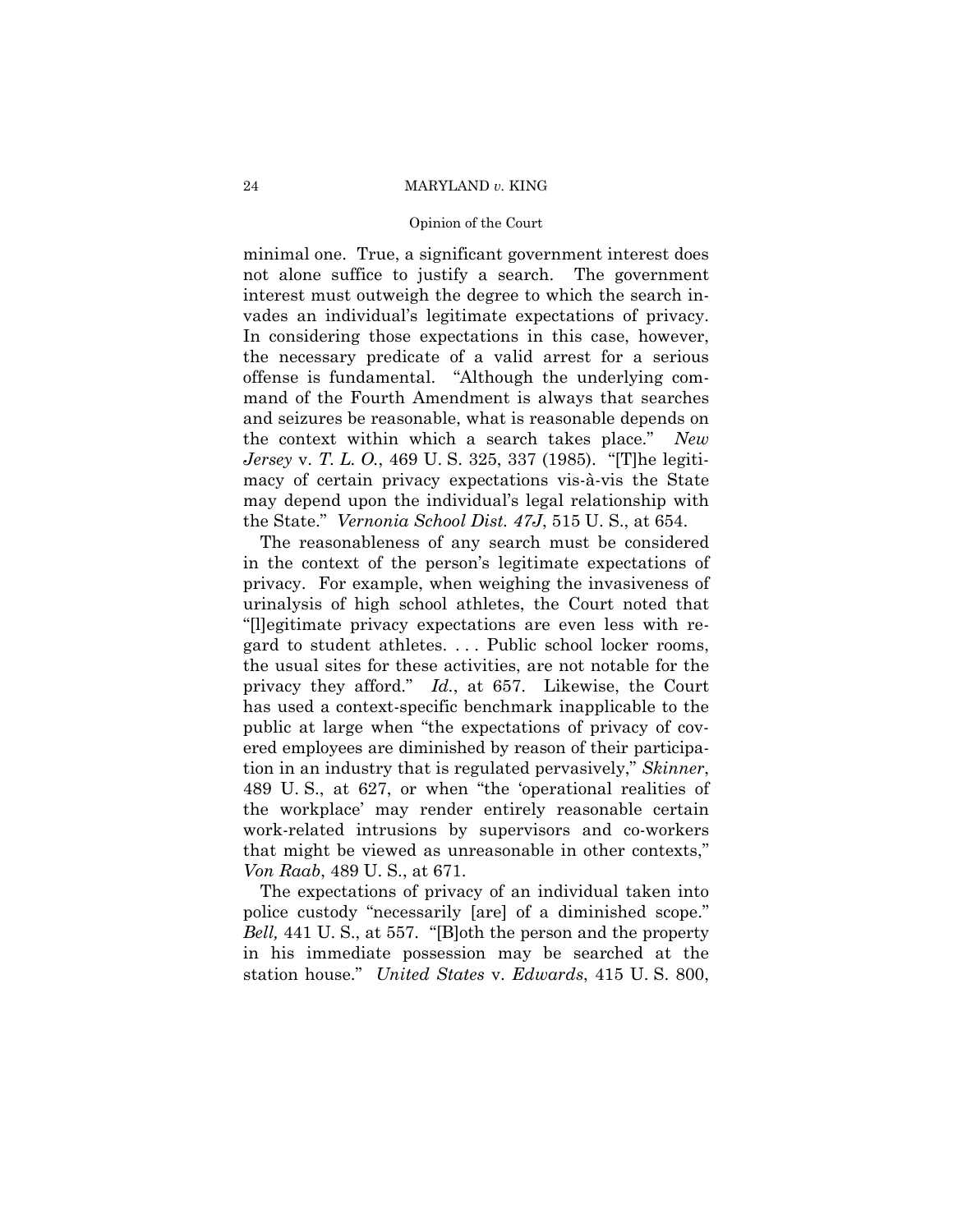803 (1974). A search of the detainee's person when he is booked into custody may " 'involve a relatively extensive exploration,'" *Robinson*, 414 U. S., at 227, including "requir[ing] at least some detainees to lift their genitals or cough in a squatting position," *Florence*, 566 U. S., at \_\_\_ (slip op., at 13).

In this critical respect, the search here at issue differs from the sort of programmatic searches of either the public at large or a particular class of regulated but otherwise law-abiding citizens that the Court has previously labeled as "'special needs'" searches. *Chandler* v. *Miller*, 520 U. S. 305, 314 (1997). When the police stop a motorist at a checkpoint, see *Indianapolis* v. *Edmond*, 531 U. S. 32 (2000), or test a political candidate for illegal narcotics, see *Chandler, supra*, they intrude upon substantial expectations of privacy. So the Court has insisted on some purpose other than "to detect evidence of ordinary criminal wrongdoing" to justify these searches in the absence of individualized suspicion. *Edmond*, *supra,* at 38. Once an individual has been arrested on probable cause for a dangerous offense that may require detention before trial, however, his or her expectations of privacy and freedom from police scrutiny are reduced. DNA identification like that at issue here thus does not require consideration of any unique needs that would be required to justify searching the average citizen. The special needs cases, though in full accord with the result reached here, do not have a direct bearing on the issues presented in this case, because unlike the search of a citizen who has not been suspected of a wrong, a detainee has a reduced expectation of privacy.

The reasonableness inquiry here considers two other circumstances in which the Court has held that particularized suspicion is not categorically required: "diminished expectations of privacy [and] minimal intrusions." *McArthur*, 531 U. S., at 330. This is not to suggest that any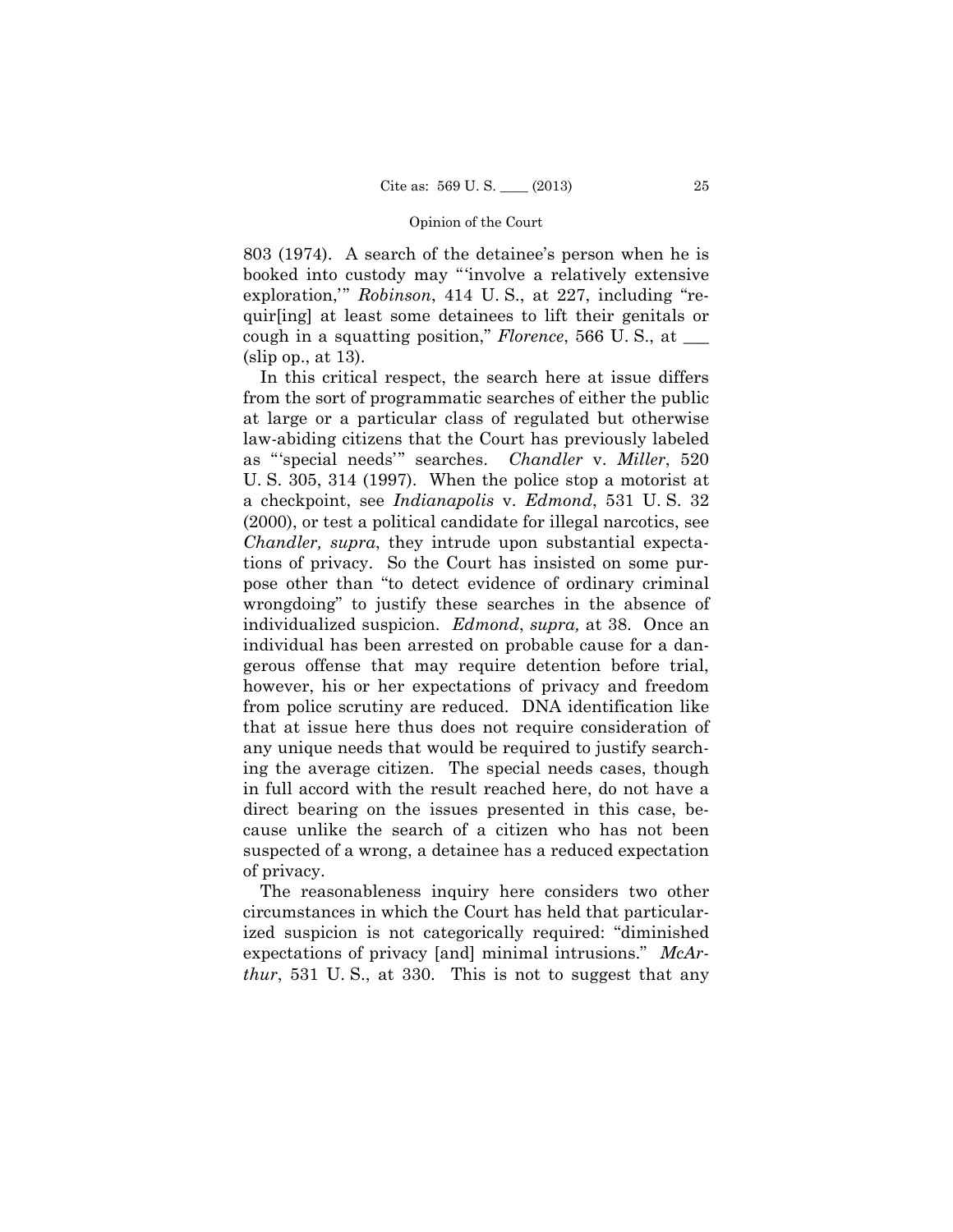#### Opinion of the Court

 concerns are weighty enough that the search may require a search is acceptable solely because a person is in custody. Some searches, such as invasive surgery, see *Winston*, 470 U. S. 753, or a search of the arrestee's home, see *Chimel* v. *California*, 395 U. S. 752 (1969), involve either greater intrusions or higher expectations of privacy than are present in this case. In those situations, when the Court must "balance the privacy-related and law enforcementrelated concerns to determine if the intrusion was reasonable," *McArthur*, *supra*, at 331, the privacy-related warrant, notwithstanding the diminished expectations of privacy of the arrestee.

Here, by contrast to the approved standard procedures incident to any arrest detailed above, a buccal swab involves an even more brief and still minimal intrusion. A gentle rub along the inside of the cheek does not break the skin, and it "involves virtually no risk, trauma, or pain." *Schmerber*, 384 U. S., at 771. "A crucial factor in analyzing the magnitude of the intrusion . . . is the extent to which the procedure may threaten the safety or health of the individual," *Winston*, *supra*, at 761, and nothing suggests that a buccal swab poses any physical danger whatsoever. A brief intrusion of an arrestee's person is subject to the Fourth Amendment, but a swab of this nature does not increase the indignity already attendant to normal incidents of arrest.

B

In addition the processing of respondent's DNA sample's 13 CODIS loci did not intrude on respondent's privacy in a way that would make his DNA identification unconstitutional.

First, as already noted, the CODIS loci come from noncoding parts of the DNA that do not reveal the genetic traits of the arrestee. While science can always progress further, and those progressions may have Fourth Amend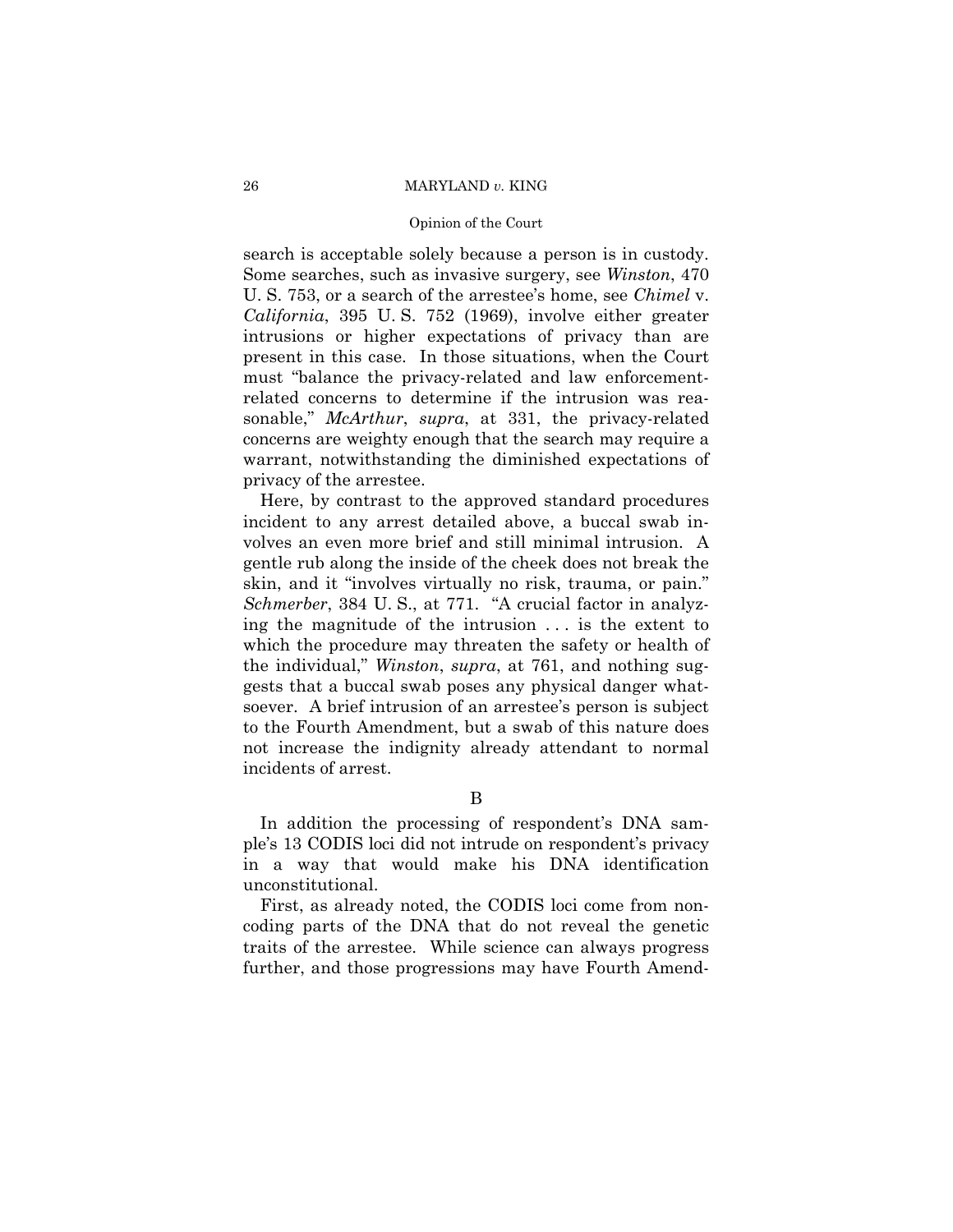ment consequences, alleles at the CODIS loci "are not at present revealing information beyond identification." Katsanis & Wagner, Characterization of the Standard and Recommended CODIS Markers*,* 58 J. Forensic Sci. S169, S171 (2013). The argument that the testing at issue in this case reveals any private medical information at all is open to dispute.

And even if non-coding alleles could provide some information, they are not in fact tested for that end. It is undisputed that law enforcement officers analyze DNA for the sole purpose of generating a unique identifying number against which future samples may be matched. This parallels a similar safeguard based on actual practice in the school drug-testing context, where the Court deemed it "significant that the tests at issue here look only for drugs, and not for whether the student is, for example, epileptic, pregnant, or diabetic." *Vernonia School Dist. 47J*, 515 U. S., at 658. If in the future police analyze samples to determine, for instance, an arrestee's predisposition for a particular disease or other hereditary factors not relevant to identity, that case would present additional privacy concerns not present here.

Finally, the Act provides statutory protections that guard against further invasion of privacy. As noted above, the Act requires that "[o]nly DNA records that directly relate to the identification of individuals shall be collected and stored." Md. Pub. Saf. Code Ann*.* §2–505(b)(1). No purpose other than identification is permissible: "A person may not willfully test a DNA sample for information that does not relate to the identification of individuals as specified in this subtitle."  $\S2-512(c)$ . This Court has noted often that "a 'statutory or regulatory duty to avoid unwarranted disclosures' generally allays . . . privacy concerns." *NASA* v. *Nelson*, 562 U. S. \_\_\_, \_\_\_ (2011) (slip op., at 20) (quoting *Whalen* v. *Roe*, 429 U. S. 589, 605 (1977)). The Court need not speculate about the risks posed "by a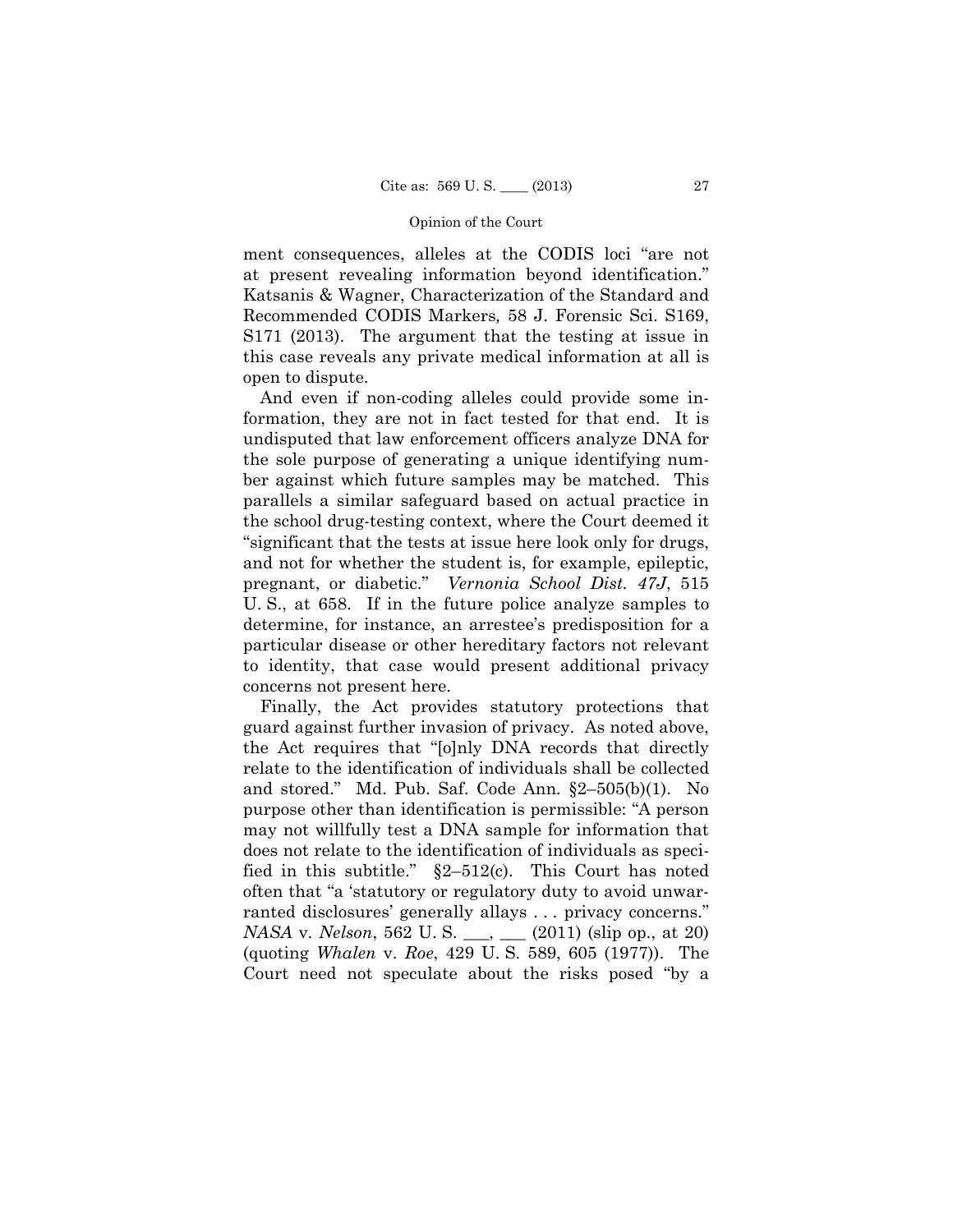## Opinion of the Court

system that did not contain comparable security provisions." *Id.,* at 606. In light of the scientific and statutory safeguards, once respondent's DNA was lawfully collected the STR analysis of respondent's DNA pursuant to CODIS procedures did not amount to a significant invasion of privacy that would render the DNA identification impermissible under the Fourth Amendment.

\* \* \*

In light of the context of a valid arrest supported by probable cause respondent's expectations of privacy were not offended by the minor intrusion of a brief swab of his cheeks. By contrast, that same context of arrest gives rise to significant state interests in identifying respondent not only so that the proper name can be attached to his charges but also so that the criminal justice system can make informed decisions concerning pretrial custody. Upon these considerations the Court concludes that DNA identification of arrestees is a reasonable search that can be considered part of a routine booking procedure. When officers make an arrest supported by probable cause to hold for a serious offense and they bring the suspect to the station to be detained in custody, taking and analyzing a cheek swab of the arrestee's DNA is, like fingerprinting and photographing, a legitimate police booking procedure that is reasonable under the Fourth Amendment.

The judgment of the Court of Appeals of Maryland is reversed.

*It is so ordered.*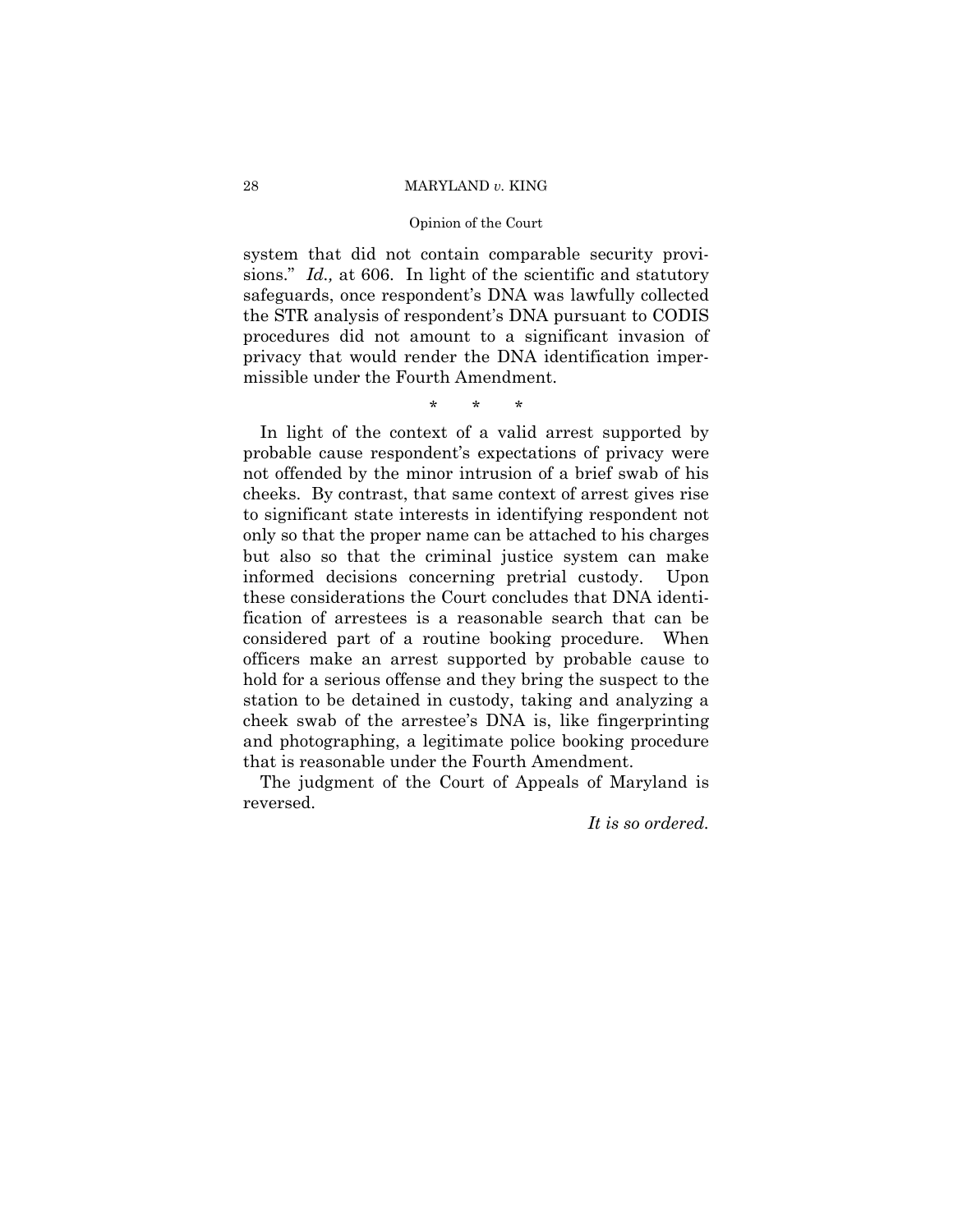## $\frac{1}{2}$  ,  $\frac{1}{2}$  ,  $\frac{1}{2}$  ,  $\frac{1}{2}$  ,  $\frac{1}{2}$  ,  $\frac{1}{2}$  ,  $\frac{1}{2}$ **SUPREME COURT OF THE UNITED STATES**

### $\frac{1}{2}$  ,  $\frac{1}{2}$  ,  $\frac{1}{2}$  ,  $\frac{1}{2}$  ,  $\frac{1}{2}$  ,  $\frac{1}{2}$ No. 12–207

# MARYLAND, PETITIONER *v.* ALONZO JAY KING, JR.

## ON WRIT OF CERTIORARI TO THE COURT OF APPEALS OF MARYLAND

## [June 3, 2013]

 JUSTICE SOTOMAYOR, and JUSTICE KAGAN join, dissenting. JUSTICE SCALIA, with whom JUSTICE GINSBURG,

The Fourth Amendment forbids searching a person for evidence of a crime when there is no basis for believing the person is guilty of the crime or is in possession of incriminating evidence. That prohibition is categorical and without exception; it lies at the very heart of the Fourth Amendment. Whenever this Court has allowed a suspicionless search, it has insisted upon a justifying motive apart from the investigation of crime.

It is obvious that no such noninvestigative motive exists in this case. The Court's assertion that DNA is being taken, not to solve crimes, but to *identify* those in the State's custody, taxes the credulity of the credulous. And the Court's comparison of Maryland's DNA searches to other techniques, such as fingerprinting, can seem apt only to those who know no more than today's opinion has chosen to tell them about how those DNA searches actually work.

I

A

At the time of the Founding, Americans despised the British use of so-called "general warrants"—warrants not grounded upon a sworn oath of a specific infraction by a particular individual, and thus not limited in scope and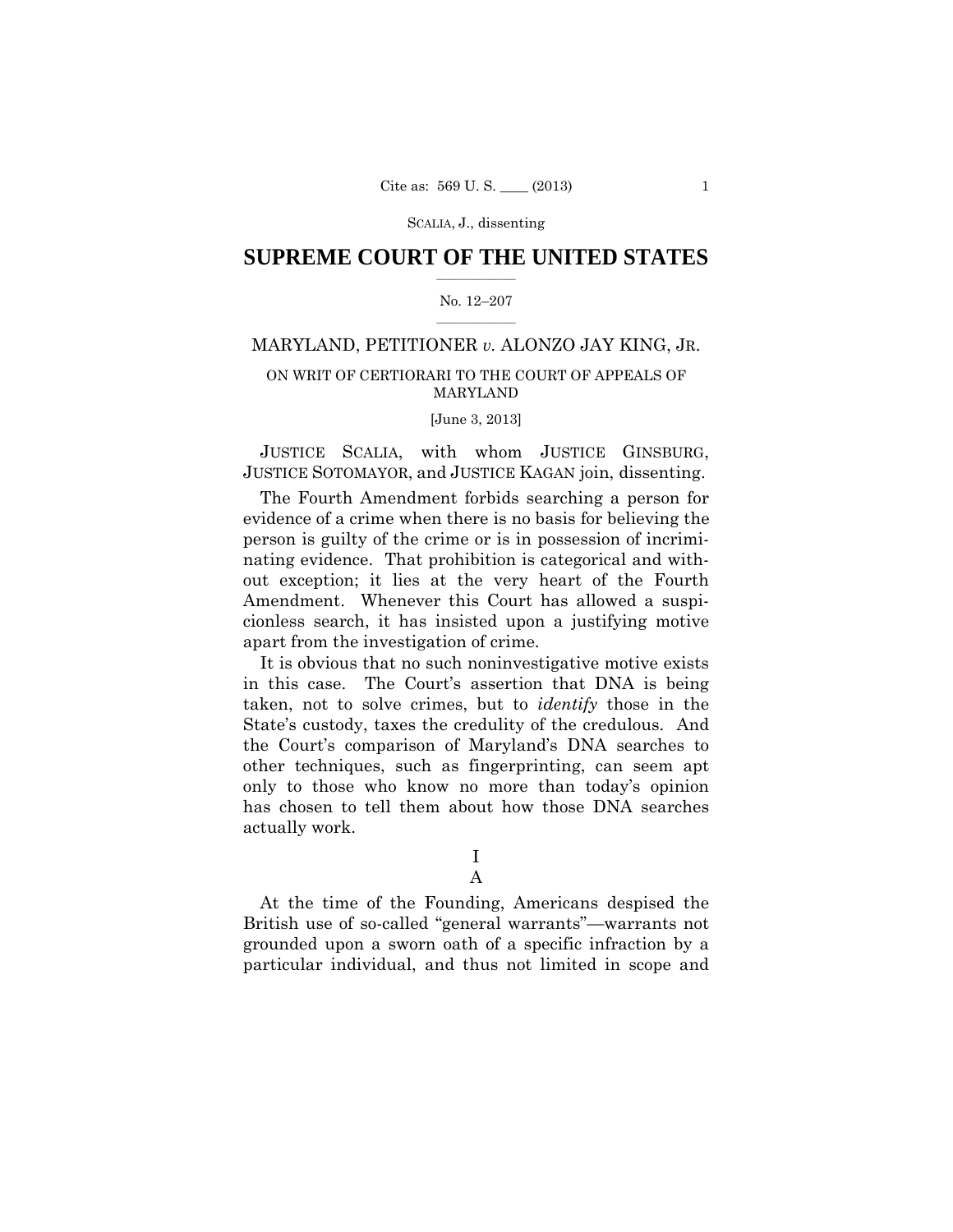application. The first Virginia Constitution declared that "general warrants, whereby any officer or messenger may be commanded to search suspected places without evidence of a fact committed," or to search a person "whose offence is not particularly described and supported by evidence," "are grievous and oppressive, and ought not be granted." Va. Declaration of Rights §10 (1776), in 1 B. Schwartz, The Bill of Rights: A Documentary History 234, 235 (1971). The Maryland Declaration of Rights similarly provided that general warrants were "illegal." Md. Declaration of Rights §XXIII (1776), in *id.,* at 280, 282.

In the ratification debates, Antifederalists sarcastically predicted that the general, suspicionless warrant would be among the Constitution's "blessings." Blessings of the New Government, Independent Gazetteer, Oct. 6, 1787, in 13 Documentary History of the Ratification of the Constitution 345 (J. Kaminski & G. Saladino eds. 1981). "Brutus" of New York asked why the Federal Constitution contained no provision like Maryland's, Brutus II, N. Y. Journal, Nov. 1, 1787, in *id.,* at 524, and Patrick Henry warned that the new Federal Constitution would expose the citizenry to searches and seizures "in the most arbitrary manner, without any evidence or reason." 3 Debates on the Federal Constitution 588 (J. Elliot 2d ed. 1854).

Madison's draft of what became the Fourth Amendment answered these charges by providing that the "rights of the people to be secured in their persons . . . from all unreasonable searches and seizures, shall not be violated by warrants issued without probable cause . . . or not particularly describing the places to be searched." 1 Annals of Cong. 434–435 (1789). As ratified, the Fourth Amendment's Warrant Clause forbids a warrant to "issue" except "upon probable cause," and requires that it be "particula[r]" (which is to say, *individualized*) to "the place to be searched, and the persons or things to be seized." And we have held that, even when a warrant is not constitution-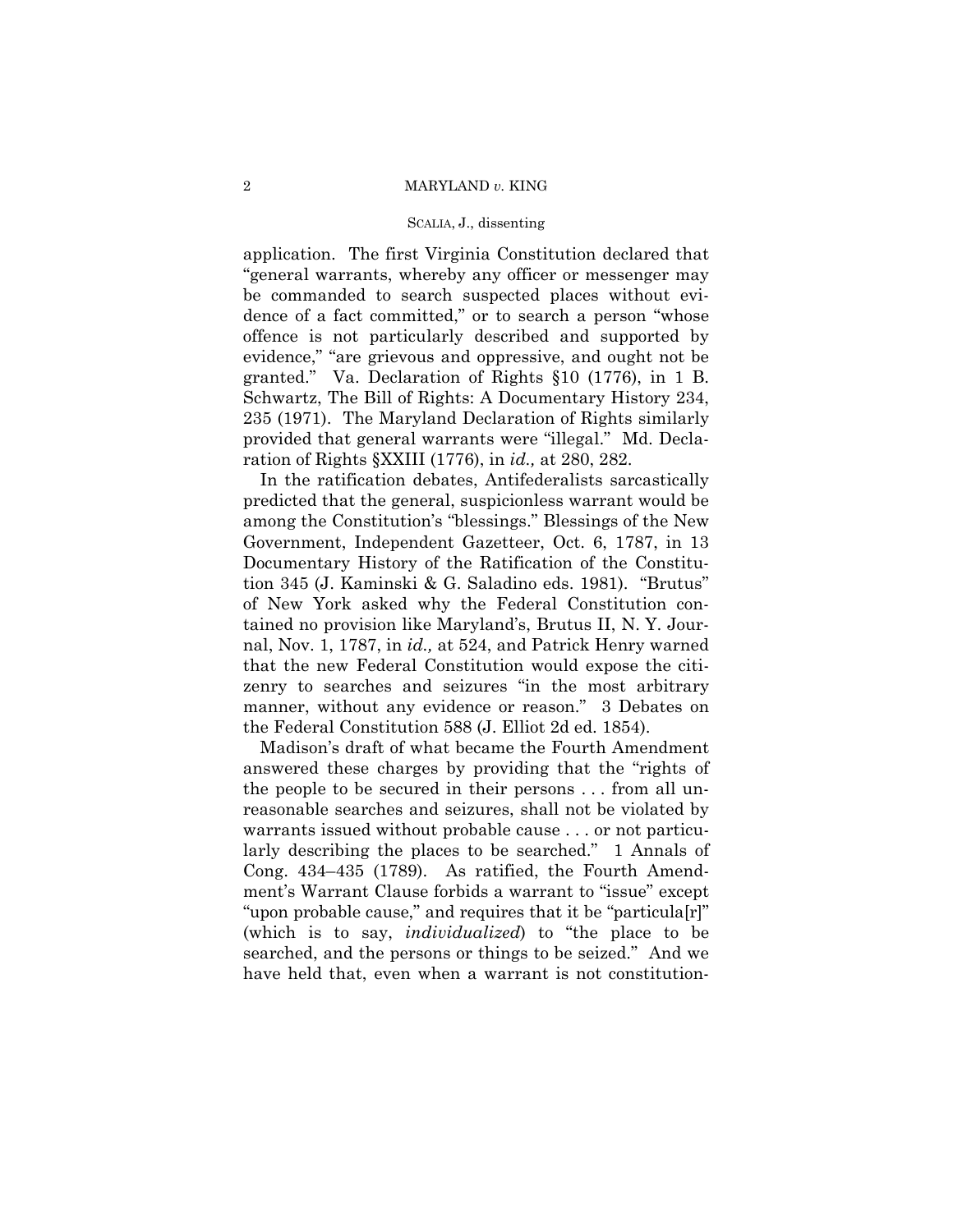ally necessary, the Fourth Amendment's general prohibition of "unreasonable" searches imports the same requirement of individualized suspicion. See *Chandler* v. *Miller*, 520 U. S. 305, 308 (1997).

Although there is a "closely guarded category of constitutionally permissible suspicionless searches," *id.,* at 309, that has never included searches designed to serve "the normal need for law enforcement," *Skinner* v. *Railway Labor Executives' Assn.*, 489 U. S. 602, 619 (1989) (internal quotation marks omitted). Even the common name for suspicionless searches—"special needs" searches—itself reflects that they must be justified, *always*, by concerns "other than crime detection." *Chandler*, *supra,* at 313– 314. We have approved random drug tests of railroad employees, yes—but only because the Government's need to "regulat[e] the conduct of railroad employees to ensure safety" is distinct from "normal law enforcement." *Skinner*, *supra,* at 620. So too we have approved suspicionless searches in public schools—but only because there the government acts in furtherance of its "responsibilities . . . as guardian and tutor of children entrusted to its care." *Vernonia School Dist. 47J* v. *Acton*, 515 U. S. 646, 665 (1995).

So while the Court is correct to note (*ante,* at 8–9) that there are instances in which we have permitted searches without individualized suspicion, "[i]n none of these cases . . . did we indicate approval of a [search] whose primary purpose was to detect evidence of ordinary criminal wrongdoing." *Indianapolis* v. *Edmond*, 531 U. S. 32, 38 (2000). That limitation is crucial. It is only when a governmental purpose aside from crime-solving is at stake that we engage in the free-form "reasonableness" inquiry that the Court indulges at length today. To put it another way, both the legitimacy of the Court's method and the correctness of its outcome hinge entirely on the truth of a single proposition: that the primary purpose of these DNA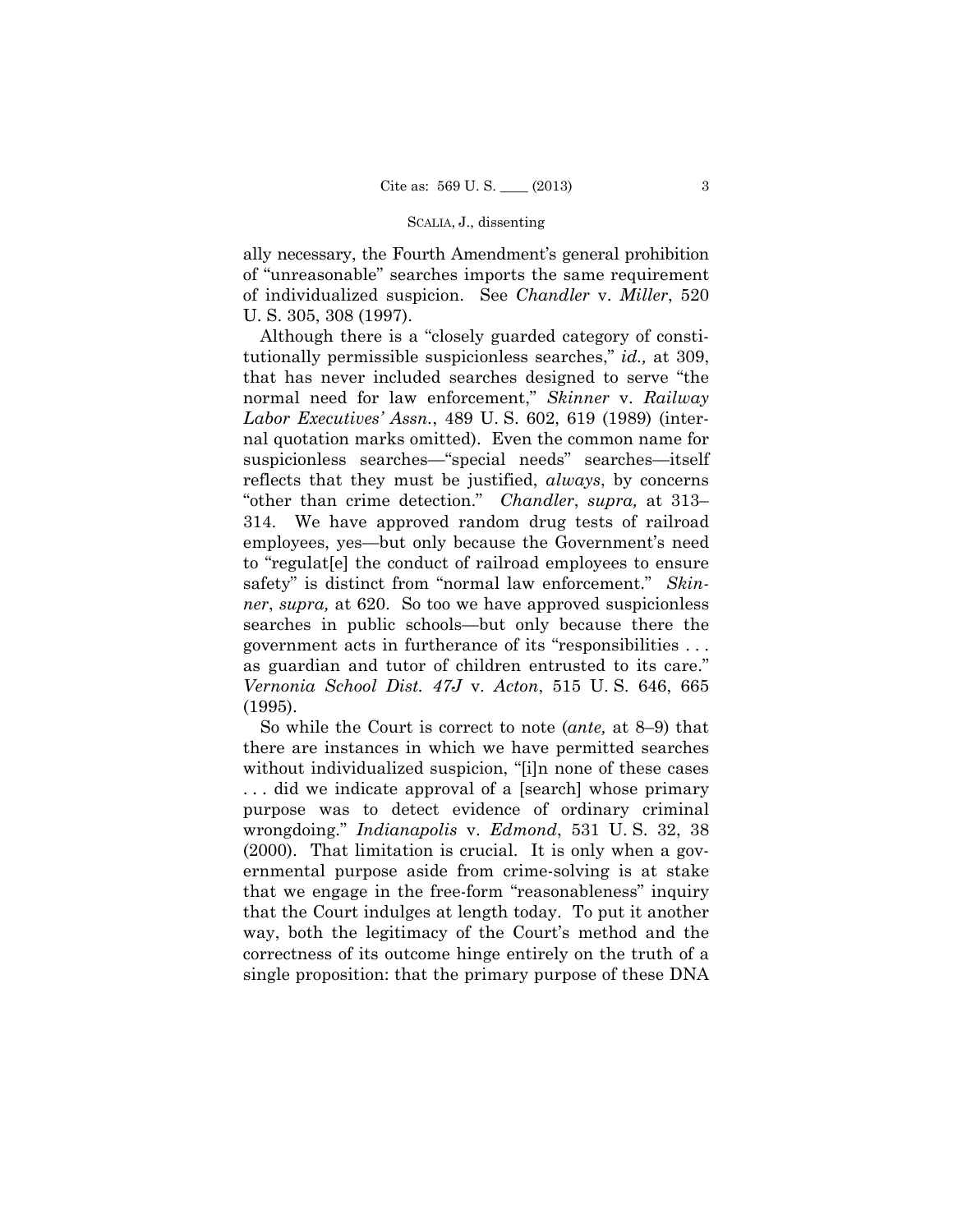searches is something other than simply discovering evidence of criminal wrongdoing. As I detail below, that proposition is wrong.

B

The Court alludes at several points (see *ante,* at 11, 25) to the fact that King was an arrestee, and arrestees may be validly searched incident to their arrest. But the Court does not really *rest* on this principle, and for good reason: The objects of a search incident to arrest must be either (1) weapons or evidence that might easily be destroyed, or (2) evidence relevant to the crime of arrest. See *Arizona* v. *Gant*, 556 U. S. 332, 343–344 (2009); *Thornton* v. *United States*, 541 U. S. 615, 632 (2004) (SCALIA, J., concurring in judgment). Neither is the object of the search at issue here.

 tations of privacy of the arrestee." *Ante,* at 26. But why The Court hastens to clarify that it does not mean to approve invasive surgery on arrestees or warrantless searches of their homes. *Ante,* at 25. That the Court feels the need to disclaim these consequences is as damning a criticism of its suspicionless-search regime as any I can muster. And the Court's attempt to distinguish those hypothetical searches from this real one is unconvincing. We are told that the "privacy-related concerns" in the search of a home "are weighty enough that the search may require a warrant, notwithstanding the diminished expecare the "privacy-related concerns" not also "weighty" when an intrusion into the *body* is at stake? (The Fourth Amendment lists "persons" *first* among the entities protected against unreasonable searches and seizures.) And could the police engage, without any suspicion of wrongdoing, in a "brief and . . . minimal" intrusion into the home of an arrestee—perhaps just peeking around the curtilage a bit? See *ante,* at 26. Obviously not.

At any rate, all this discussion is beside the point. No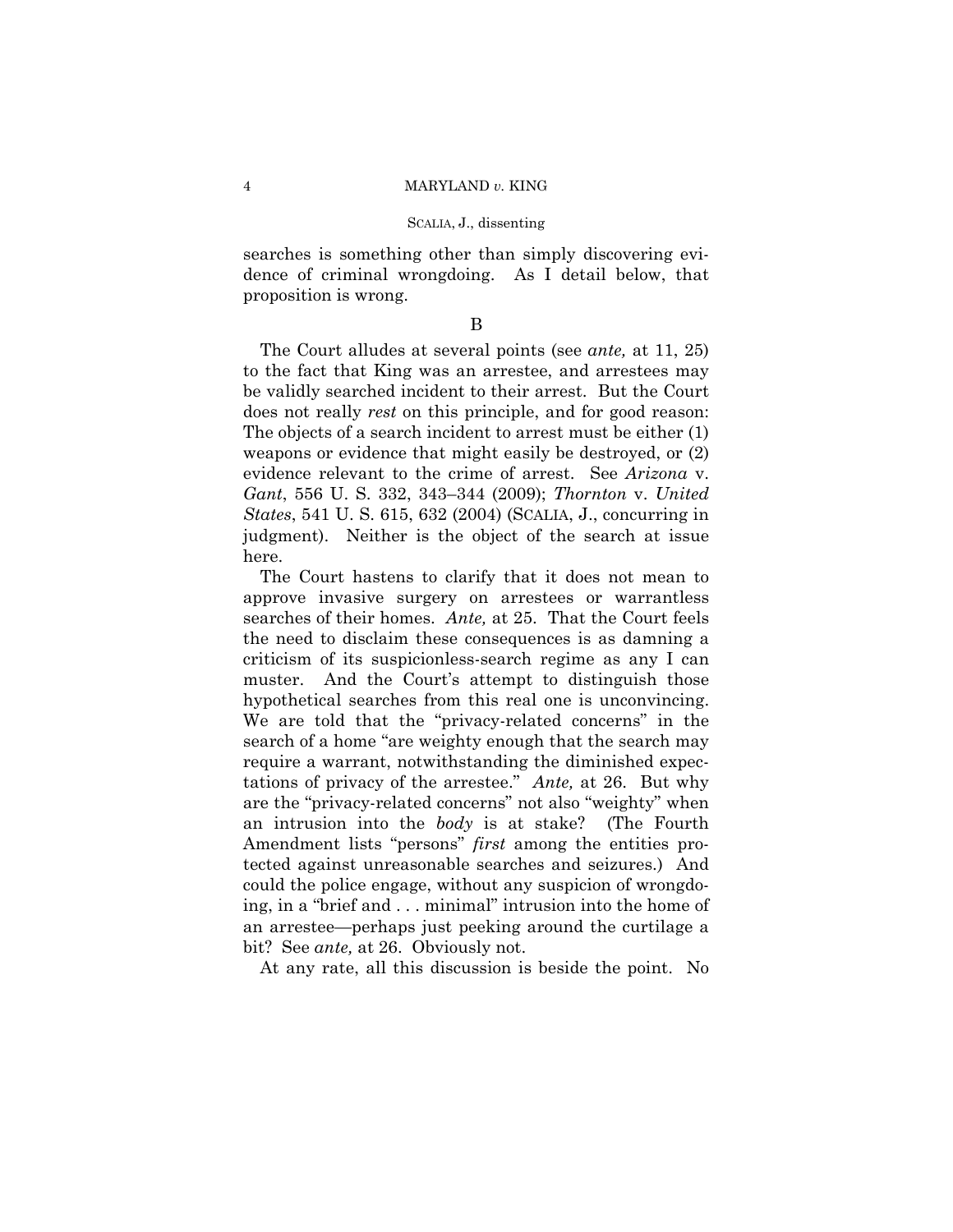matter the degree of invasiveness, suspicionless searches are *never* allowed if their principal end is ordinary crimesolving. A search incident to arrest either serves other ends (such as officer safety, in a search for weapons) or is not suspicionless (as when there is reason to believe the arrestee possesses evidence relevant to the crime of arrest).

Sensing (correctly) that it needs more, the Court elaborates at length the ways that the search here served the special purpose of "identifying" King.1 But that seems to me quite wrong—unless what one means by "identifying" someone is "searching for evidence that he has committed crimes unrelated to the crime of his arrest." At points the Court does appear to use "identifying" in that peculiar sense—claiming, for example, that knowing "an arrestee's past conduct is essential to an assessment of the danger he poses." *Ante,* at 15. If identifying someone means finding out what unsolved crimes he has committed, then identification is indistinguishable from the ordinary lawenforcement aims that have never been thought to justify a suspicionless search. Searching every lawfully stopped car, for example, might turn up information about unsolved crimes the driver had committed, but no one would say that such a search was aimed at "identifying" him, and

<sup>&</sup>lt;sup>1</sup>The Court's insistence (*ante*, at 25) that our special-needs cases "do not have a direct bearing on the issues presented in this case" is perplexing. Why spill so much ink on the special need of identification if a special need is not required? Why not just come out and say that any suspicionless search of an arrestee is allowed if it will be useful to solve crimes? The Court does not say that because most Members of the Court do not believe it. So whatever the Court's major premise—the opinion does not really contain what you would call a rule of decision the *minor* premise is "this search was used to identify King." The incorrectness of that minor premise will therefore suffice to demonstrate the error in the Court's result.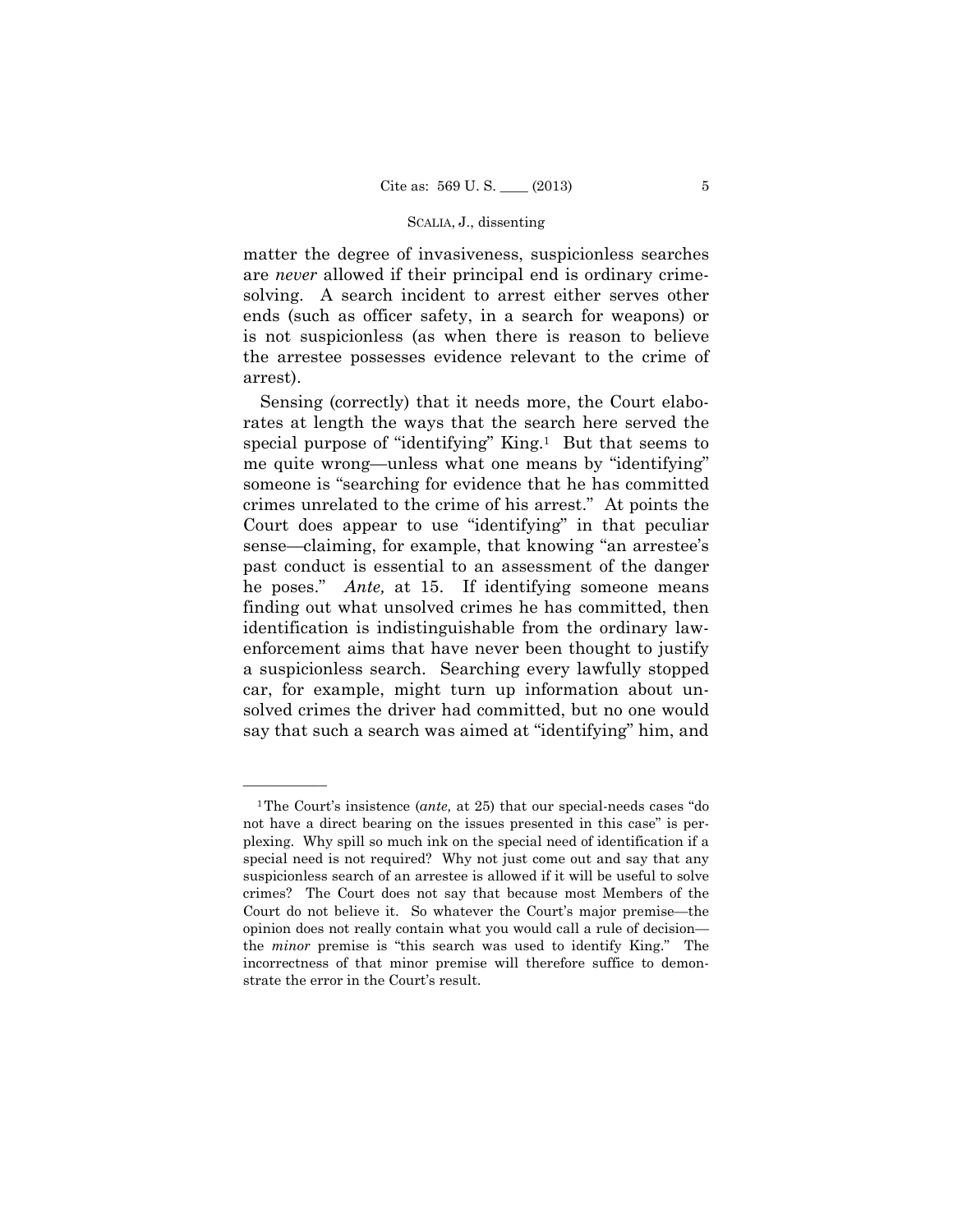no court would hold such a search lawful. I will therefore assume that the Court means that the DNA search at issue here was useful to "identify" King in the normal sense of that word—in the sense that would identify the author of Introduction to the Principles of Morals and Legislation as Jeremy Bentham.

1

The portion of the Court's opinion that explains the identification rationale is strangely silent on the actual workings of the DNA search at issue here. To know those facts is to be instantly disabused of the notion that what happened had anything to do with identifying King.

King was arrested on April 10, 2009, on charges unrelated to the case before us. That same day, April 10, the police searched him and seized the DNA evidence at issue here. What happened next? Reading the Court's opinion, particularly its insistence that the search was necessary to know "who [had] been arrested," *ante,* at 11, one might guess that King's DNA was swiftly processed and his identity thereby confirmed—perhaps against some master database of known DNA profiles, as is done for fingerprints. After all, was not the suspicionless search here crucial to avoid "inordinate risks for facility staff" or to "existing detainee population," *ante,* at 14? Surely, then *surely*—the State of Maryland got cracking on those grave risks immediately, by rushing to identify King with his DNA as soon as possible.

Nothing could be further from the truth. Maryland officials did not even begin the process of testing King's DNA that day. Or, actually, the next day. Or the day after that. And that was for a simple reason: Maryland law forbids them to do so. A "DNA sample collected from an individual charged with a crime . . . *may not* be tested or placed in the statewide DNA data base system prior to the first scheduled arraignment date." Md. Pub. Saf. Code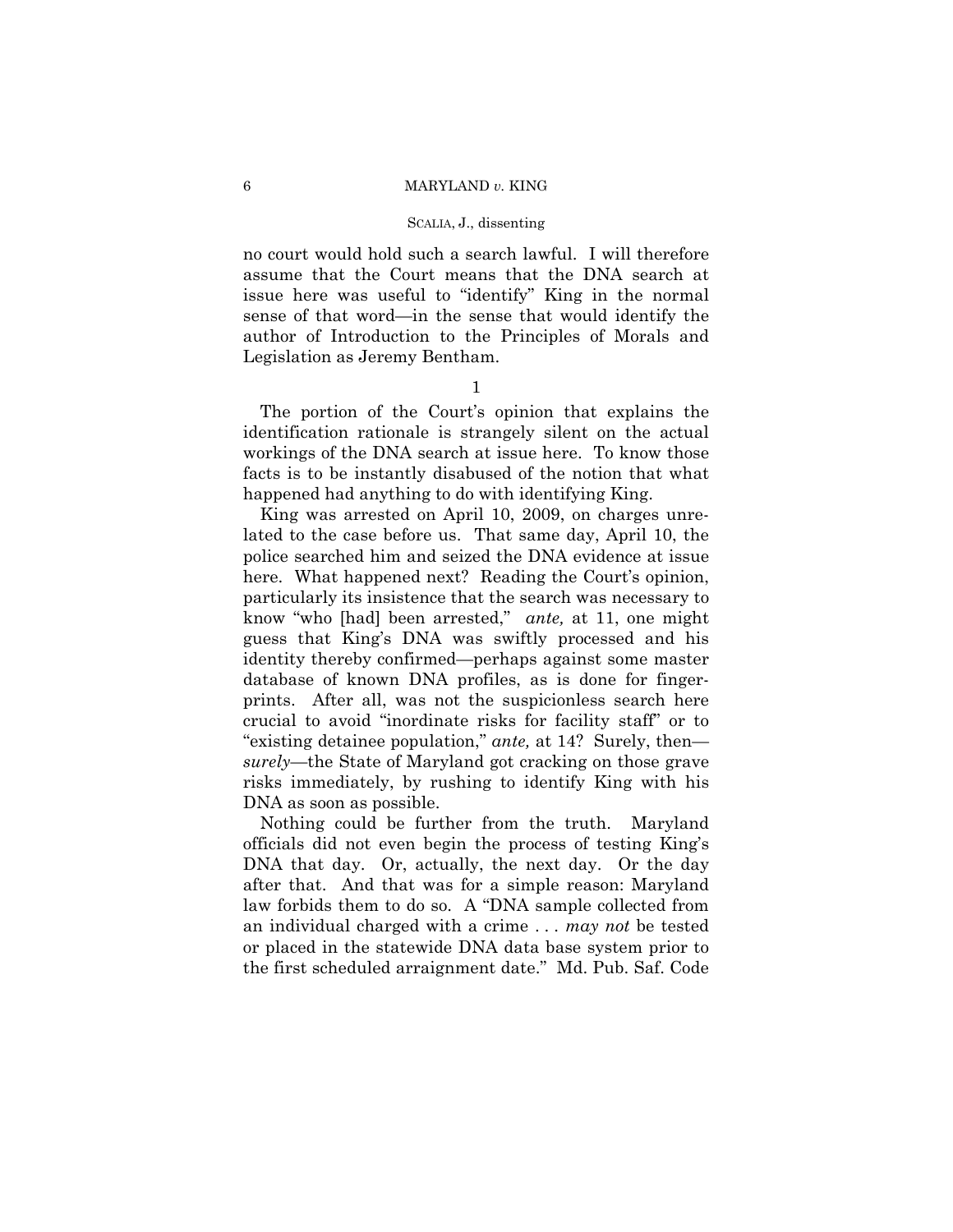Ann. §2–504(d)(1) (Lexis 2011) (emphasis added). And King's first appearance in court was not until three days after his arrest. (I suspect, though, that they did not wait three days to ask his name or take his fingerprints.)

This places in a rather different light the Court's solemn declaration that the search here was necessary so that King could be identified at "every stage of the criminal process." *Ante,* at 18. I hope that the Maryland officials who read the Court's opinion do not take it seriously. Acting on the Court's misperception of Maryland law could lead to jail time. See Md. Pub. Saf. Code Ann. §2–512(c)–(e) (punishing by up to five years' imprisonment anyone who obtains or tests DNA information except as provided by statute). Does the Court really believe that Maryland did not know whom it was arraigning? The Court's response is to imagine that release on bail could take so long that the DNA results are returned in time, or perhaps that bail could be revoked if the DNA test turned up incriminating information. *Ante,* at 16–17. That is no answer at all. If the purpose of this Act is to assess "whether [King] should be released on bail," *ante,* at 15, why would it *possibly* forbid the DNA testing process to *begin* until King was arraigned? Why would Maryland resign itself to simply hoping that the bail decision will drag out long enough that the "identification" can succeed before the arrestee is released? The truth, known to Maryland and increasingly to the reader: this search had nothing to do with establishing King's identity.

It gets worse. King's DNA sample was not received by the Maryland State Police's Forensic Sciences Division until April 23, 2009—two weeks after his arrest. It sat in that office, ripening in a storage area, until the custodians got around to mailing it to a lab for testing on June 25, 2009—two months after it was received, and nearly *three*  since King's arrest. After it was mailed, the data from the lab tests were not available for several more weeks, until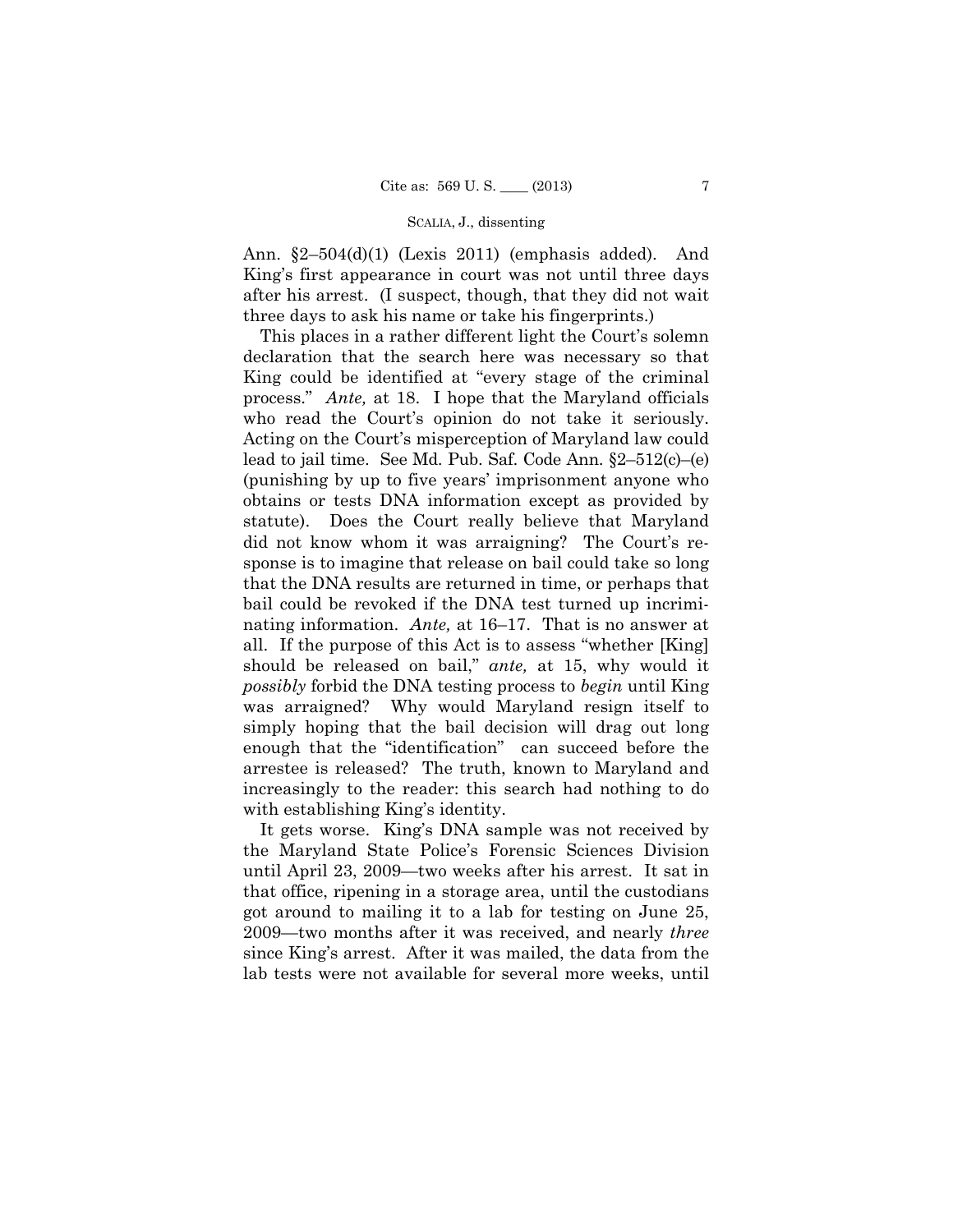#### SCALIA, J., dissenting

July 13, 2009, which is when the test results were entered into Maryland's DNA database, *together with information identifying the person from whom the sample was taken*. Meanwhile, bail had been set, King had engaged in discovery, and he had requested a speedy trial—presumably not a trial of John Doe. It was not until August 4, 2009 four months after King's arrest—that the forwarded sample transmitted (*without* identifying information) from the Maryland DNA database to the Federal Bureau of Investigation's national database was matched with a sample taken from the scene of an unrelated crime years earlier.

 ees." *Ibid.* Rather, it contains only the DNA profile itself, A more specific description of exactly what happened at this point illustrates why, by definition, King could not have been *identified* by this match. The FBI's DNA database (known as CODIS) consists of two distinct collections. FBI, CODIS and NDIS Fact Sheet, http:// www.fbi.gov/about-us/lab/codis/codis-and-ndis-fact-sheet (all Internet materials as visited May 31, 2013, and available in Clerk of Court's case file). One of them, the one to which King's DNA was submitted, consists of DNA samples taken from known convicts or arrestees. I will refer to this as the "Convict and Arrestee Collection." The other collection consists of samples taken from crime scenes; I will refer to this as the "Unsolved Crimes Collection." The Convict and Arrestee Collection stores "no names or other personal identifiers of the offenders, arrestees, or detainthe name of the agency that submitted it, the laboratory personnel who analyzed it, and an identification number for the specimen. *Ibid.* This is because the submitting state laboratories are expected *already* to know the identities of the convicts and arrestees from whom samples are taken. (And, of course, they do.)

Moreover, the CODIS system works by checking to see whether any of the samples in the Unsolved Crimes Collection match any of the samples in the Convict and Ar-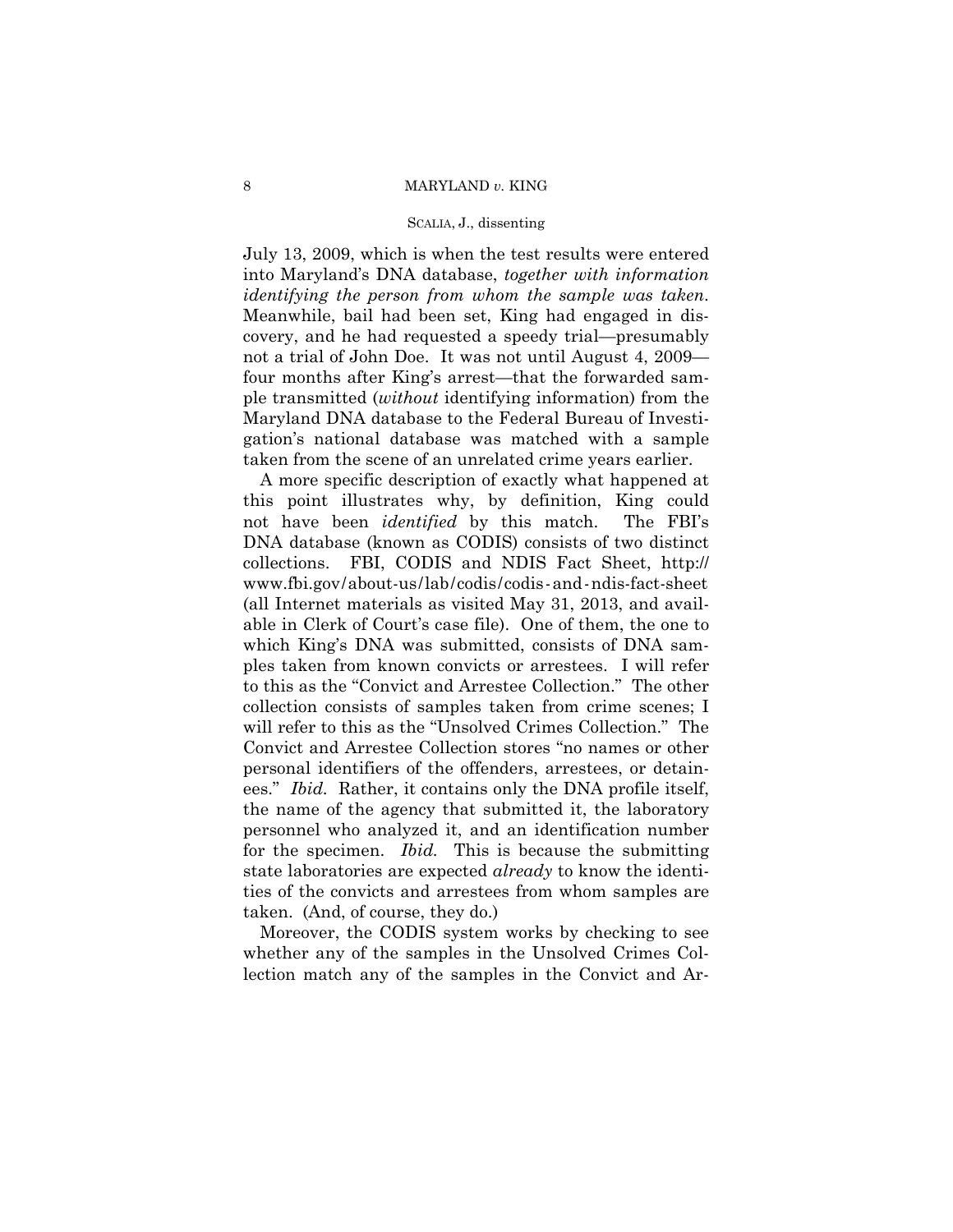restee Collection. *Ibid.* That is sensible, if what one wants to do is solve those cold cases, but note what it requires: that the identity of the people whose DNA has been entered in the Convict and Arrestee Collection *already be known*.2 If one wanted to identify someone in custody using his DNA, the logical thing to do would be to compare that DNA against the Convict and Arrestee Collection: to search, in other words, the collection that could be used (by checking back with the submitting state agency) to identify people, rather than the collection of evidence from unsolved crimes, whose perpetrators are by definition unknown. But that is not what was done. And that is because this search had nothing to do with identification.

In fact, if anything was "identified" at the moment that the DNA database returned a match, it was not King—his identity was already known. (The docket for the original criminal charges lists his full name, his race, his sex, his height, his weight, his date of birth, and his address.) Rather, what the August 4 match "identified" was *the previously-taken sample from the earlier crime*. That sample was genuinely mysterious to Maryland; the State knew that it had probably been left by the victim's attacker, but nothing else. King was not identified by his association with the sample; rather, the sample was identified by its association with King. The Court effectively destroys its own "identification" theory when it acknowledges that the object of this search was "to see what [was] already known about [King]." King was who he was, and

 wrongfully convicted, as the Court soothingly promises. See *ante,* at 17. The FBI CODIS database includes DNA from *unsolved* crimes. I know 2By the way, this procedure has nothing to do with exonerating the of no indication (and the Court cites none) that it also includes DNA from all—or even any—crimes whose perpetrators have already been convicted.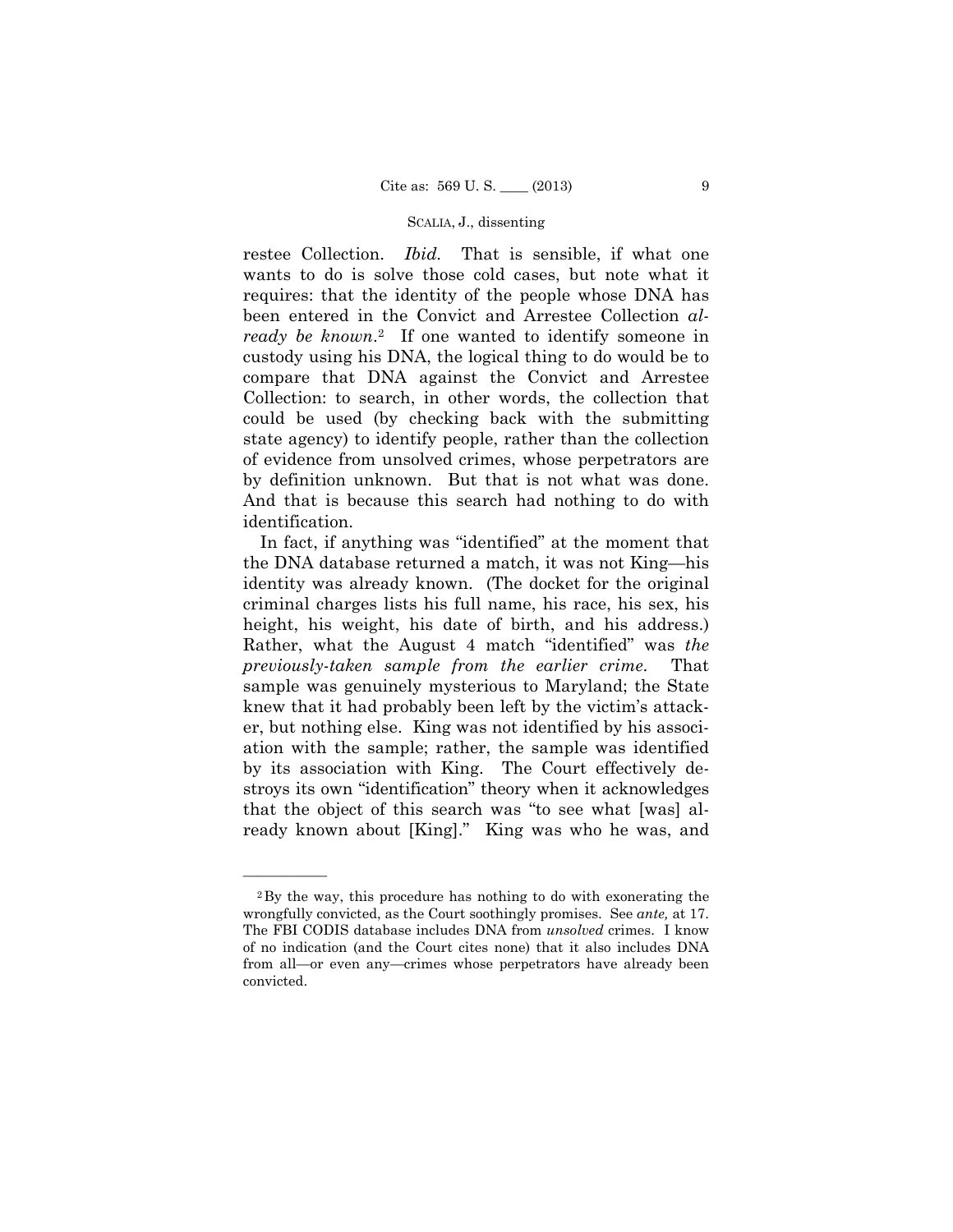#### SCALIA, J., dissenting

volumes of his biography could not make him any more or any less King. No minimally competent speaker of English would say, upon noticing a known arrestee's similarity "to a wanted poster of a previously unidentified suspect," *ante,* at 13, that the *arrestee* had thereby been identified. It was the previously unidentified suspect who had been identified—just as, here, it was the previously unidentified rapist.

That taking DNA samples from arrestees has nothing to do with identifying them is confirmed not just by actual practice (which the Court ignores) but by the enabling statute itself (which the Court also ignores). The Maryland Act at issue has a section helpfully entitled "Purpose of collecting and testing DNA samples." Md. Pub. Saf. Code Ann. §2–505. (One would expect such a section to play a somewhat larger role in the Court's analysis of the Act's purpose—which is to say, at least *some* role.) That provision lists five purposes for which DNA samples may be tested. By this point, it will not surprise the reader to learn that the Court's imagined purpose is not among them.

Instead, the law provides that DNA samples are collected and tested, as a matter of Maryland law, "as part of an official investigation into a crime."  $\S2 - 505(a)(2)$ . (Or, as our suspicionless-search cases would put it: for ordinary law-enforcement purposes.) That is certainly how everyone has always understood the Maryland Act until today. The Governor of Maryland, in commenting on our decision to hear this case, said that he was glad, because "[a]llowing law enforcement to collect DNA samples . . . is absolutely critical to our efforts to continue driving down crime," and "bolsters our efforts to resolve open investigations and bring them to a resolution." Marbella, Supreme Court Will Review Md*.* DNA Law, Baltimore Sun, Nov. 10,

<sup>2</sup>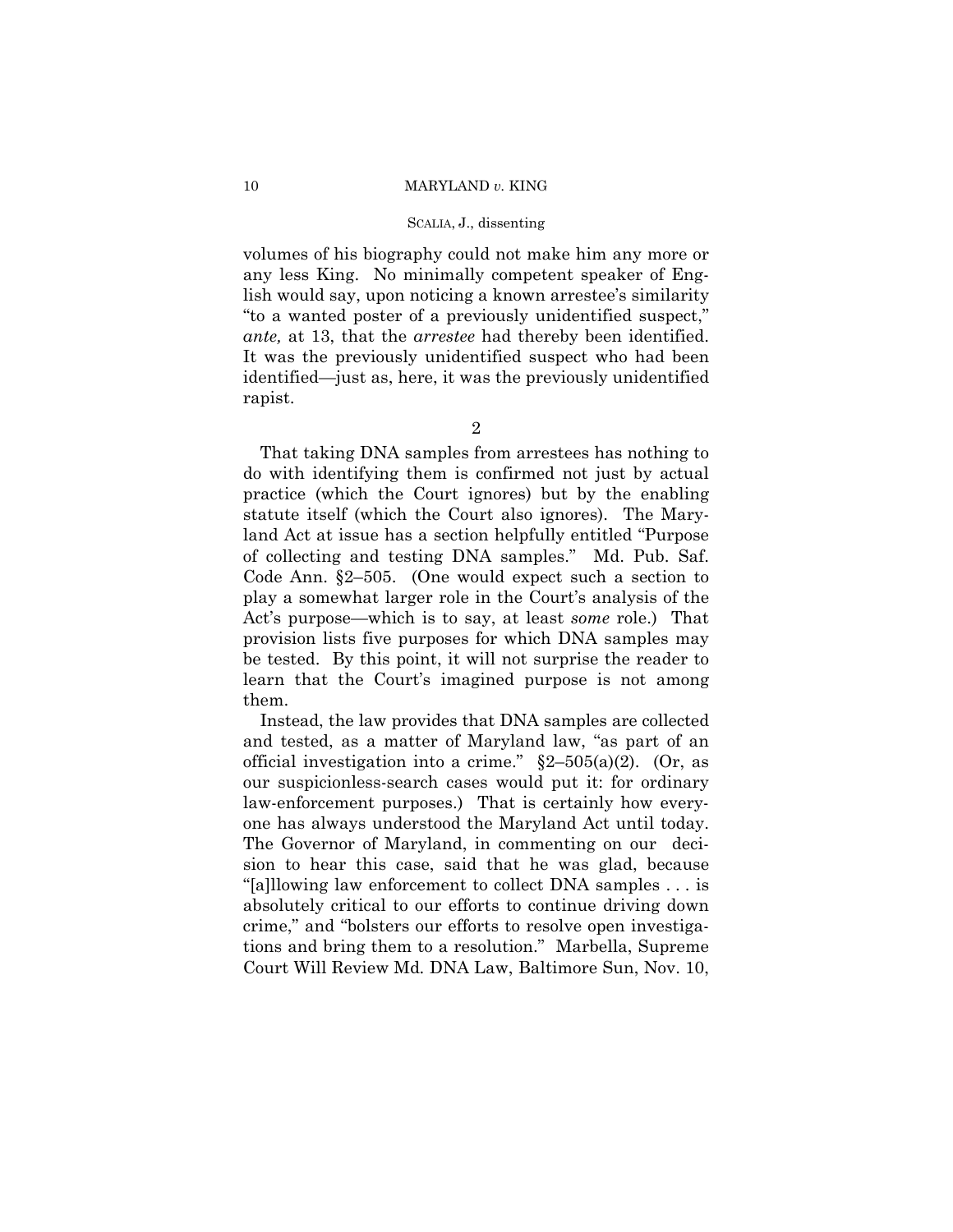perpetrators." *Ibid.* Even this Court's order staying the 2012, pp. 1, 14. The attorney general of Maryland remarked that he "look[ed] forward to the opportunity to defend this important crime-fighting tool," and praised the DNA database for helping to "bring to justice violent decision below states that the statute "provides a valuable tool for investigating unsolved crimes and thereby helping to remove violent offenders from the general population" with, unsurprisingly, no mention of identity. 567 U. S.  $\Box$ ,  $\Box$  (2012) (ROBERTS, C. J., in chambers) (slip op., at 3).

More devastating still for the Court's "identification" theory, the statute *does* enumerate two instances in which a DNA sample may be tested for the purpose of identification: "to help identify *human remains*," §2–505(a)(3) (emphasis added), and "to help identify *missing individuals*,"  $\S2-505(a)(4)$  (emphasis added). No mention of identifying arrestees. *Inclusio unius est exclusio alterius*. And note again that Maryland forbids using DNA records "for any purposes other than those specified"—it is actually a crime to do so.  $\S2 - 505(b)(2)$ .

 is no sense in going to the expense of taking a new sample. The Maryland regulations implementing the Act confirm what is now monotonously obvious: These DNA searches have nothing to do with identification. For example, if someone is arrested and law enforcement determines that "a convicted offender Statewide DNA Data Base sample already exists" for that arrestee, "the agency is not required to obtain a new sample." Code of Md. Regs., tit. 29, §05.01.04(B)(4) (2011). But how could the State know if an arrestee has already had his DNA sample collected, if the point of the sample is to identify who he is? Of course, if the DNA sample is instead taken in order to investigate crimes, this restriction makes perfect sense: Having previously placed an identified someone's DNA on file to check against available crime-scene evidence, there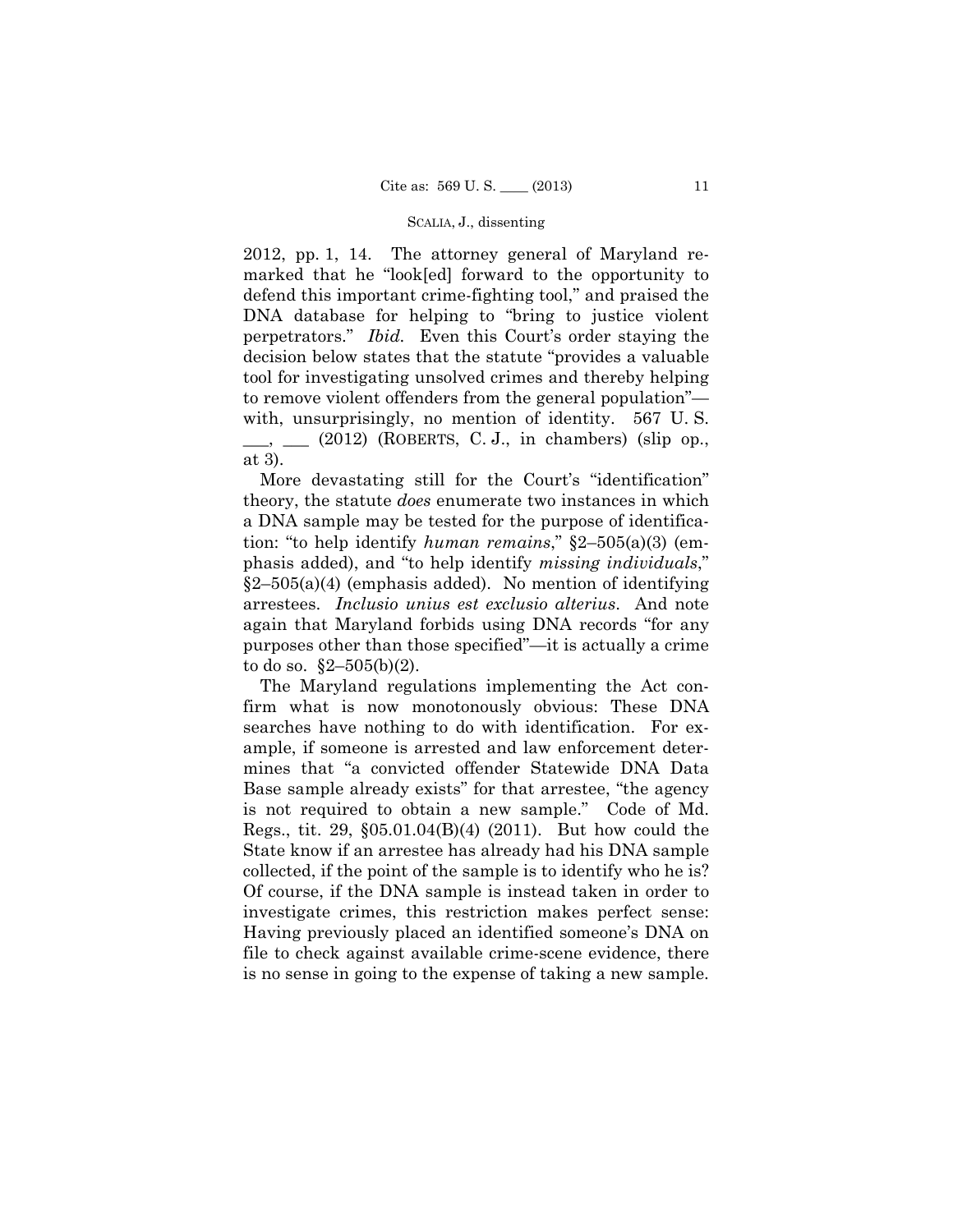Maryland's regulations further require that the "individual collecting a sample . . . verify the identity of the individual from whom a sample is taken by name and, if applicable, State identification (SID) number." §05.01.04(K). (But how?) And after the sample is taken, it continues to be identified *by* the individual's name, fingerprints, etc., see §05.01.07(B)—rather than (as the Court believes) being used *to identify* individuals. See §05.01.07(B)(2) ("Records and specimen information shall *be identified by* ... [the] [n]ame of the donor" (emphasis added)).

So, to review: DNA testing does not even begin until after arraignment and bail decisions are already made. The samples sit in storage for months, and take weeks to test. When they are tested, they are checked against the Unsolved Crimes Collection—rather than the Convict and Arrestee Collection, which could be used to identify them. The Act forbids the Court's purpose (identification), but prescribes as its purpose what our suspicionless-search cases forbid ("official investigation into a crime"). Against all of that, it is safe to say that if the Court's identification theory is not wrong, there is no such thing as error.

II

The Court also attempts to bolster its identification theory with a series of inapposite analogies. See *ante,* at 18–23.

Is not taking DNA samples the same, asks the Court, as taking a person's photograph? No—because that is not a Fourth Amendment search at all. It does not involve a physical intrusion onto the person, see *Florida* v. *Jardines*, 569 U.S. 1, <u>(2013</u>) (slip op., at 3), and we have never held that merely taking a person's photograph invades any recognized "expectation of privacy," see *Katz*  v. *United States*, 389 U. S. 347 (1967). Thus, it is unsurprising that the cases the Court cites as authorizing photo-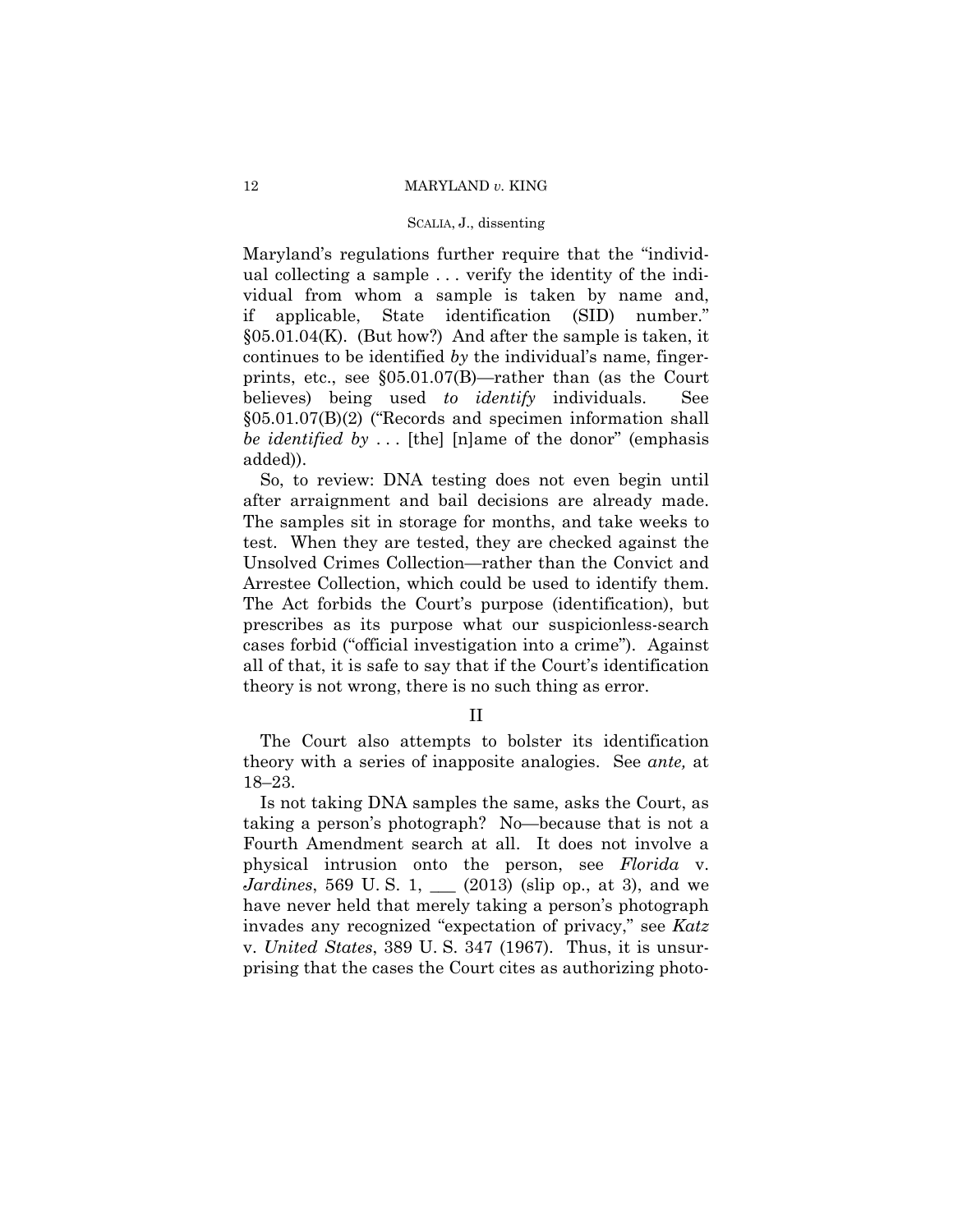taking do not even mention the Fourth Amendment. See *State ex rel. Bruns* v. *Clausmier*, 154 Ind. 599, 57 N. E. 541 (1900) (libel), *Shaffer* v. *United States*, 24 App. D. C. 417 (1904) (Fifth Amendment privilege against selfincrimination).

But is not the practice of DNA searches, the Court asks, the same as taking "Bertillon" measurements—noting an arrestee's height, shoe size, and so on, on the back of a photograph? No, because that system was not, in the ordinary case, used to solve unsolved crimes. It is possible, I suppose, to imagine situations in which such measurements might be useful to generate leads. (If witnesses described a very tall burglar, all the "tall man" cards could then be pulled.) But the obvious primary purpose of such measurements, as the Court's description of them makes clear, was to verify that, for example, the person arrested today is the same person that was arrested a year ago. Which is to say, Bertillon measurements were *actually* used as a system of identification, and drew their primary usefulness from that task.3

It is on the fingerprinting of arrestees, however, that the Court relies most heavily. *Ante,* at 20–23. The Court does not actually say whether it believes that taking a person's fingerprints is a Fourth Amendment search, and our cases provide no ready answer to that question. Even assuming so, however, law enforcement's post-arrest use of fingerprints could not be more different from its post-arrest use of DNA. Fingerprints of arrestees are taken primarily to identify them (though that process sometimes solves

<sup>3</sup>Puzzlingly, the Court's discussion of photography and Bertillon measurements repeatedly cites state cases (such as *Clausmier*) that were decided before the Fourth Amendment was held to be applicable to the States. See *Wolf* v. *Colorado*, 338 U. S. 25 (1949); *Mapp* v. *Ohio*, 367 U. S. 643 (1961). Why the Court believes them relevant to the meaning of that Amendment is therefore something of a mystery.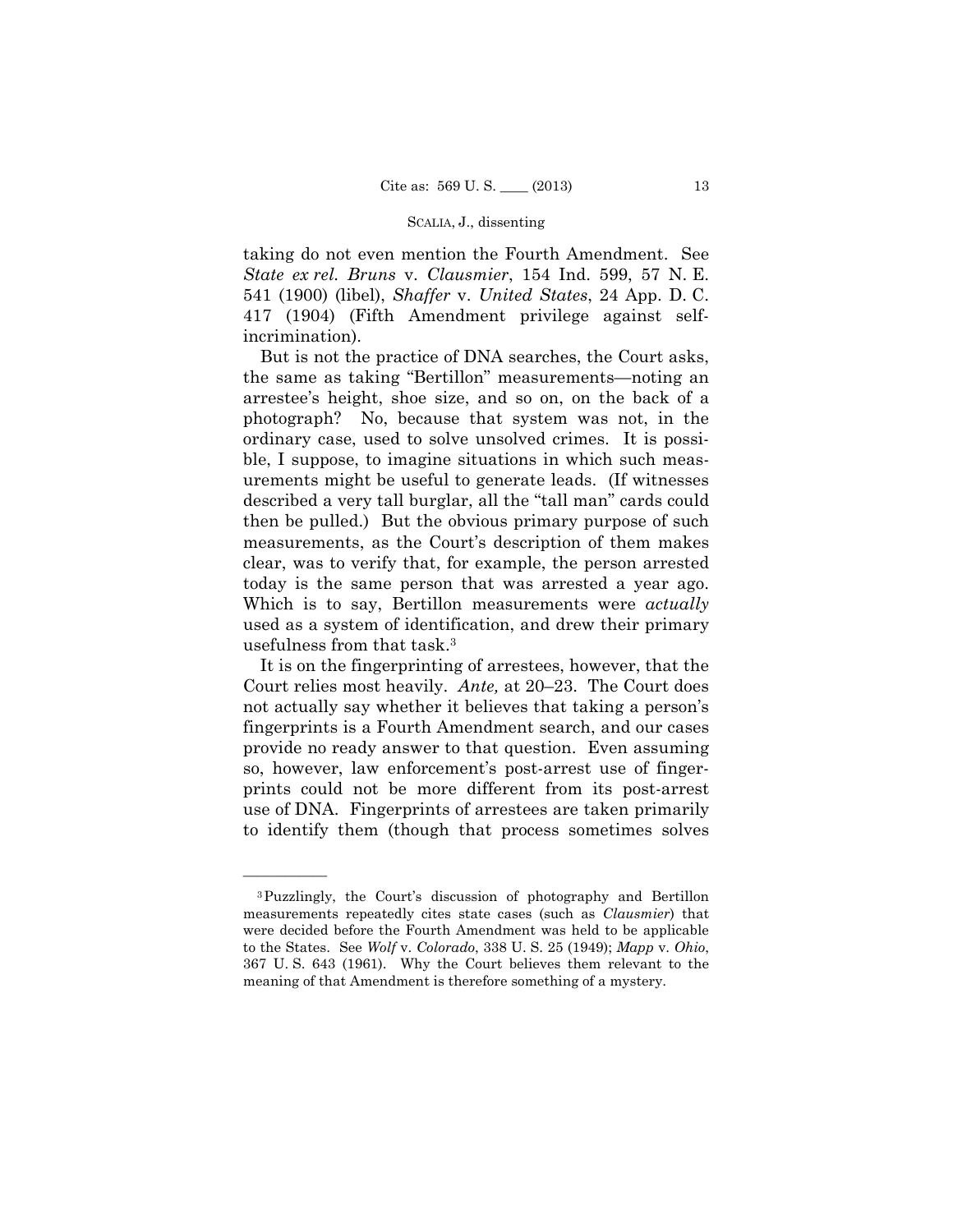crimes); the DNA of arrestees is taken to solve crimes (and nothing else). Contrast CODIS, the FBI's nationwide DNA database, with IAFIS, the FBI's Integrated Automated Fingerprint Identification System. See FBI, Integrated Automated Fingerprint Identification System, http://www.fbi.gov/about-us/cjis/fingerprints\_biometrics/iafis/iafis (hereinafter *IAFIS*).

| Fingerprints                   | <b>DNA</b> Samples                 |
|--------------------------------|------------------------------------|
| The "average response"         | DNA analysis can take              |
| time for an electronic         | months—far too long to be          |
| criminal fingerprint           | useful for identifying someone.    |
| submission is about 27         |                                    |
| minutes." IAFIS.               |                                    |
|                                |                                    |
| <b>IAFIS</b> includes detailed | CODIS contains "[n]o names         |
| identification information,    | or other personal identifiers of   |
| including "criminal histo-     | the offenders, arrestees, or       |
| ries; mug shots; scars and     | detainees." See CODIS and          |
| tattoo photos; physical        | NDIS Fact Sheet.                   |
| characteristics like           |                                    |
| height, weight, and hair       |                                    |
| and eye color."                |                                    |
|                                |                                    |
| "Latent prints" recovered      | The entire <i>point</i> of the DNA |
| from crime scenes are not      | database is to check crime         |
| systematically compared        | scene evidence against the         |
| against the database of        | profiles of arrestees and          |
| known fingerprints, since      | convicts as they come in.          |
| that requires further          |                                    |
| forensic work. <sup>4</sup>    |                                    |

<sup>4</sup>See, *e.g.,* FBI, Privacy Impact Assessment: Integrated Automated Fingerprint Identification System (IAFIS)/Next Generation Identification (NGI) Repository for Individuals of Special Concern (RISC),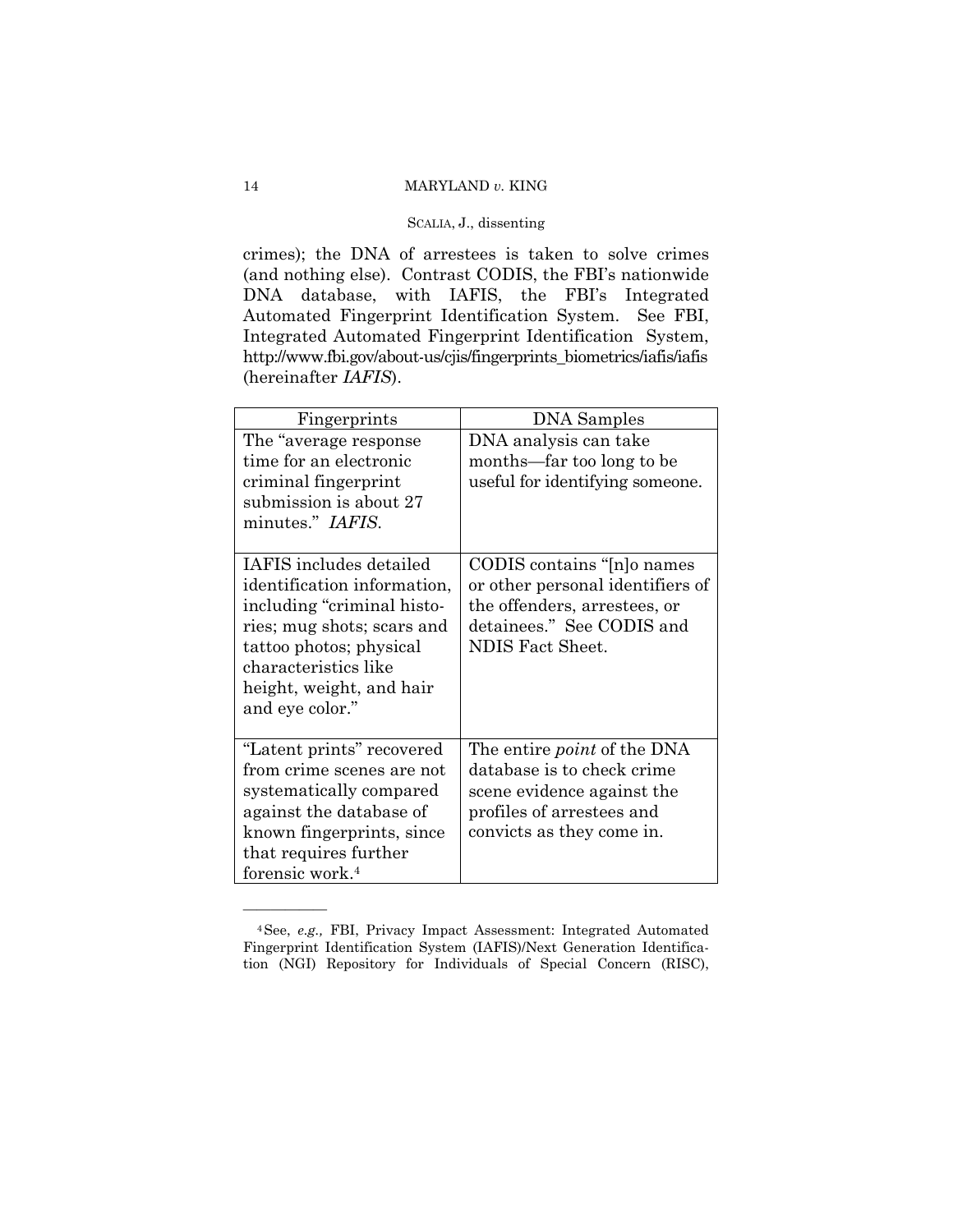379 F. 3d 813, 874 (CA9 2004) (Kozinski, J., dissenting). The Court asserts that the taking of fingerprints was "constitutional for generations prior to the introduction" of the FBI's rapid computer-matching system. *Ante,* at 22. This bold statement is bereft of citation to authority because there is none for it. The "great expansion in fingerprinting came before the modern era of Fourth Amendment jurisprudence," and so we were never asked to decide the legitimacy of the practice. *United States* v. *Kincade*, As fingerprint databases expanded from convicted criminals, to arrestees, to civil servants, to immigrants, to everyone with a driver's license, Americans simply "became accustomed to having our fingerprints on file in some government database." *Ibid.* But it is wrong to suggest that this was uncontroversial at the time, or that this Court blessed universal fingerprinting for "generations" before it was possible to use it effectively for identification.

 submitted DNA sample in twenty days.5 But that is *still*  The Court also assures us that "the delay in processing DNA from arrestees is being reduced to a substantial degree by rapid technical advances." *Ante,* at 22. The idea, presumably, is that the snail's pace in this case is atypical, so that DNA is now readily usable for identification. The Court's proof, however, is nothing but a pair of press releases—each of which turns out to undercut this argument. We learn in them that reductions in backlog have enabled Ohio and Louisiana crime labs to analyze a

http://www.fbi.gov/foia/privacy-impact-assessments/iafis-ngi-risc (searches of the "Unsolved Latent File" may "take considerably more time"). 5See Attorney General DeWine Announces Significant Drop in

DNA Turnaround Time (Jan. 4, 2013), http://ohioattorneygeneral.gov/ Media/News-Releases/January-2013/Attorney-General-DeWine-Announces-Significant-Drop; Gov. Jindal Announces Elimination of DNA Backlog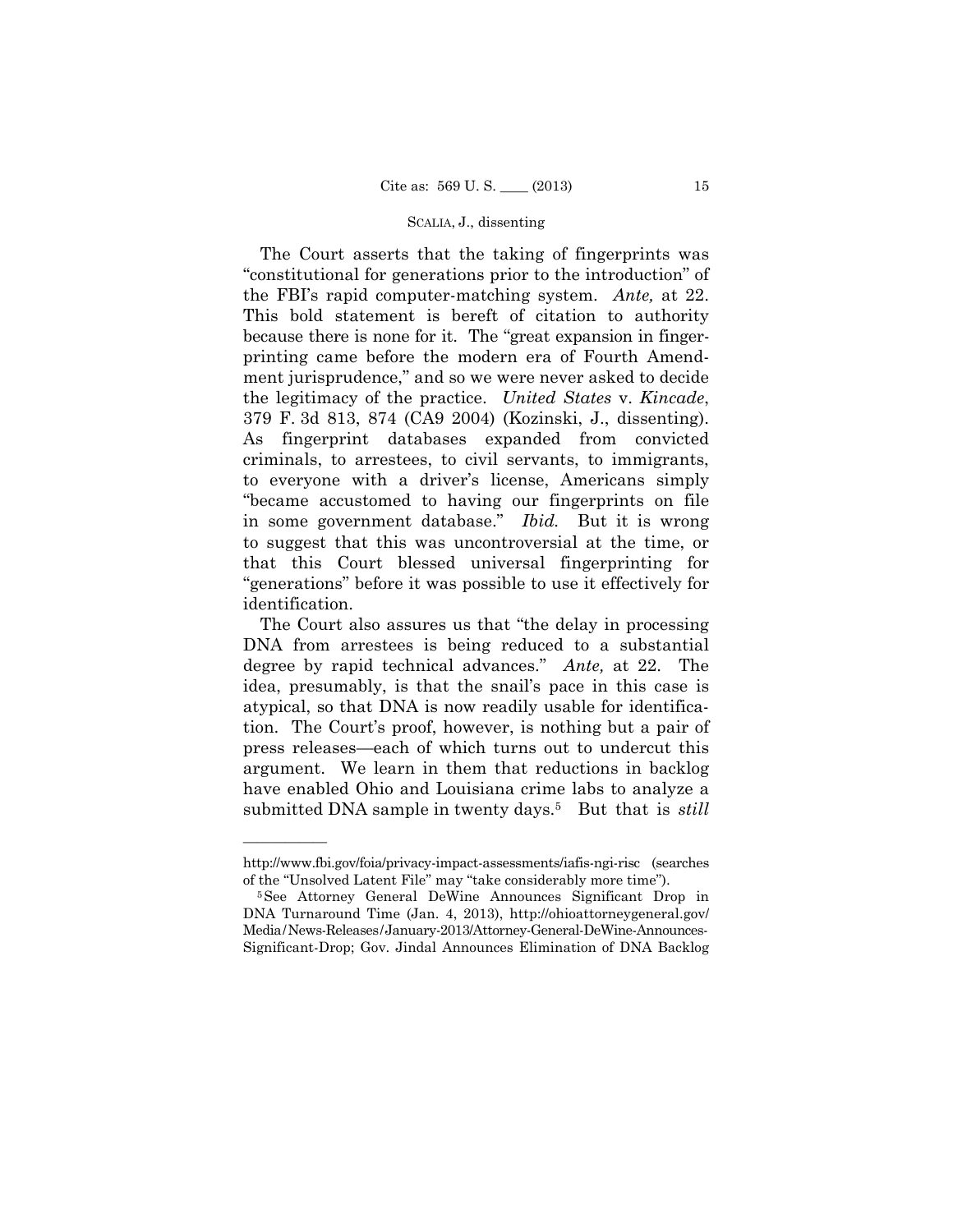### SCALIA, J., dissenting

*longer* than the *eighteen* days that Maryland needed to analyze King's sample, once it worked its way through the State's labyrinthine bureaucracy. What this illustrates is that these times do not take into account the many other sources of delay. So if the Court means to suggest that Maryland is unusual, that may be right—it may qualify in this context as a paragon of efficiency. (Indeed, the Governor of Maryland was hailing the elimination of that State's backlog more than five years ago. See Wheeler, O'Malley Wants to Expand DNA Testing, Baltimore Sun, Jan. 11, 2008, p. 5B.) Meanwhile, the Court's holding will result in the dumping of a large number of arrestee samples—many from minor offenders—onto an already overburdened system: Nearly one-third of Americans will be arrested for some offense by age 23. See Brame, Turner, Paternoster, & Bushway, Cumulative Prevalence of Arrest From Ages 8 to 23 in a National Sample, 129 Pediatrics 21 (2011).

The Court also accepts uncritically the Government's representation at oral argument that it is developing devices that will be able to test DNA in mere minutes. At most, this demonstrates that it may one day be possible to design a program that uses DNA for a purpose other than crime-solving—not that Maryland has in fact designed such a program today. And that is the main point, which the Court's discussion of the brave new world of instant DNA analysis should not obscure. The issue before us is not whether DNA can *some day* be used for identification; nor even whether it can *today* be used for identification; but whether it *was used for identification here.* 

Today, it can fairly be said that fingerprints really are used to identify people—so well, in fact, that there would

<sup>(</sup>Nov. 17, 2011), http://www.gov.state.la.us/index.cfm?md=newsroom& tmp=detail&articleID=3102.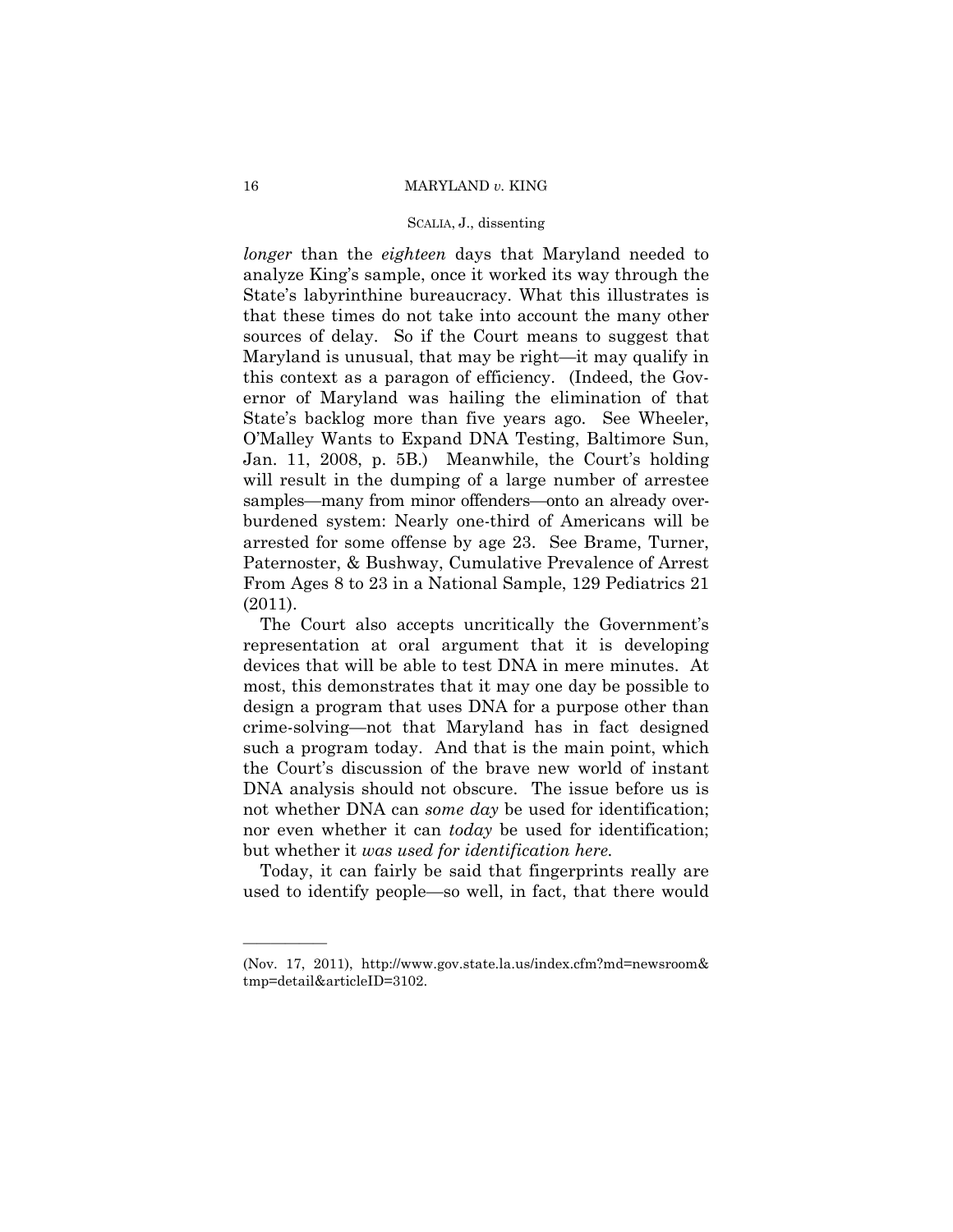be no need for the expense of a separate, wholly redundant DNA confirmation of the same information. What DNA adds—what makes it a valuable weapon in the lawenforcement arsenal—is the ability to solve unsolved crimes, by matching old crime-scene evidence against the profiles of people whose identities are already known. That is what was going on when King's DNA was taken, and we should not disguise the fact. Solving unsolved crimes is a noble objective, but it occupies a lower place in the American pantheon of noble objectives than the protection of our people from suspicionless law-enforcement searches. The Fourth Amendment must prevail.

\* \* \*

The Court disguises the vast (and scary) scope of its holding by promising a limitation it cannot deliver. The Court repeatedly says that DNA testing, and entry into a national DNA registry, will not befall thee and me, dear reader, but only those arrested for "serious offense[s]." *Ante,* at 28; see also *ante,* at 1, 9, 14, 17, 22, 23, 24 (repeatedly limiting the analysis to "serious offenses"). I cannot imagine what principle could possibly justify this limitation, and the Court does not attempt to suggest any. If one believes that DNA will "identify" someone arrested for assault, he must believe that it will "identify" someone arrested for a traffic offense. This Court does not base its judgments on senseless distinctions. At the end of the day, *logic will out.* When there comes before us the taking of DNA from an arrestee for a traffic violation, the Court will predictably (and quite rightly) say, "We can find no significant difference between this case and *King*." Make no mistake about it: As an entirely predictable consequence of today's decision, your DNA can be taken and entered into a national DNA database if you are ever arrested, rightly or wrongly, and for whatever reason.

The most regrettable aspect of the suspicionless search